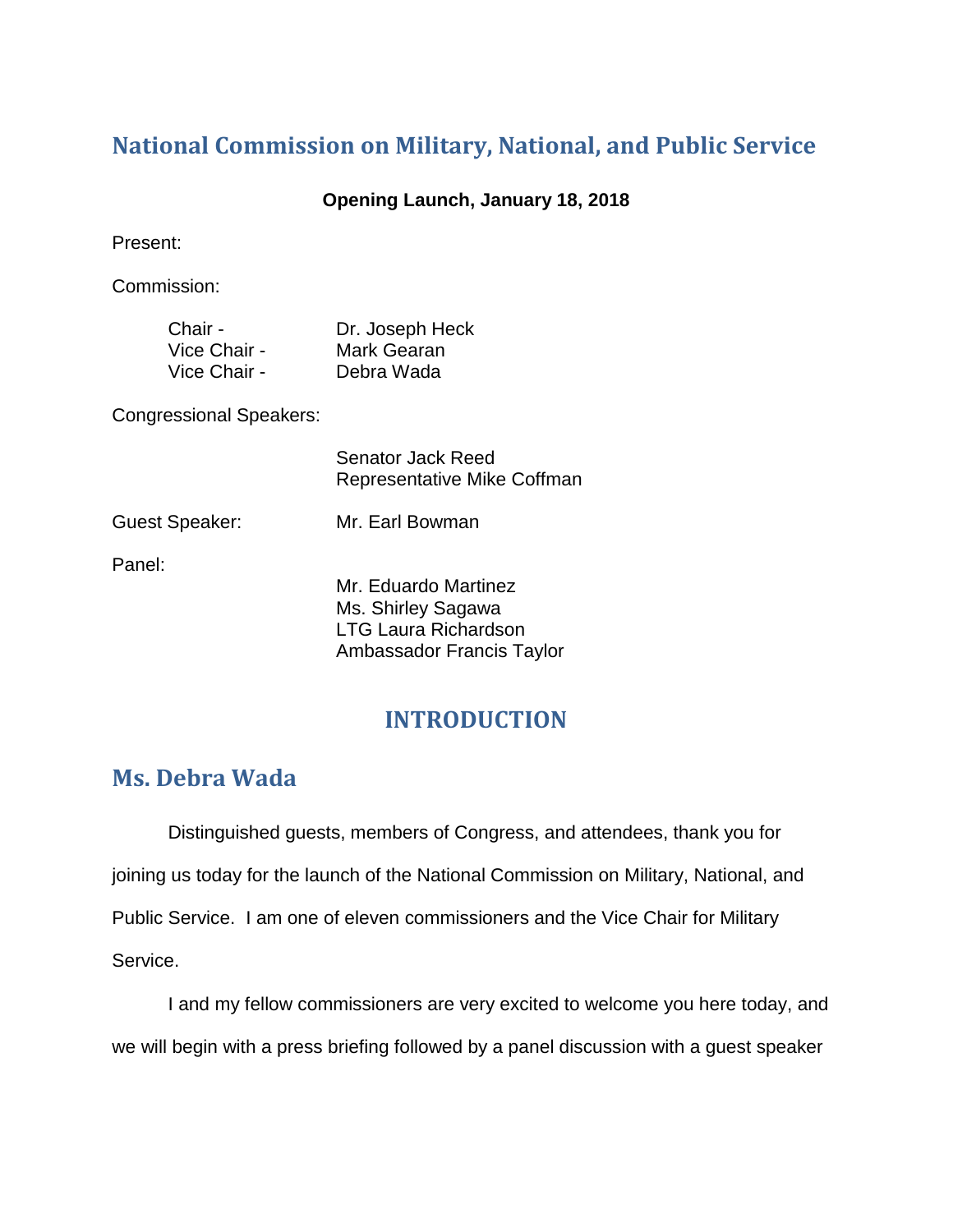and four very distinguished individuals who have dedicated their careers to public and national service.

Earlier today, we launched our website and social media accounts. I encourage you to check out our website, follow us on social media, and our hash-tag is "#inspire2serve," and "#jointheconversation." We are also Facebooking live, and I would like to welcome our Facebook viewers who have joined us live across the country.

I would like to introduce our Chairman, Dr. Joseph Heck. Dr. Heck served three terms in the U.S. House of Representatives from the 3rd District of Nevada. Prior to coming to Washington, he served in the Nevada State Senate. Dr. Heck is also an active member of the U.S. Army Reserve, holding the rank of brigadier general, and is currently serving as the Deputy Joint Staff Surgeon to the Joint Chiefs of Staff. Dr. Heck is also the President of RedRock Consulting.

### **WELCOME**

# **Dr. Joseph Heck**

I want to thank all of you for taking the time out of your busy schedules to be here today and help us kick off what is truly going to be a moving conversation with the national public about service in this country. We have a terrific audience, filled with service representatives from across the U.S. Government, the White House, Congress, the public and private sectors. This is an incredible group, and we appreciate you taking the time to be here.

I would like to specifically thank our members of Congress who you will hear from shortly; the former Secretary of the Army and Congressman, John McHugh; Sheila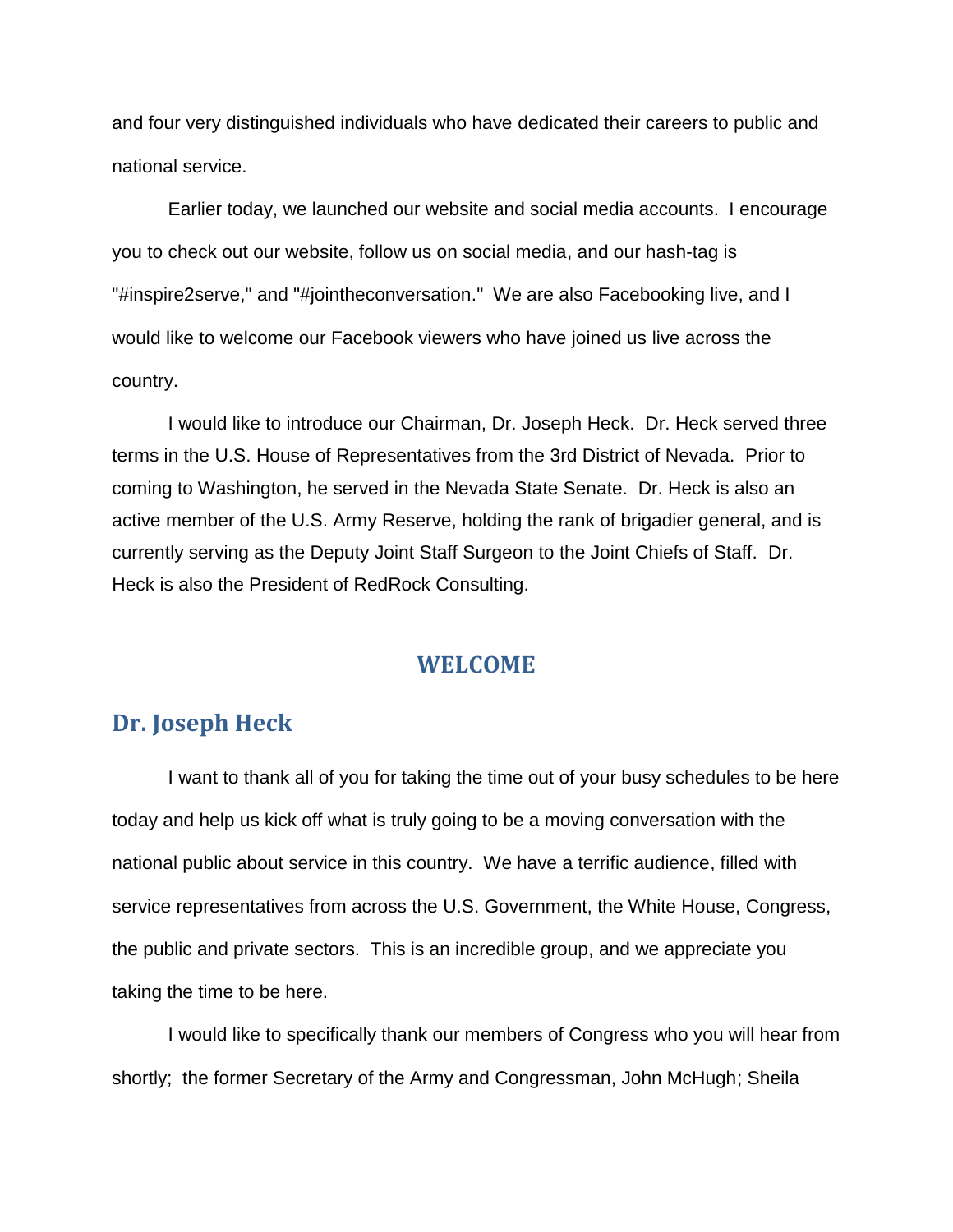Crowley, Acting Director of the Peace Corps; Kim Mansaray, Acting CEO of Corporation for National and Community Service; General (Ret) David Rodriguez, former Commander of AFRICOM; Lisa Monaco, former Homeland Security Advisor; and Alonzo Fulgham, USAID Administrator; and our distinguished panelists who you will hear from later in the program. Last, but not definitely not least, I would like to recognize all of my fellow commissioners.

I am honored to serve with such a distinguished collection of individuals. They have all dedicated their lives in service of this Nation and the American people. You have all been appointed by the President, the Senate, and the Senate Majority and Minority Leaders, the Speaker and Minority Leader of the House, and the Chairman and the ranking members of both the House and Senate Armed Services Committee. We have been meeting monthly since we organized on September 19th of last year, in preparation for this rollout and for us undertaking our official duties.

The Commission on Military, National, and Public Service was created by Congress to review the Selective Service System, to look at the potential need for a draft, and to consider methods to increase participation in military, national, and public service. Our mission is to listen to the American people from all walks of life. We want to learn from those who have served, who have yet to serve, and understand the barriers to that service, develop recommendations that will help increase a greater ethos for service to this Nation, and help those who actually want to reach out and start to serve attain their dreams.

Over the course of the next two years, we hope to ignite a national conversation around service, and we need the help of everyone in this room, your friends and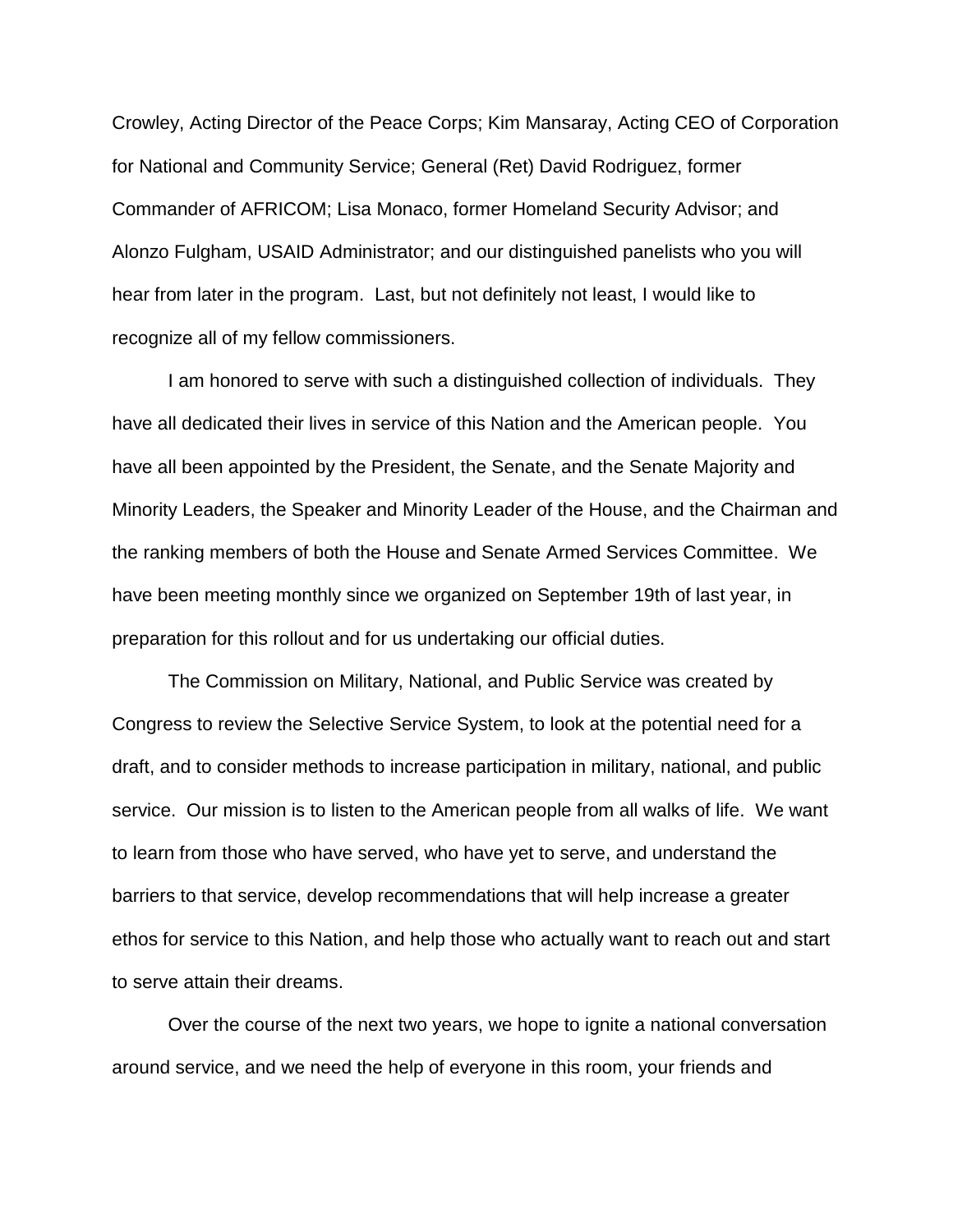families, to get engaged, to join this national conversation. Ultimately, our goal is to transform that national conversation into a series of recommendations for you, the American people, for the President and for Congress, that leads every American citizen to be eager and inspired to serve.

We will start that conversation by visiting all regions of the country over the next six months, and I am pleased to announce that our first visit will be to the Harrisburg, Pennsylvania area, February 22nd and 23rd. Please make sure you keep up with our website, which is [www.inspire2serve.gov,](http://www.inspire2serve.gov/) to check the calendar as we schedule more of these national meetings and conversations. We ask that you put this information out throughout your networks, so that we have people from those areas come to participate so that we can listen to them.

I would like to thank Senator McCain and Congressmen Thornberry and Smith for their support. Due to scheduling conflicts, they were unable to join us today. The Commission has received unparalleled bipartisan support, and we look forward to working with members of both parties as we begin this journey. Before introducing the members of Congress in attendance and offering them the opportunity to make a few remarks, I would like to read a quote from Senator McCain, one of the primary sponsors of the Commission.

"When Jack Reed and I led the effort to establish this Commission, we hoped it would be a catalyst for an important national conversation on military and public service. Our nation is at a crossroads, and we must decide how we want to foster a culture of service among American men and women from all walks of life. I encourage everyone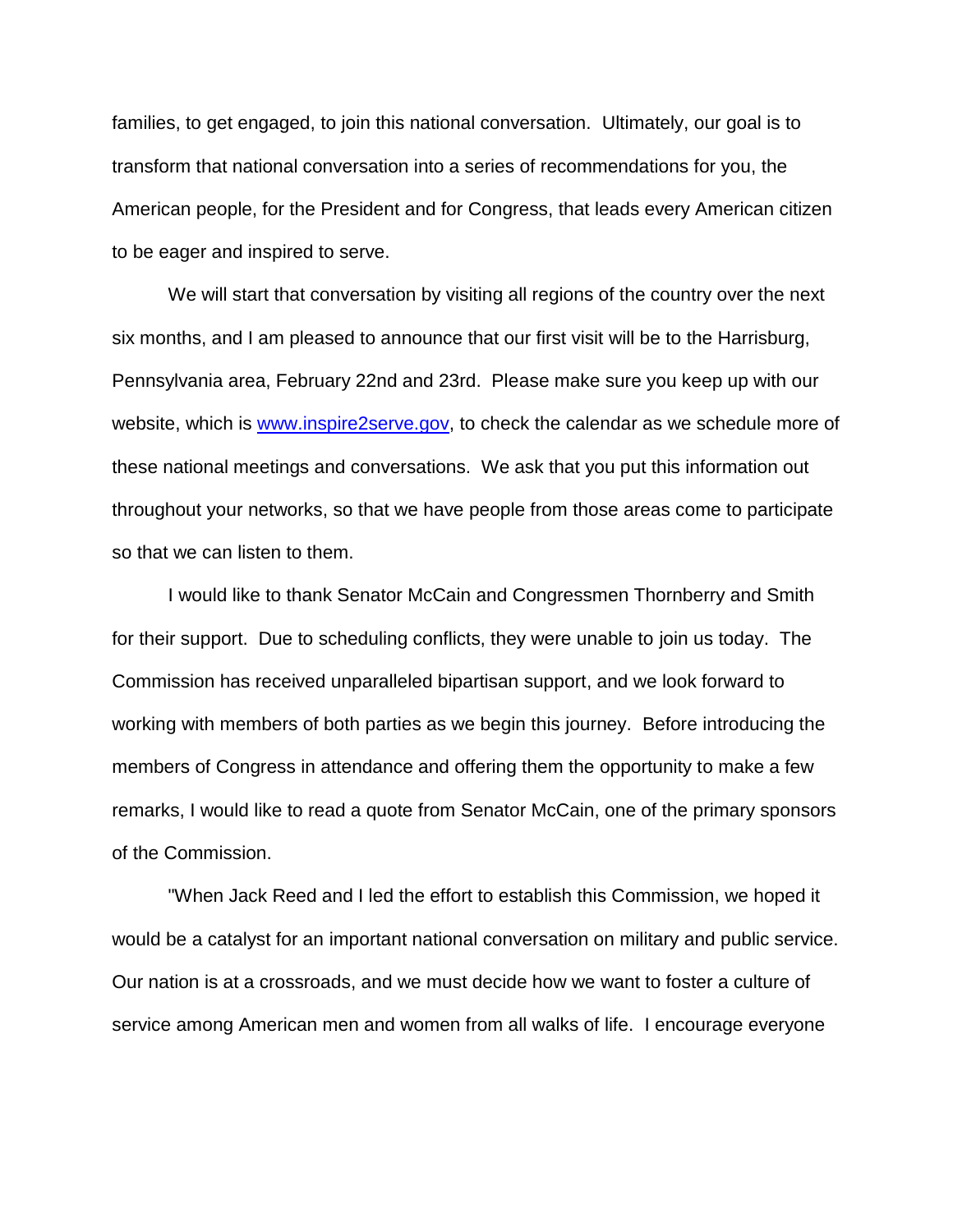with an opinion to share their views with the Commission as it develops its recommendations."

With that, I introduce Senator Jack Reed, who is a true service champion, is a graduate of the U.S. Military Academy, and who served in both the active Army and the Reserves for over twenty years; a banker and a lawyer, who has represented the great State of Rhode Island, first in the House of Representatives and now in the U.S. Senate, where he is the ranking member on the Senate Armed Services Committee.

#### **REMARKS**

# **Senator Jack Reed**

Thank you for the very kind introduction, and for your distinguished public service which continues. It is good that he read the comments of Senator John McCain, because there is no more example of lifelong public service than John McCain. So we are all lucky to have the pleasure to know him. I also want to thank all the members of the Commission and distinguished individuals who are helping out.

This Commission's importance cannot be overstated. The immediate legislative concern that prompted Senator McCain, and he was gracious enough to ask me to help, is the Selective Service System. As the Department of Defense moves to open up all military positions to service by women and the related issues requiring the registration of women for the draft, all of that raised significant issues, and we wanted the expertise of distinguished Americans to help us through those issues.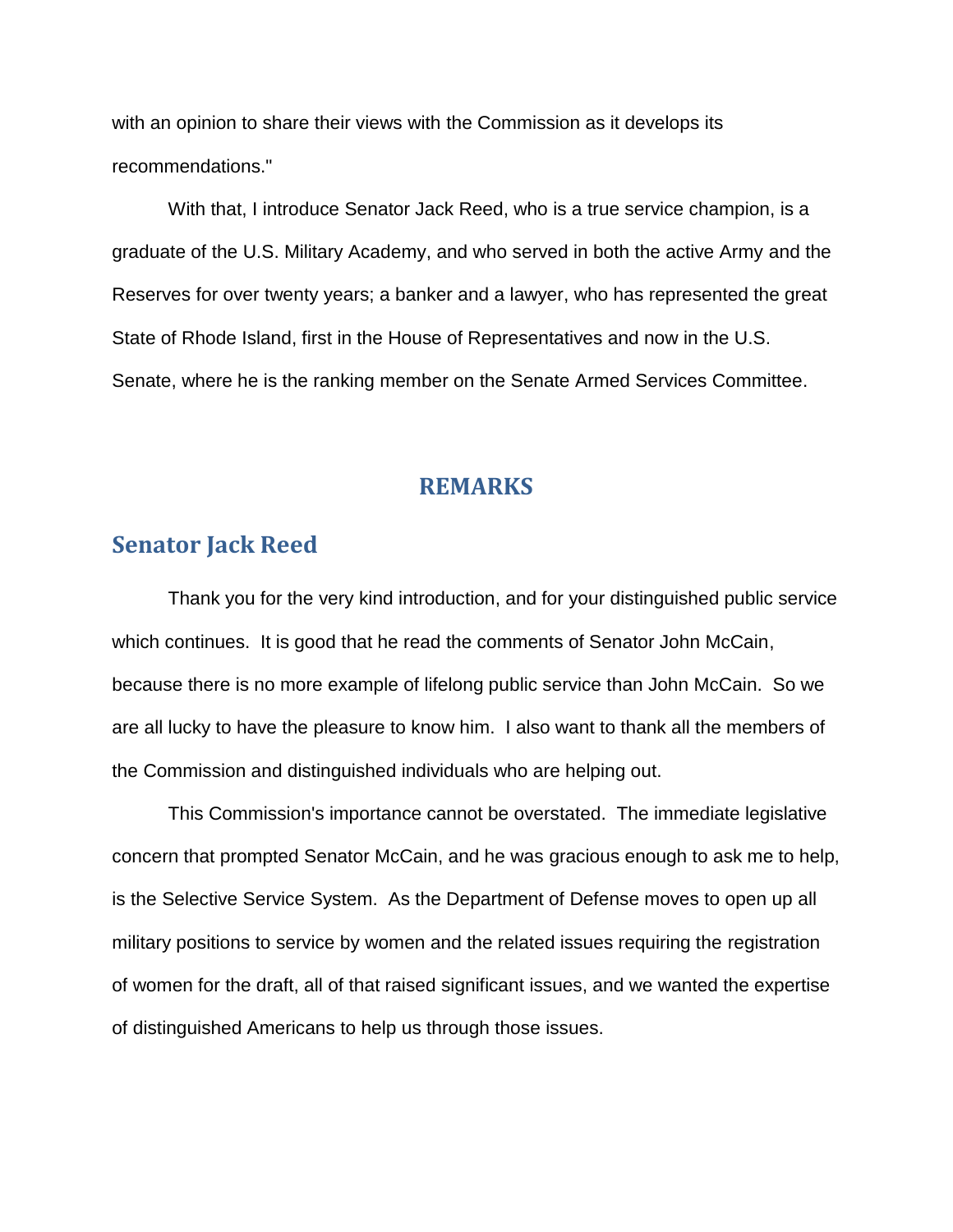When we are considering the registration, for example, I think the growing perception is that women have to be a part of it because they are so much part of the service; General Richardson is an example of that, but that is something we have to do legislatively and we look for your guidance as we go forward.

We are also in a situation where we hope we explore the accession standards to the military. Today, barely 25 percent of America's youth, aged 17 to 24, even qualify for military service, regardless of their propensity to serve. Some want to serve, and they cannot serve.

These standards have generally worked very well for the last fifty years, but I think we have to look again at these standards. I remain convinced that there are a large number of individuals in that unqualified group that could serve today because some of the demands, cyber-technology, sophisticated tactical aspects, might not require the same standards that in 1941 generated our Army and prompted similar enlistments in the Navy and the Air Corps. So that is one issue that I hope you can concentrate on.

We are also looking at the utility of the draft in general. We want to be able to access individuals, again in this new world, who might be linguists, cyber-specialists, mathematicians, etc. So we might think about narrowing the draft to specific functions, not to broad-based national service. That is another area where we need your advice. We haven't reached a conclusion, we certainly need your advice.

We also want to look at where we can foster, as Chairman Heck said, not just military service, but national service, and that is why I am very pleased that President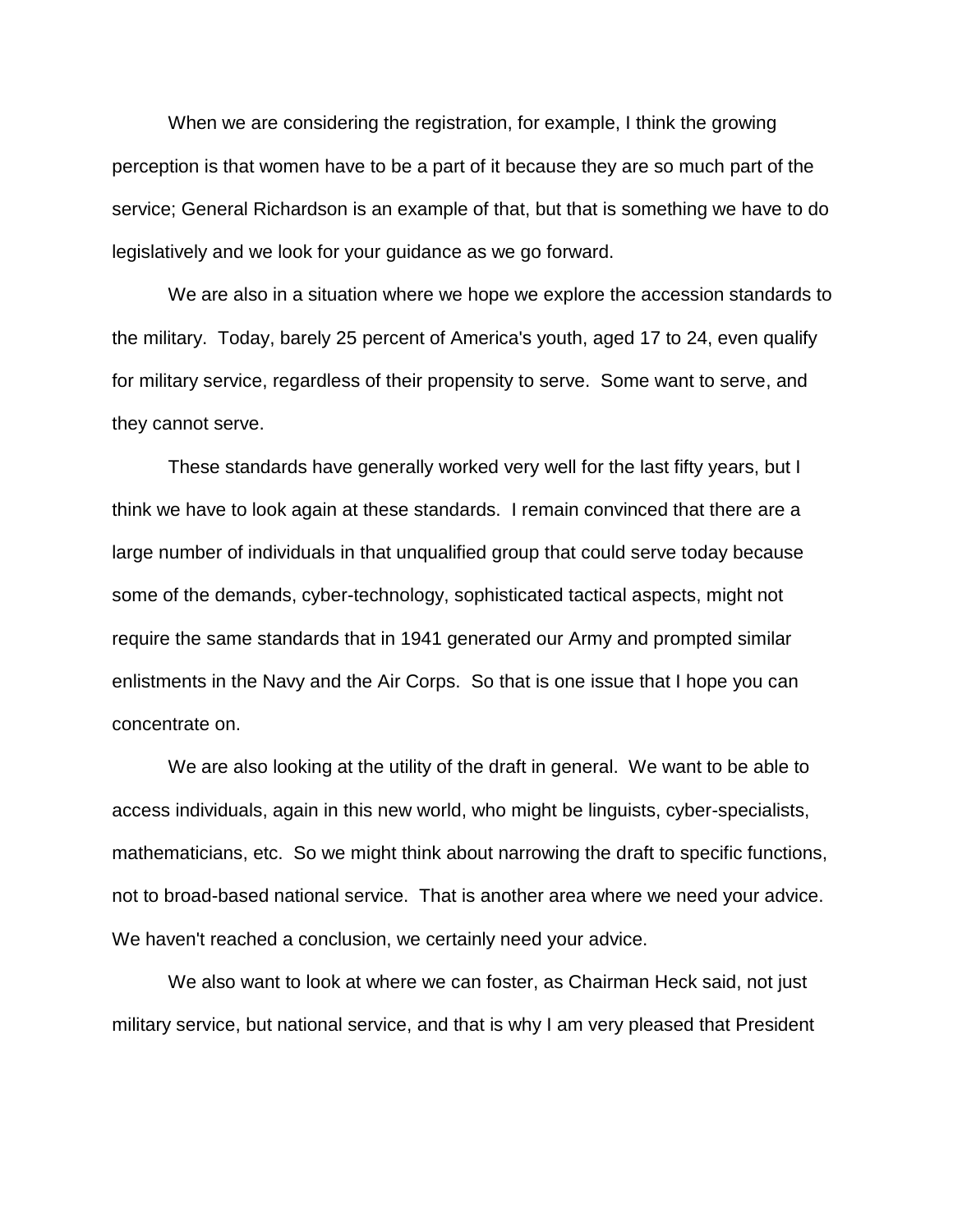Mark Gearan is involved. He has a distinguished history with national service beyond just the military.

I think there is something that we have lost in the course of professionalizing our military forces. Growing up back in the 1960's, we all assumed, as men, that we were going to go in the Army or, at least, deal with that. And it developed a sort of national social fabric: your experience of the military, your appreciation for those who served, everyone seemed to serve.

I think that fabric has frayed and eroded and we have to rebuild it, not just by putting people in the military forces, but encourage them to go into national service: into Vista, into City Year, into a host of programs that can give them not only an opportunity to serve, but also give them the sense and satisfaction of serving. They have done something for the country. They are not just idle bystanders on what goes on. It's their country. They did it. They are going to make sure they continue to do that. Developing that active citizenship is a very important part of national service, and therefore something that we really look forward to you.

We have had a situation where national service has been very important to all of us and I think we have seen it and we want to see it, as I said, extended; not just to the traditional draft system and the military, but to all aspects of American life. For example, what about our State Department and Foreign Service? Are there mechanisms we can use to encourage and facilitate individuals to join the Foreign Service? We have the Peace Corps, as Mark is very familiar with, what about using that as a bridge to service overseas as a diplomat? There are so many different things that we can do.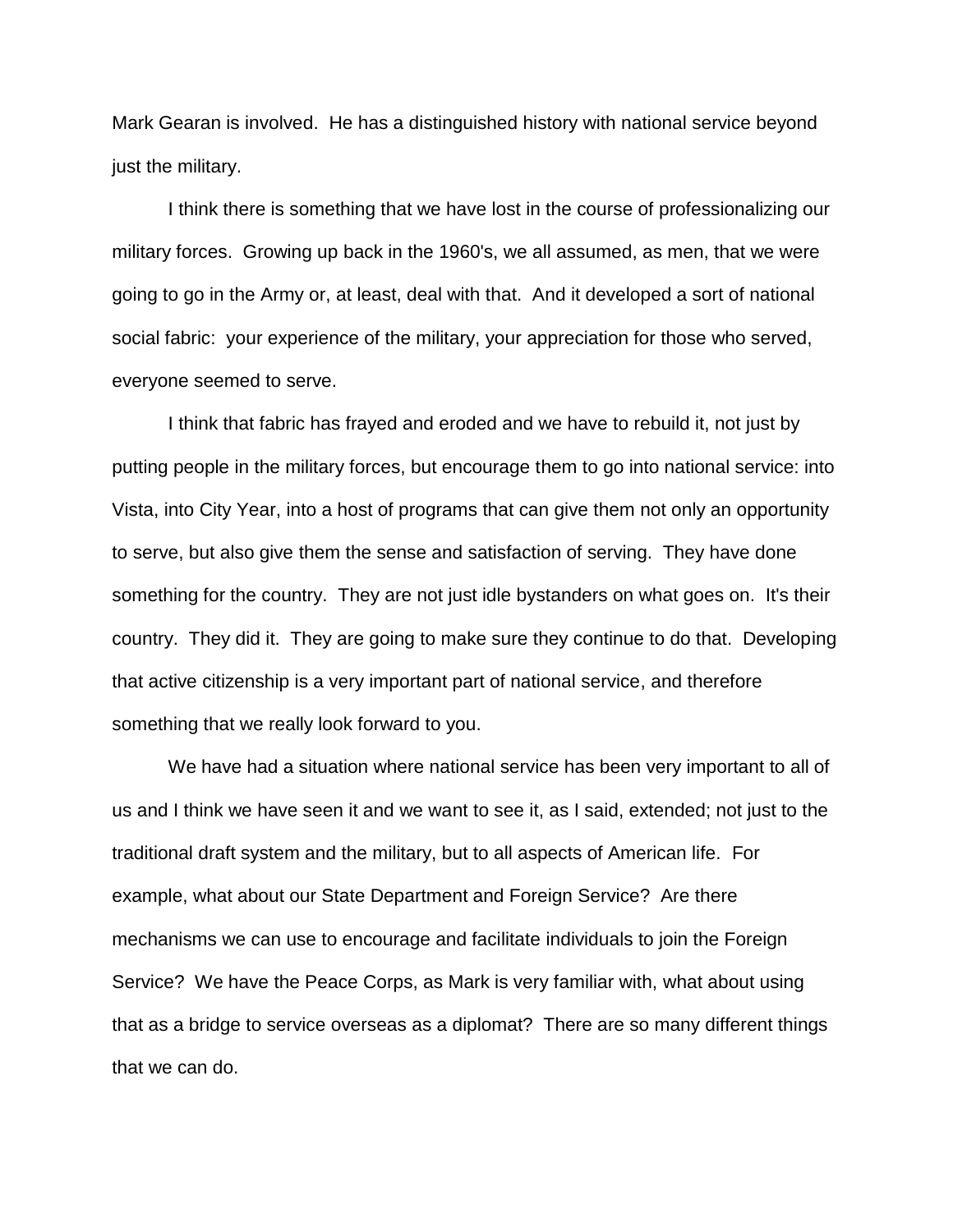I want to end with two quotes which I think capture this feeling. One is by Lee Hamilton, and many of us have the privilege of knowing Lee as a member of the House of Representatives and Chairman of the 9/11 Commission. And he said, "I can assure you public service is a stimulating, proud, and lively enterprise. It is not just a way of life, it is a way to live fully. Its greatest attraction is the sheer challenge of it, struggling to find solutions to the great issues of the day. It can fulfill your highest aspirations. The call to service is one of the highest callings you will hear and your country can make."

Let me conclude with the words of another distinguished American, and I hope I don't slip into my Massachusetts accent. In 1961, John F. Kennedy said, "Let the public service be a proud and lively career and let every man and woman who work in any area of our national government, in any branch, at any level, be able to say with pride and with honor in future years, 'I served the United States government in that hour of our nation's need.'"

We are in, as we always are, an hour of our nation's need. Let us, through your efforts, mobilize America to serve again, to serve well, and then take pride in that service and say again, "I served our government in its hour of need." Thank you very much.

#### **Dr. Joseph Heck**

Thank you for your insightful comments and your life of service. Now I would like to take the opportunity to introduce a member of Congress from the great State of Colorado, my former colleague, Mike Coffman. Representative Coffman has served our country in many ways. He enlisted in the active Army at the age of 17, then he went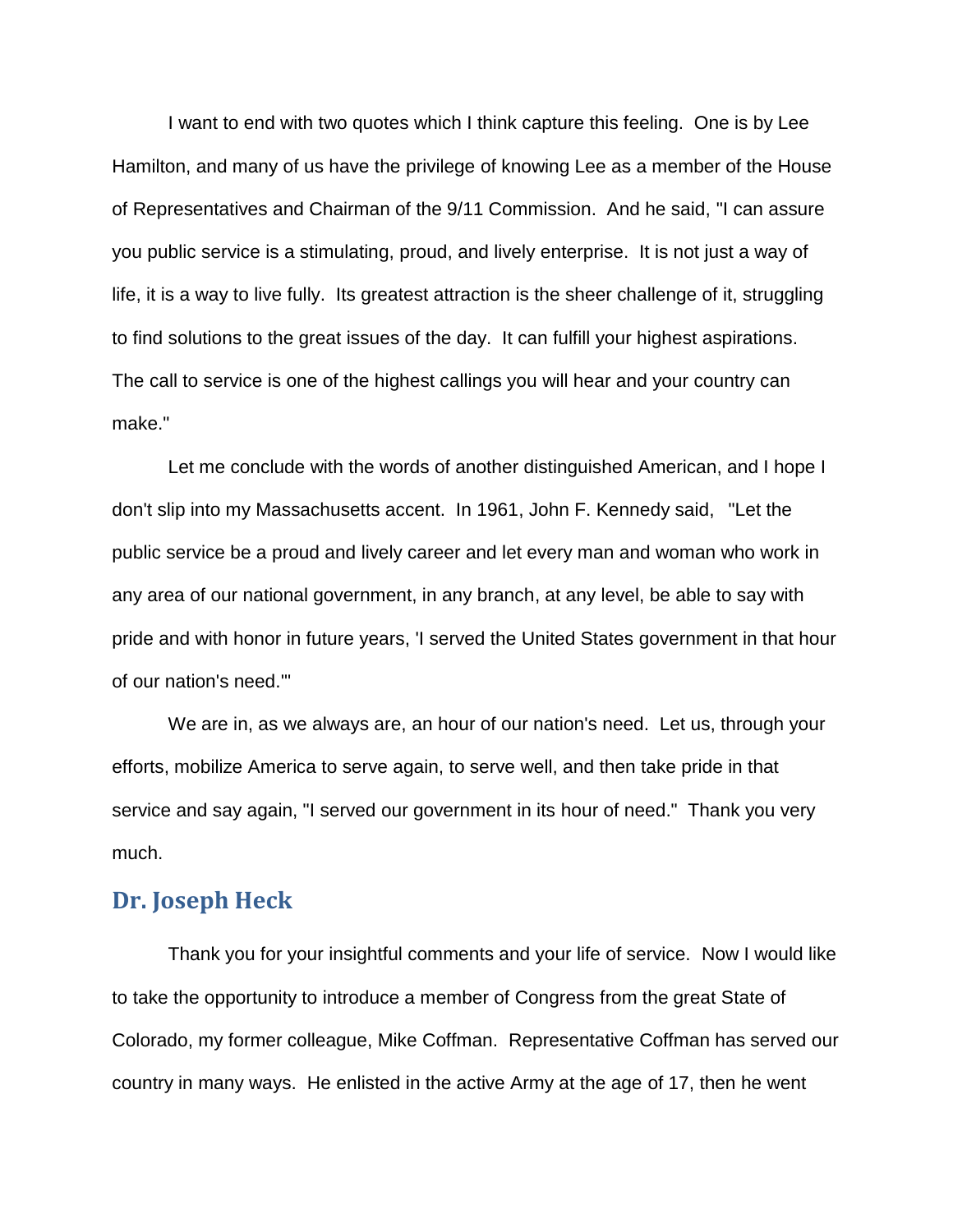into the Reserves after his initial enlistment. He went in the Marine Corps and, after serving in the Marine Corps, served in the Marine Corps Reserve. In Colorado, he served as a State Representative, followed by being the State Treasurer, then the Secretary of State, and he has represented Colorado's 6th District since 2009. He currently serves as the Chair of the House Armed Services Subcommittee on Military Personnel.

#### **Representative Mike Coffman**

I thank you for your continued service to our country and sharing this very important task before us right now, before the country. I took General Heck's place as Subcommittee Chair for Military Personnel on the House Armed Services Committee and I see a lot of familiar faces here today. I think the timing of this is so important right now. You all will have to make a recommendation to the Congress of the United States as to what the future of Selective Service is.

The fact is we have constitutional case law dating back to, I think, 1981, concerning the requirement of women to register as well. And so I think that the way the current policy stands is not constitutional because, if you look back at that case law, it challenged the registration system because women were not required to register for the draft and it said at that time that is okay because they do not serve in combat roles. We know that is no longer the case, so that needs to certainly be looked at.

What I want to do is share with you a couple of things. First of all, we put the Selective Service registration requirement on the shelf before in, I think, 1975. We ended taking draftees in 1973, following the end of U.S. participation in the ground component of the Vietnam War. In 1975, they put the registration requirement on the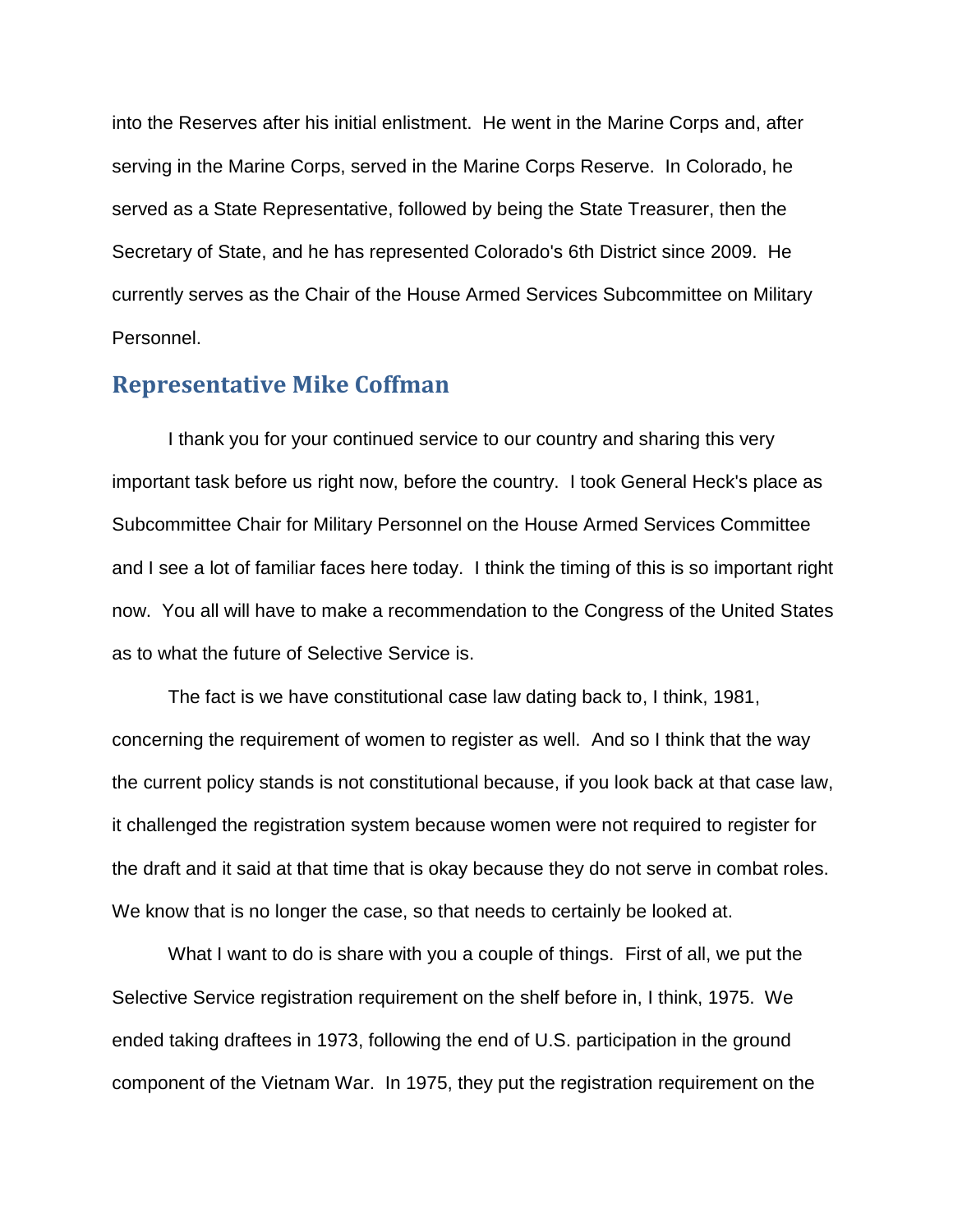shelf. It wasn't until 1980 that it was taken off the shelf and reactivated when the Soviet Union invaded Afghanistan. President Carter reinstituted the registration requirement as a show of force to the former Soviet Union.

One of the things that we will certainly be looking at in the Personnel Subcommittee and sharing with you is our mobilization capability with our active Reserve component for all of our services. If you look at the height of our participation in Iraq and Afghanistan, even though there were incredible stresses on our force, at no point did the Department of Defense consider activating Selective Service and going to conscription.

They recalled individuals. When I enlisted in the 1970s, it was a six-year aggregate requirement. Whatever active or active Reserve commitment that you had, the balance of that was on inactive status where you could be recalled. That has been extended since then to eight years where it is right now. I volunteered out of retirement, but there were many Marines who had been out for two years or less who were recalled to active duty and sent to Iraq and Afghanistan.

So there is an incredible reserve of qualified individuals right now that we can call upon. I believe that the Army Recruiting Command has recently come up with a study and, in their analysis, it's somewhere around 75 percent of young people are ineligible to serve given Army standards today; either they are overweight, or they don't have high school. I couldn't have gotten in under the requirements of today. I finished high school under an Army program.

You not only have to have high school, but you have to have a high enough score on the ASVAB test. You obviously have to have emotional fitness. You can't be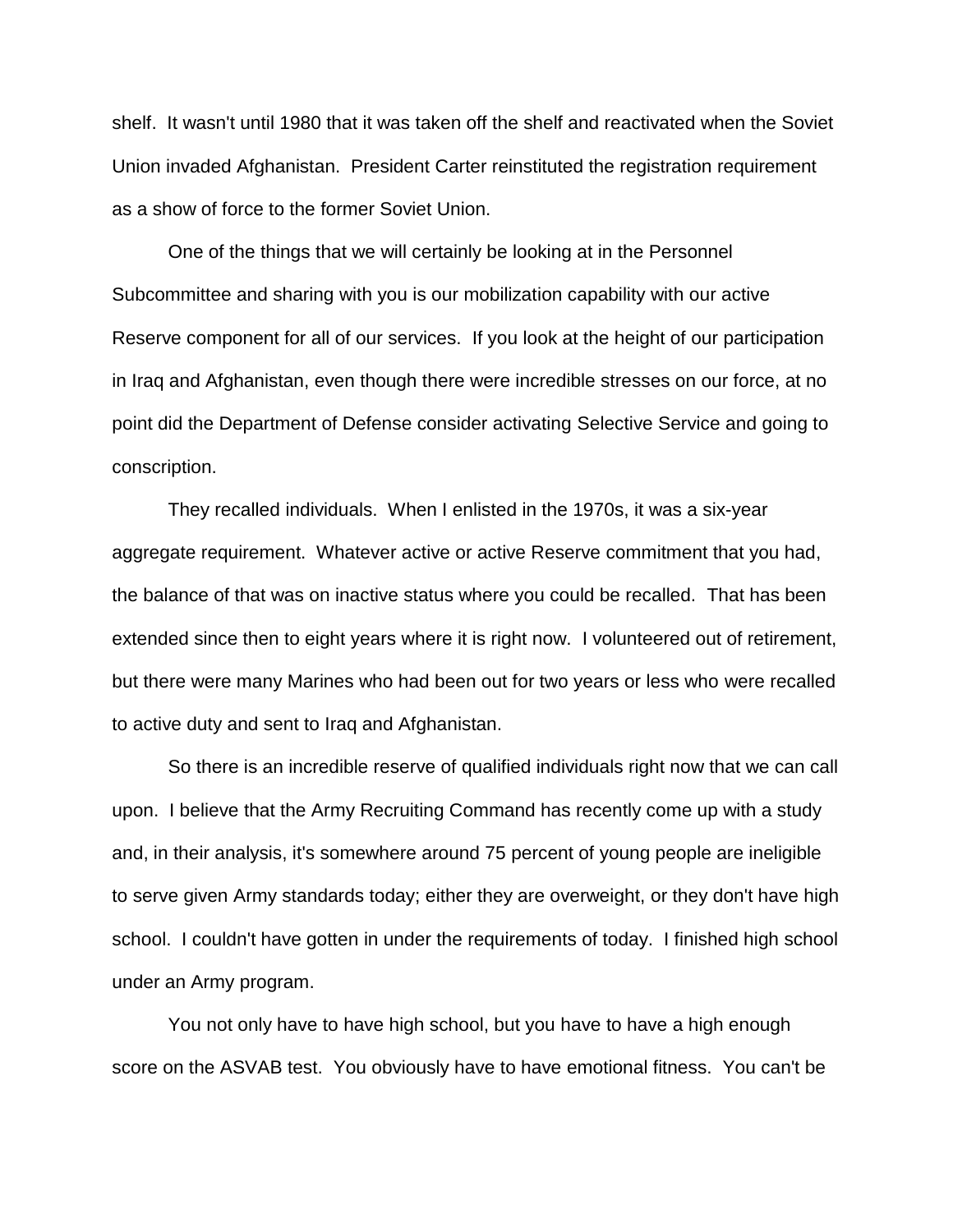overweight. You can't have altercations with the law, on-going drug and alcohol issues. We are talking about 75 percent minimum by their analysis, men and women of military age.

I think that is extraordinary when you think about that. I don't envy you in your task. It is not going to be an easy one, but I think that it is so critical to this country right now. And whatever direction you take, the Congress will certainly pay attention to the decision you make. I want to thank all of you who have served our country, are still serving our country, and all of you who are volunteering to be here today on this important task. Thank you.

General Heck, thank you so much.

## **Dr. Joseph Heck**

I want to thank you for taking the time to come over and for your long-term service to the nation and the people of Colorado. Before I invite Ms. Wada to come back up and transition to the panel, I want to take a point of personal privilege and recognize one other person in the room and thank them personally on behalf of the Commission, and that is Lieutenant Colonel Mark Austin. With most temporary startup federal agencies there is a lot of work to do, with no authorization and no money and a definitive timeline to get your work done.

We were trying to figure out how we were going to get started with no money, no employees, no place to meet, and fortunately Colonel Austin stepped up in his current position in the Undersecretary of Defense for Personnel and Readiness and took the lead in procuring space, along with Ms. Barna who has helped us immensely. He is about to leave that position and go off and take battalion command at Fort Stewart,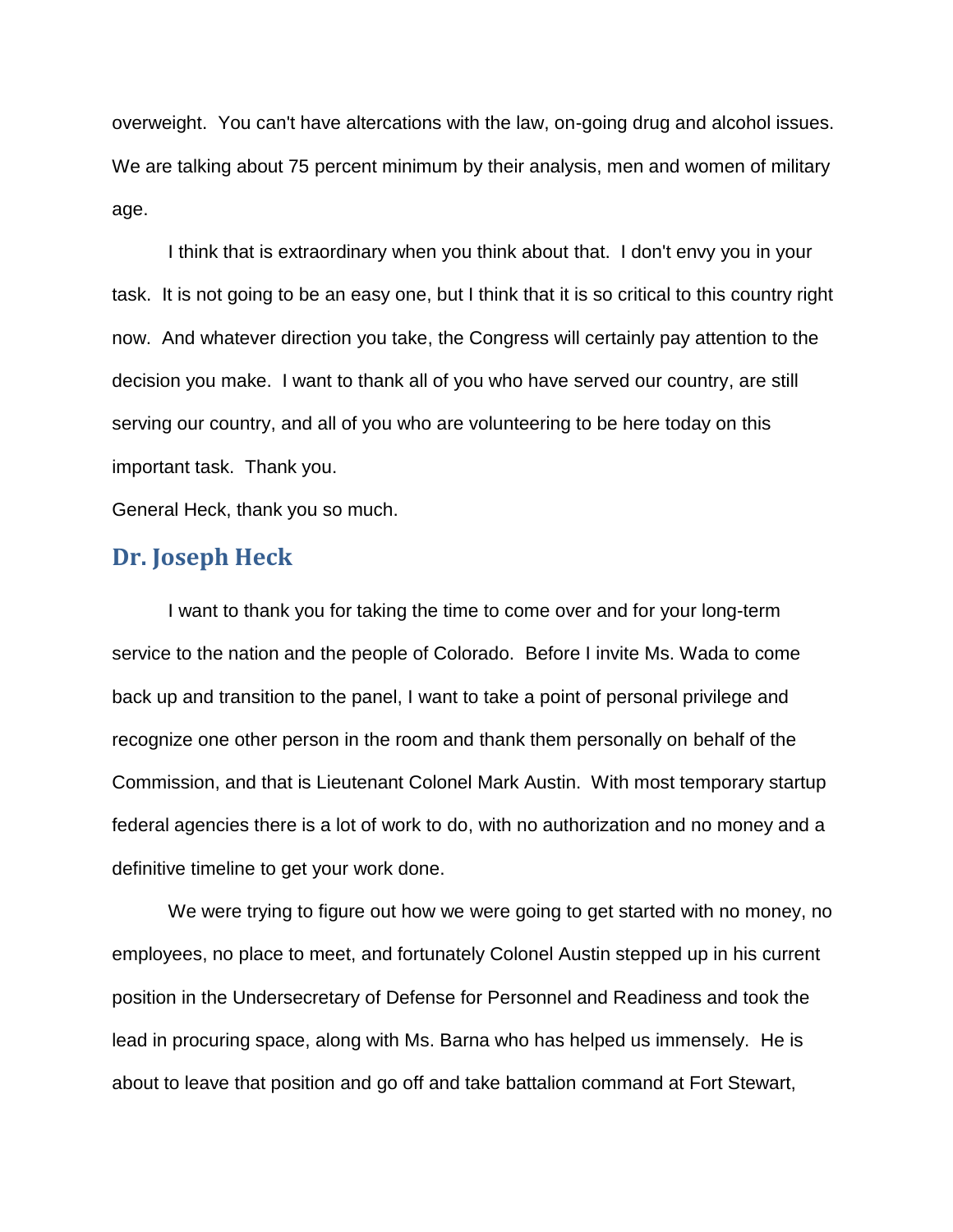Georgia. So, we wish you well in your future endeavors and, on behalf of the Commission, thank you for all of your help and support.

## **Ms. Debra Wada**

Good afternoon, ladies and gentlemen. I hope you enjoyed our press conference. I think that this part of the event is going to be really exciting. We have four very exciting and interesting individuals to begin our panel discussion, so I would like to introduce you to our moderator for today: The Vice Chair for National and Public Service, Mark Gearan.

Mark has served in multiple ways, as the President of Hobart and William Smith Colleges, the Director of the Peace Corps, the Director of Communications and Deputy Chief of Staff for the White House, and he has been appointed to numerous commissions, boards, and task forces of similar engagement on public service.

#### **Mr. Mark Gearan**

Like my fellow commissioners, I am honored to be a part of this Commission. I'm grateful for the leadership of our Chair that you saw displayed so amply this morning, and in a great op-ed piece he had The Hill this week. We thank all of you for coming.

This is an important launch and important effort to place the marker of the conversation that we are very anxious and excited about engaging in over the next couple of years. We thank you for coming and we thank you for the ongoing engagement with this conversation. It comes at a very important time, as Senator Reed said, in our nation's history; and a moment where we can we hope, over the next couple of years, really contribute to the dialogue and the conversation.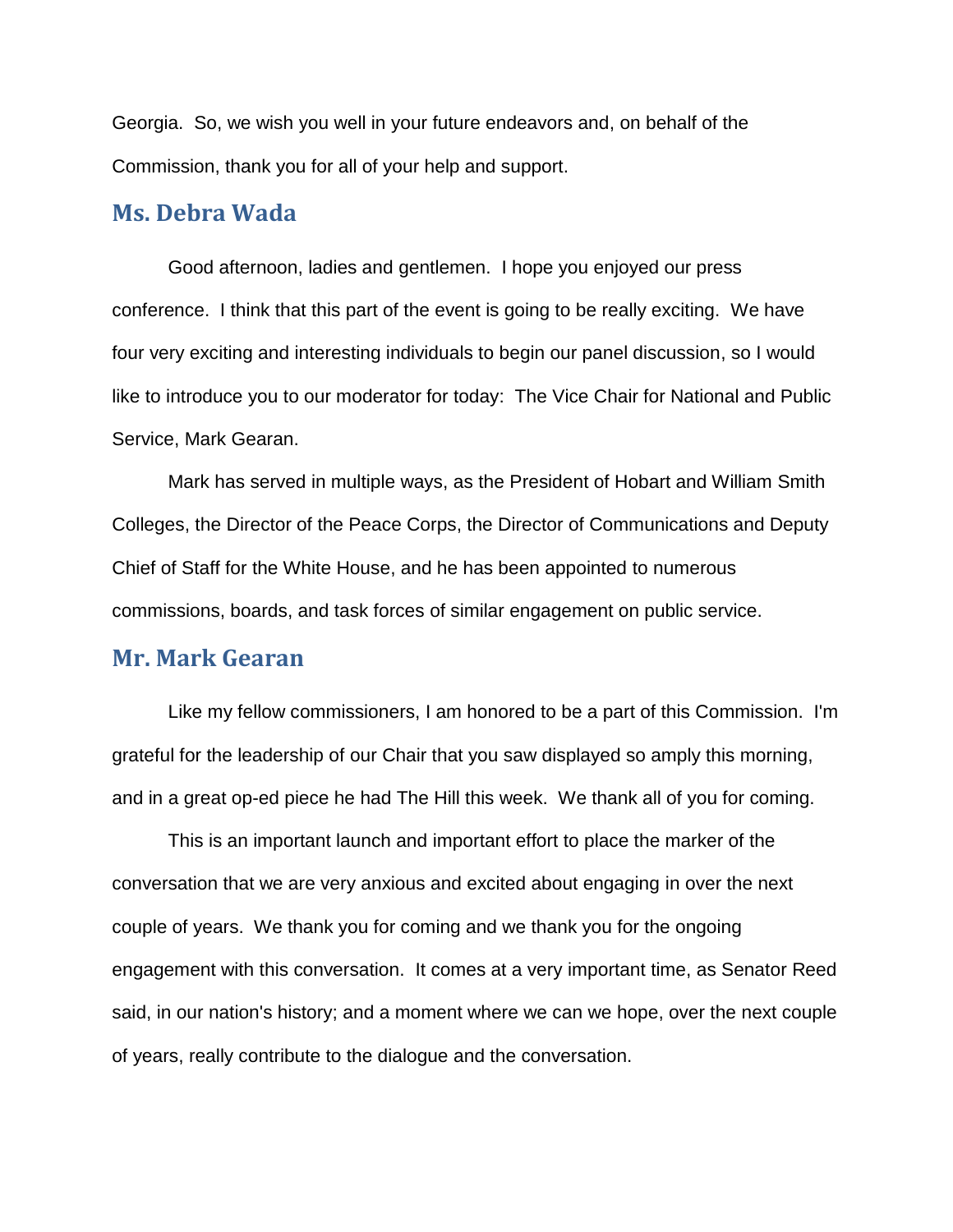As the former Director of the Peace Corps and having served the Corporation for National and Community Service on its board, and most recently as a college president for 18 years, I have seen like so many folks in this room, the transforming impact of service. I come to this podium and to this work on the Commission from those posts: from the Peace Corps to a college presidency, very excited, and very inspired, and exceedingly optimistic about our country based upon the commitment of service of the millennials and, recently, Generation Z.

Our work on this Martin Luther King celebration week and his inspiration for service, what so many of us see as I look around this room; this is the Mount Rushmore of service looking around this room here. It's kind of like a college reunion for service. But you know very well the millennial generation and those coming after them, their commitment to service. There are so many exciting opportunities, and that is why I think, speaking for all of our commissioners, the opportunity we have to come forth with recommendations could not be more important.

This is again where we need your help; to listen when we go across the country, to engage with key stakeholders that you would commend to us, and to take advantage of the rich panoply of social media, our website that was launched today, inspire2serve.gov, our Twitter accounts, and all of the various streams of communication. Particularly, for millennials and Generation Z, that we are going to be employing and really seeking the kind of ideas and recognizing the aspiration that we all have for our country.

Fortunately, from my perspective, we begin this conversation today with a great foundation of service. Again, thanks to so many people in this room and our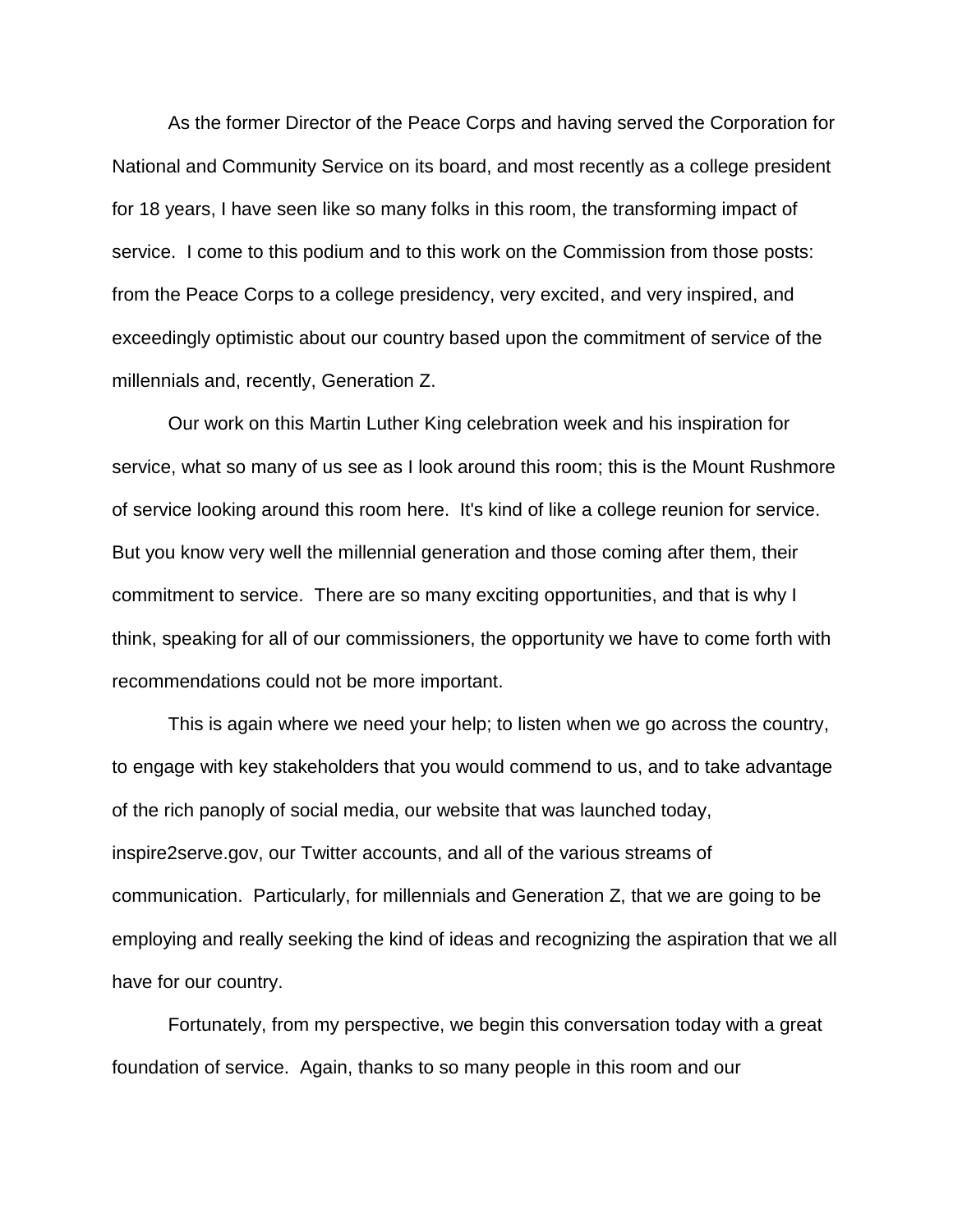predecessors in respective positions, service is really part of the American DNA; from de Tocqueville's observation to General McChrystal's, and all in between; all of the icons of service that we have respected through the years. Now our task is how do we expand, create, and foster a greater sense and ethos of service in our country. It is the challenge that Congress laid before us, and why I am personally excited.

Already in this country, every year, 80,000 Americans raise their hands to be AmeriCorps members. 3500 Americans raise their hands to serve the most desperate places on the planet as Peace Corps volunteers. 300,000 Americans raise their hands to serve in active military service. Staggering numbers; really incredible service. And also those who commit their lives and their talents to state, and local, and federal government service. And then, of course, there are the 63 million other Americans beyond that who just volunteer in their respective communities. So, our country has such an appreciative dimension of service and commitment to making a real difference.

Americans who serve in the military, and AmeriCorps, and the Peace Corps, and the City Year, and all the different contemporary opportunities for service, go on to lead lives of consequence. We will hear from our panel in a minute representing important aspects of the service agenda and conversation.

We want to begin and center our conversation by bringing forth a young man who demonstrates the spirit of service and who has lived it. This has been part of the Commission's agenda. As Chairman Heck said, we have been meeting since September, and each month that we have met we have asked someone who is committed to service to speak to us. We have had an active military member come and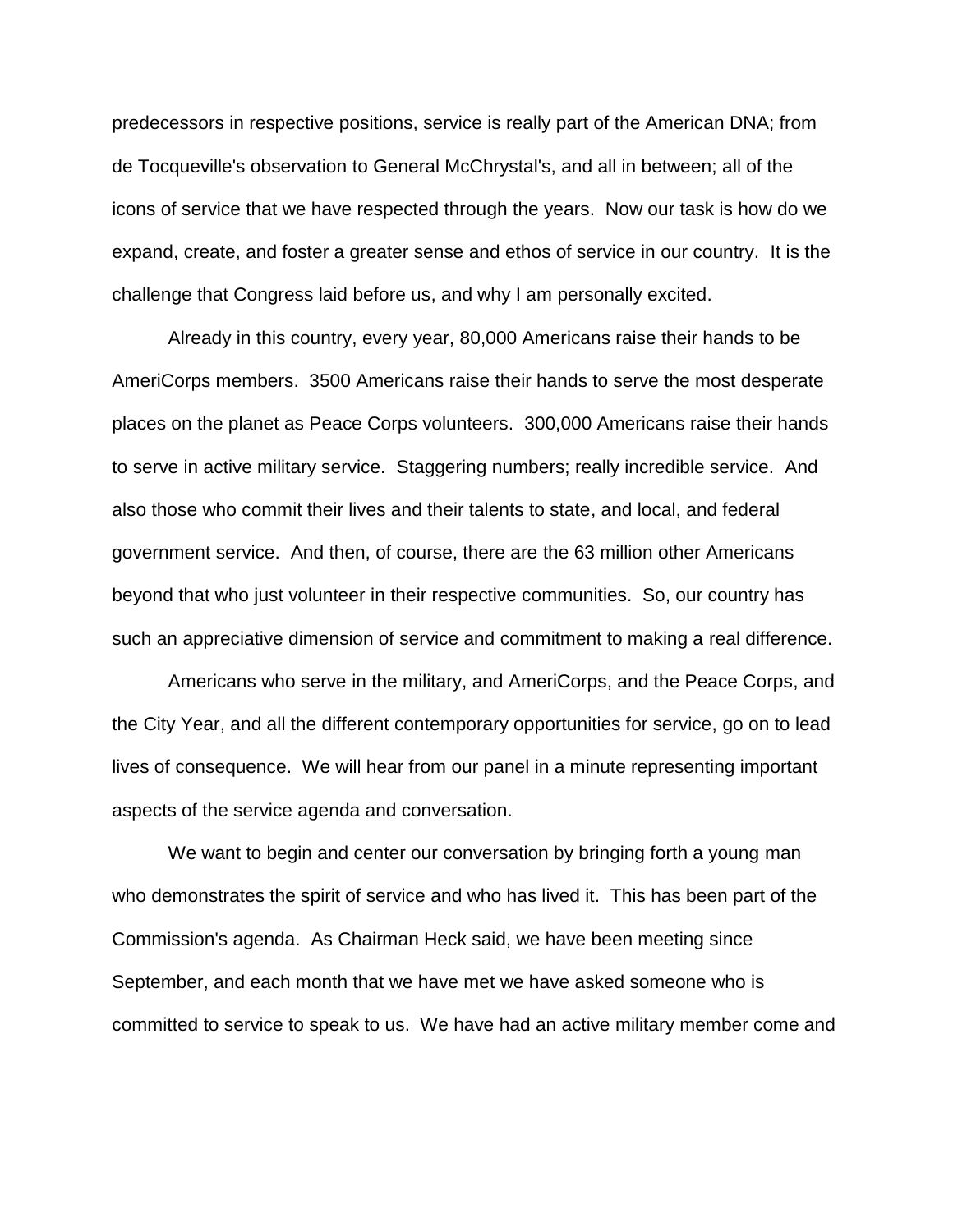impress us with her perspective, a returning Peace Corps volunteer, a City Year member, a teacher, all of the different streams.

And this cadence that we are hearing from will add to our listening, will inform our perspective and our recommendations. And so, today, we are fortunate to have Earl Bowman come down from Delaware. He touches every possible base that this Commission could imagine: military, national, and public service, based on what he is doing presently in Delaware for the state parks, and AmeriCorps service, to his work as a volunteer at a very, very young age.

So, we are grateful for him traveling down from Delaware. And so, with gratitude for that and respect for his commitment to service, I bring forth Earl Bowman to the podium.

#### **GUEST SPEAKER**

### **Mr. Earl Bowman**

My name is Earl Bowman, and standing before a group of people and speaking is really not my thing. I would rather plow on a trail with a shovel in hand, but I am honored to be here and to share my story.

My love for the outdoors stems from my childhood. As a family, we were always hiking, biking, camping, fishing, and even hunting. Life in school wasn't always easy for me; the harder I studied, the harder school was. I was diagnosed with a learning disability in the third grade. By middle school, I discovered the world of volunteering. I frequently went to a nursing home to play cards and dominoes with residents. At nursing homes, I learned that I enjoyed helping others. It was nice, along with being in the outdoors.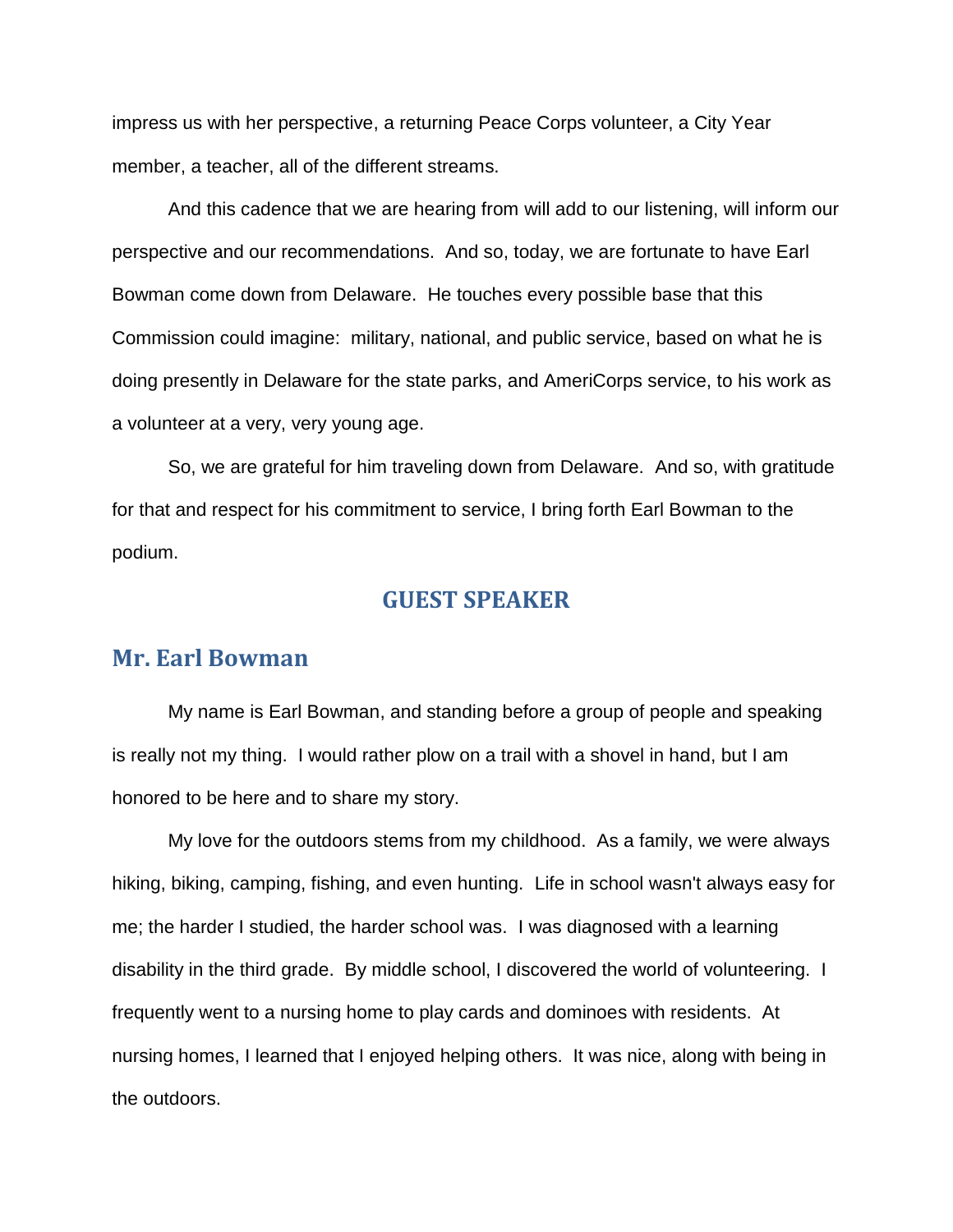At 13, I joined the local fire department as a junior member. I am still a volunteer firefighter, serving my community as a Rescue Lieutenant. For many years, serving with the fire department, I have seen and experienced many things. Mostly I've learned that I truly love serving and protecting those in my community.

After high school, I had a difficult time finding a job. I turned my hand to a few different jobs. Retail really wasn't my thing; neither was working in a warehouse. So, I took some time and I thought about my next move. I realized that I've grown up with some pretty amazing role models. A lot of my family served in the military. My grandfather served in the Army in Vietnam. My great, great uncle was part of the 82nd Airborne Division in World War II, and my great grandfather served in the great Korean conflict. So, those role models were really nice to have in the family.

I enlisted in the 166th Airlift Wing as a Service Specialist with the Delaware National Guard. Being in the military, I learned the importance of a team and how every individual is an important link to our chain. We form an amazing bond and become a family. Everyone I served with came from different backgrounds and dealt with different life struggles, but that didn't matter because we were all one team with the same common goal.

Once my term was over, I was again at a crossroads: What to do with my life? My mom gave me some information about AmeriCorps and a position with Delaware State Parks Veteran Conservation Corps. She said that this would be a good fit, because it combined my love for service and my love for the outdoors. My response to her was, "Eh, maybe." This continued every day for about two weeks, until I finally told her that I would give it a try. What did I have to lose? As soon as I started, I knew this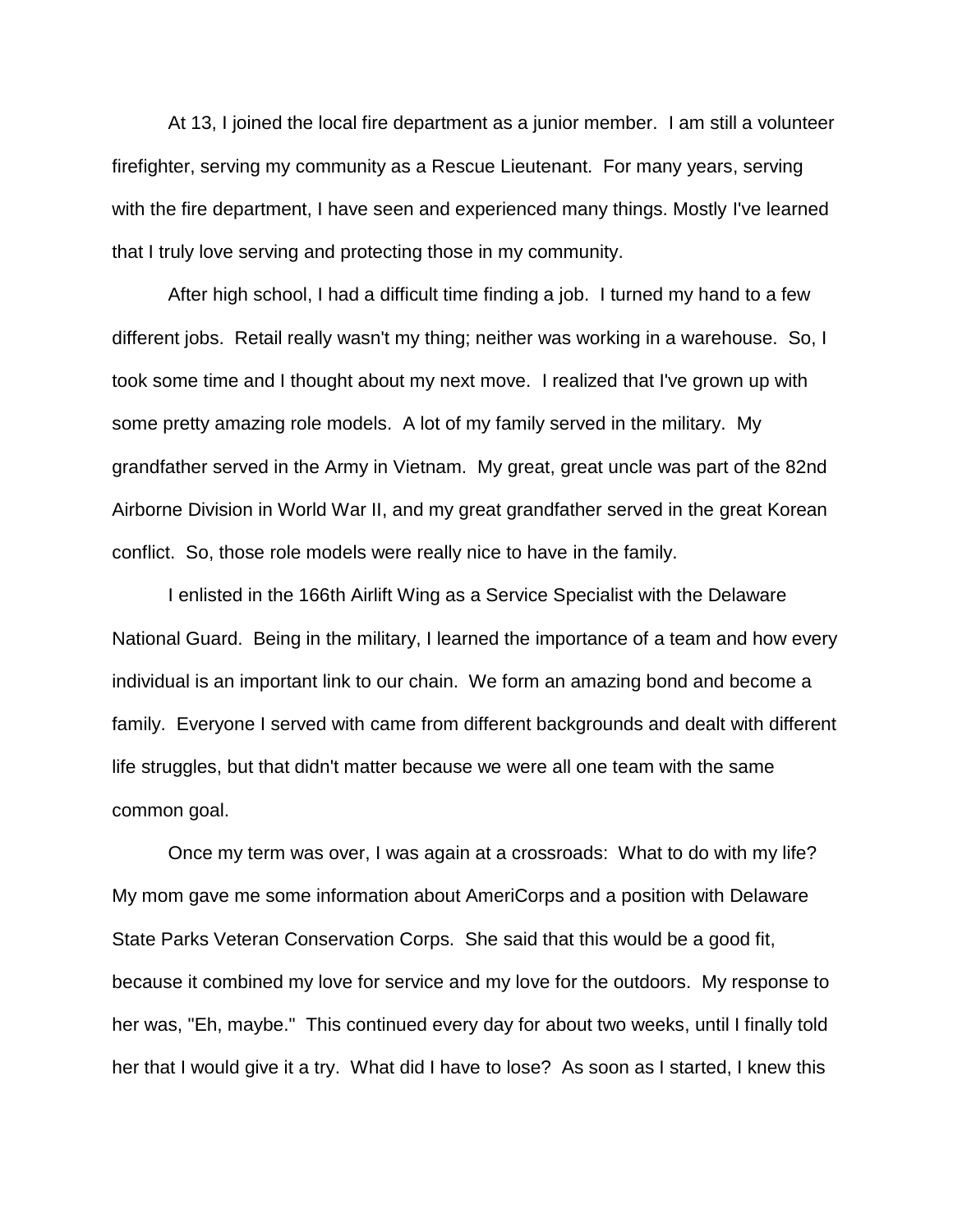was right for me. As a suggestion that comes from moms, they generally know what is best. Just don't tell my mom I said that.

Having the opportunity to be part of the Veteran's Conservation Corps has grown me and was an amazing experience. You get so much from it. It has a lot of military structure, because you serve side-by-side with many fellow veterans and their family members. We bond as a team and we have a common goal to prepare and maintain our state parks. I learned so much to help my career. I have trained on environmental stewardship, trail maintenance, wildland firefighting, certified interpretive guide, playground safety, and para-first aid. I learned how to properly use and maintain chainsaws, and how to build a trail from beginning to end.

Immediately out of my service, I was offered a job with Delaware State Parks, but first I had to finish my service commitment. So I am proud to be part of the Delaware State Parks Trail Team. I plan to use my AmeriCorps education award to finish training toward becoming an EMT and paramedic for the state of Delaware. I can say that I struggle with self-confidence. I also consider my service experience in the military and AmeriCorps has given me so much more confidence.

It gave me more skills, and more knowledge, and a sense of mission, a path for the future, a chance to be in the outdoors and, most of all, it gave me happiness to give back to the community and country. Service changed my life. Thank you.

#### **Mr. Mark Gearan**

That was fantastic. I should tell you, your mother was listening during the Facebook live feed. Hash-Tag, "I told you so." We thank you for your service and for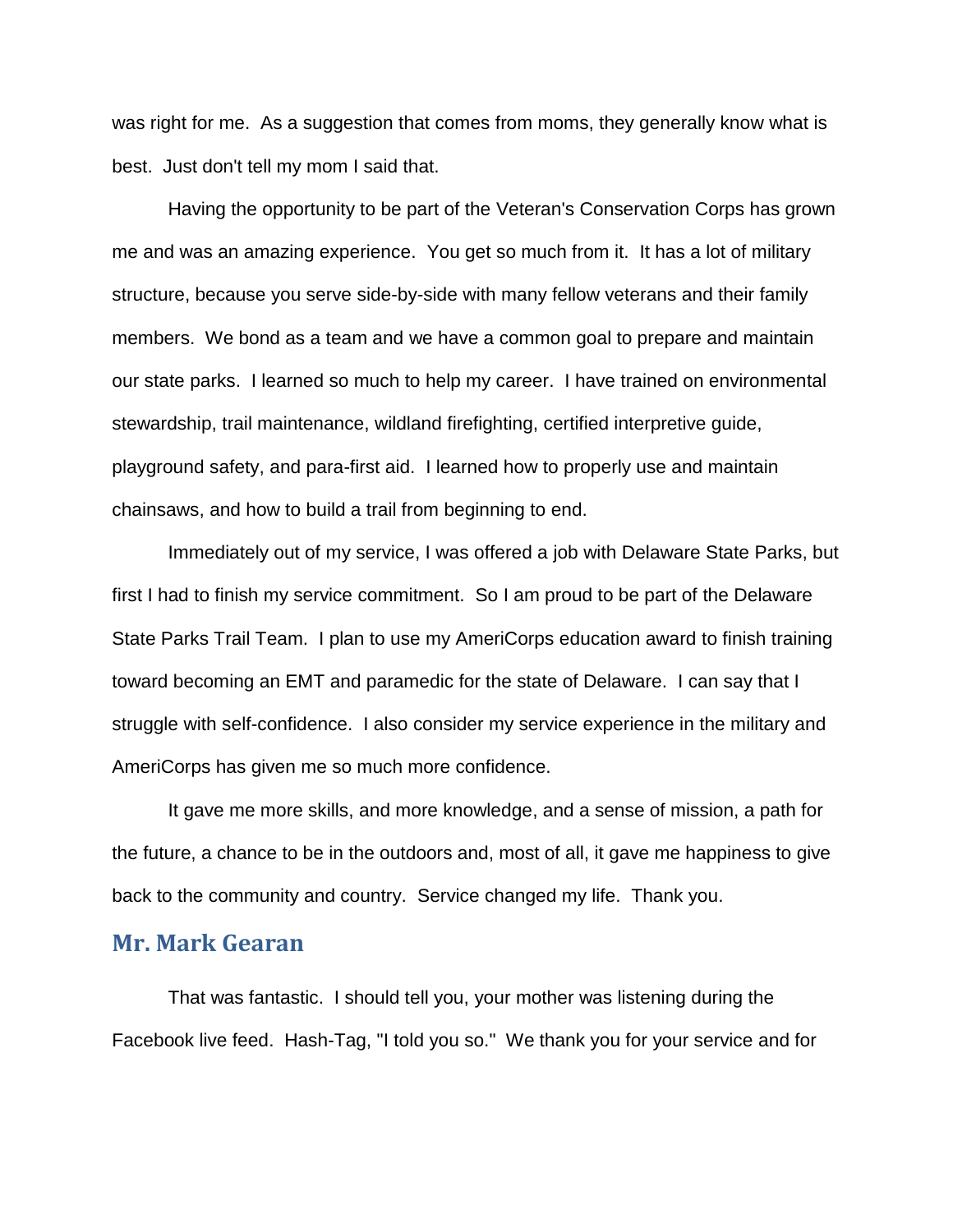bringing forth all that you did. Your colleagues came down with you from Delaware. We thank you for your service to the state and AmeriCorps as well.

It is now my pleasure to bring forth our panel. Certainly, Earl's story is powerful. So many of us have seen other examples of young people, and people young at heart, who have committed themselves to service. So, over the next coming months, the Commission will be listening around the country to their stories and lifting up examples as we think through recommendations to inspire more Americans to serve.

So, with our successful set change, we have a real opportunity to engage in conversation with all of you. Our four distinct panelists are leaders in their fields, who have led lives of service. Their biographies are in your program before you, so I will not repeat that in detail. But you will see, as we did, their extraordinary commitment to service and their excellence in their respective fields.

First, Eduardo Martinez, who is president of the UPS Foundation. He is also UPS Chief Diversity and Inclusion Officer.

Shirley Sagawa, well known to so many of us, is President and CEO of Service Year Alliance. We especially thank Shirley, because she answered the call to service at 7:00 AM this morning, when one of our panelists' flight out of Atlanta was canceled and she filled in in short order. We thank you for that.

Lieutenant General Laura Richardson, the Deputy Commanding General for US Army Forces Command; and

Ambassador Francis Taylor, who is President of FXTaylor Associates. Welcome all, and thank you for being here today.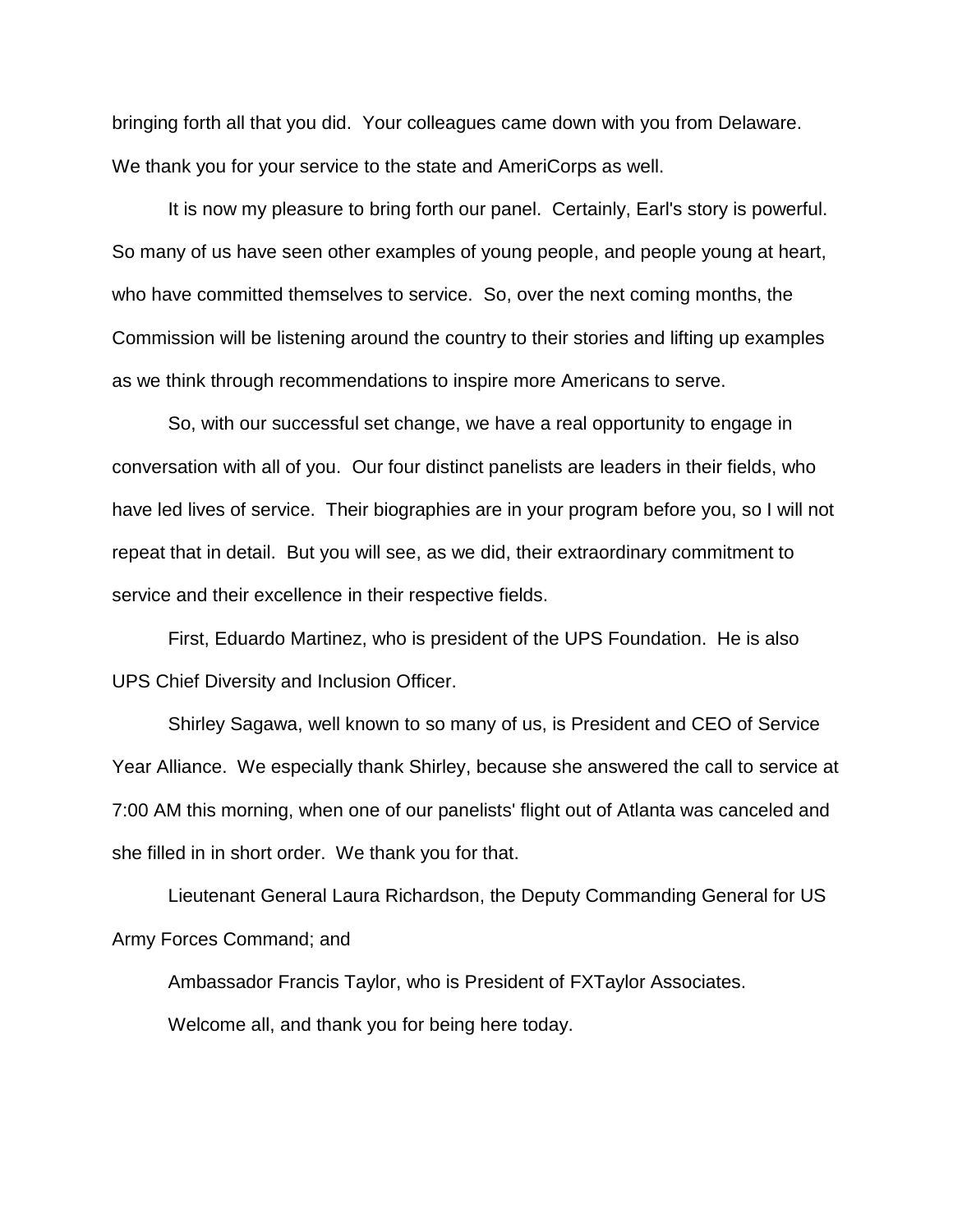Perhaps we can start with a bit of self-introduction in terms of where service is centered in your life and some of the issues that you have gleaned from that and you would commend to us as a beginning frame.

#### **PANELISTS**

# **Mr. Eduardo Martinez**

I want to say congratulations to the Commission for this launch day, for this very, very important mission, and also say that it is an honor for me to be here on behalf of UPS; and that is United Parcel Service, so a 110-year-old company with service in its name. I've got a lot to tell you about our community engagement. I think that we were asked to talk a little bit about our personal experience and our professional engagement in service, and there were two life events that really shaped my perspective.

First, I was born in Cuba, and had to flee Cuba with my family in 1960. I was an infant, and we went to New York City and then Miami. Really at an early age, I saw the importance of community outreach. I saw the importance of family, and how communities come together in really probably the most humane act; extending a helping hand to someone in need. I think that that was a very important era of my life growing up as an immigrant, really as a refugee, and seeing how the community outreached to us and really helped my family, who left very well established lives in Cuba, to reestablish themselves in this great country.

Not too long after that, I joined UPS. I was 16 years old, in Miami, and I was hired as a package un-loader. Throughout my 41-year career with UPS, service was required, is encouraged, of all of its people, from the frontline to the CEO. I look forward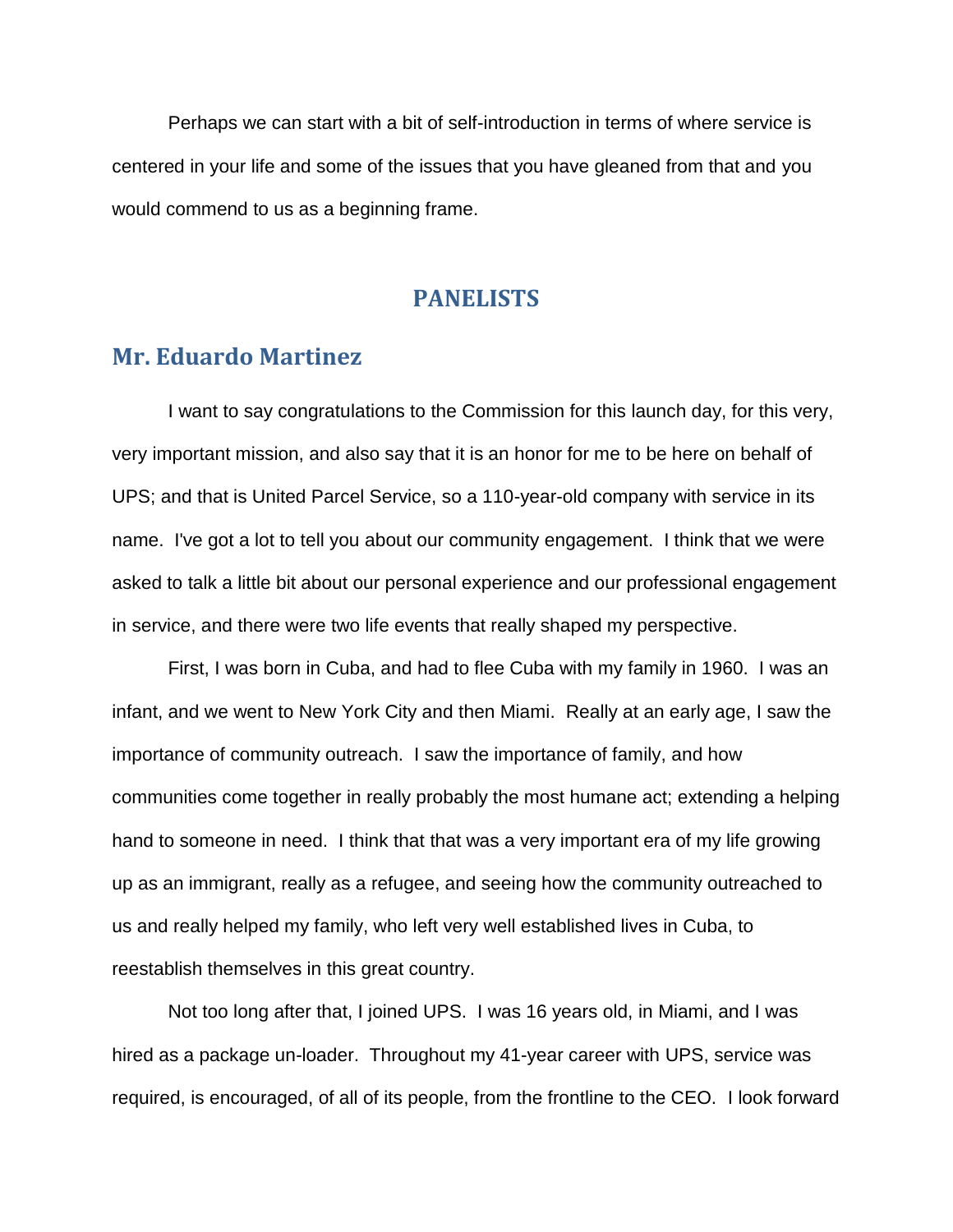to talking more about that, to talking about how important it is for the private sector to be involved in service and how the private sector really wants to be involved.

# **Ms. Shirley Sagawa**

I wanted to serve because I wanted to help end poverty in America, and I decided that the best way to do that would be to go work for the Senate. I don't know if I would choose that today. I had the opportunity to work on national service legislation as a pretty junior person there, and drafted the first national service bill that created a demonstration program.

I got appointed to the commission that implemented that with my colleague, Alan Khazei, under President George H.W. Bush, and had a real opportunity at a pretty young age to try to figure out what the federal role should look like. I went on to serve with President Clinton in the White House, drafting AmeriCorps legislation and then setting up the Corporation for National Service and AmeriCorps. So I have a kind of policy wonk connection to this.

Currently, I am running the Service Year Alliance, which is chaired by General Stan McChrystal. General Rodriguez is on our leadership Council and we have many wonderful people who are stepping up because they believe that a year of service should be a common expectation and opportunity. So, that is what we work on and I am very honored to have a chance to pinch hit here.

#### **Lieutenant General Laura Richardson**

I didn't know I wanted to serve before I started serving. I will start with that up front. How could that be as I'm sitting here today? Growing up, my parents always seemed to be a couple of steps ahead of me; making sure that I was always busy, I was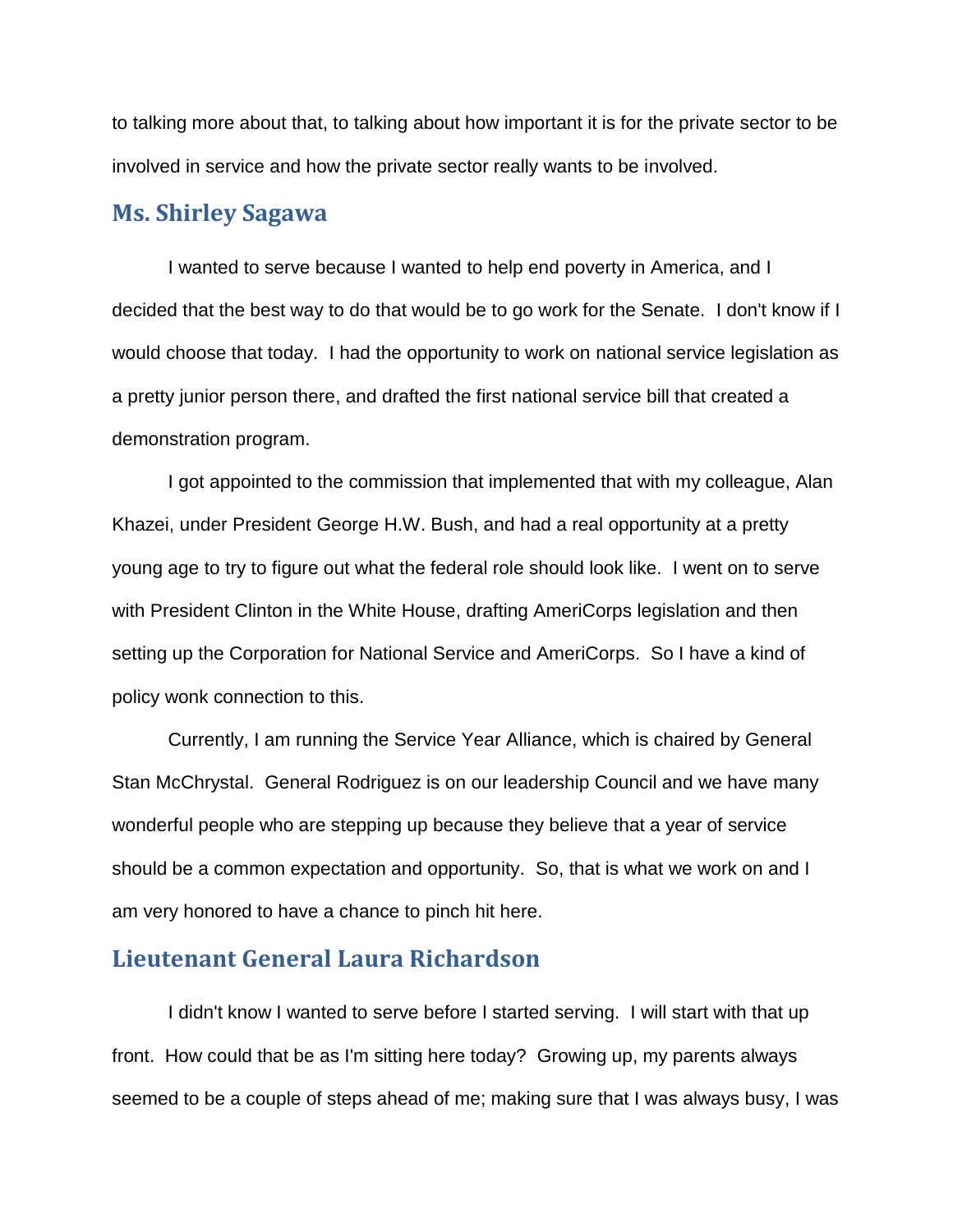never getting in trouble, and I always had too many things to do. They got me involved in sports when I was very young. I am the oldest of four kids, and all the kids were in sports. That took a lot of our time.

I went on to be a Colorado State champion in swimming. I started at eight years old, and went through college. And I think that built in the discipline and work ethic that is important for military service. While in high school, my parents got me started taking flying lessons. That was even more study, because you had to study to learn all of the things in order to get your rating. And, I think they had this plan mapped out for me before I even knew it.

Then, as soon as I started college, my dad said "Hey, you need to go to this class this coming Thursday." It was actually at a different school. It was Air Force ROTC. I went up there and I didn't know quite what to think. I wore a uniform. I had a funny looking gray hat that I wore around campus. I didn't look like many of the other people that were on campus, and I wasn't sure if I liked it or not. Plus, I was commuting to another school.

That year, I think, was a pretty telling year; freshman year in college. I thought that maybe it might be for me, but maybe this wasn't the right service. And, I think the commuting thing had a lot to do with it too. I looked around at the other services. I went to talk to the Navy; the Marine Corps. The Army seemed to be the best fit. They had helicopters. I thought, "Okay, I can take my flying lessons." My dad wanted the service to pay for my flying lessons. They never did until I started flying helicopters, and then they did.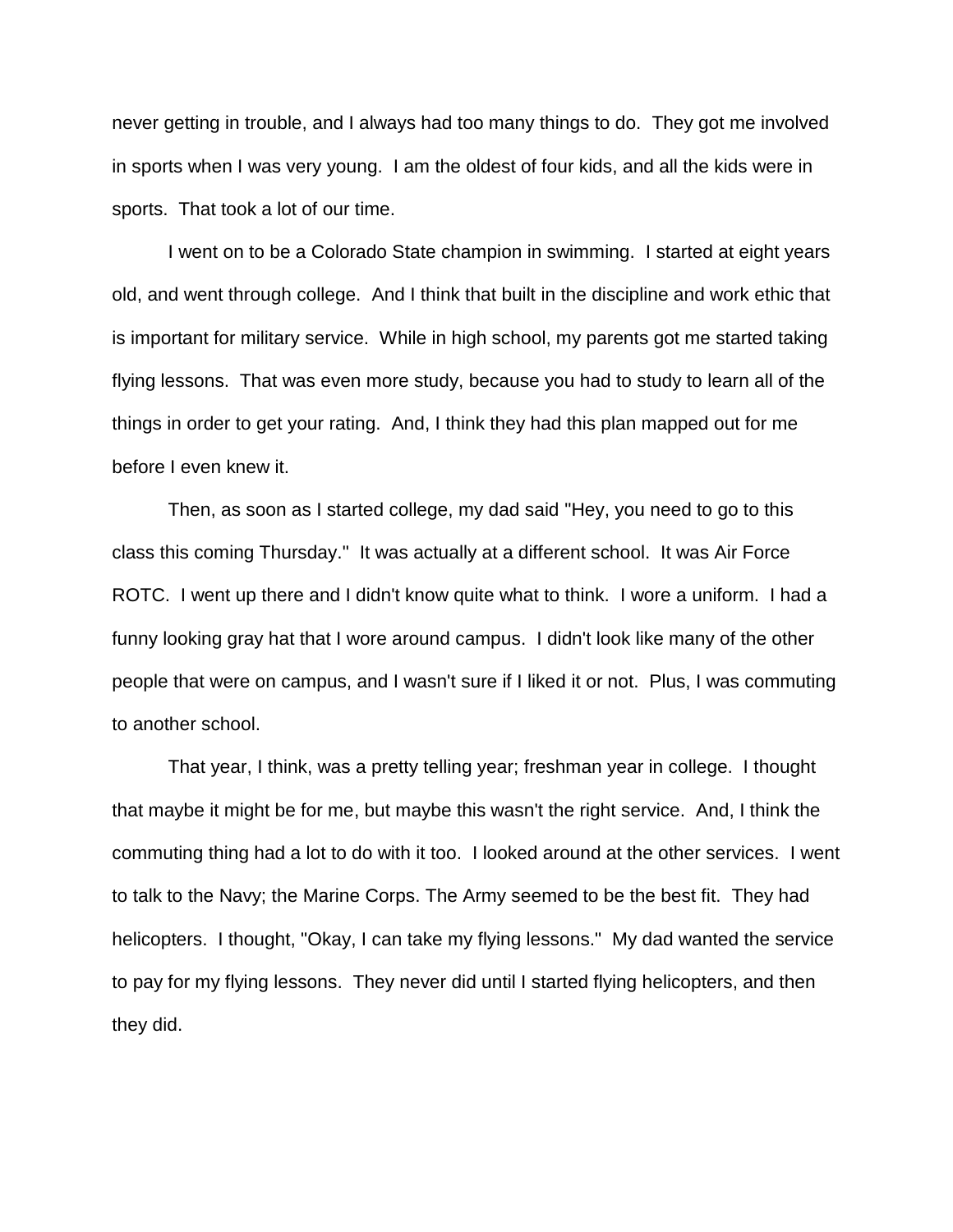It was a door that opened in terms of ROTC that made me start thinking, as somebody who didn't grow up near a military installation. Fort Carson was a couple hours away. You sometimes heard about Fort Carson, but not a lot. They did not have JROTC at my high school, so I did not grow up around the military at all.

My dad was very patriotic. He was in ROTC, but had a medical disqualification so he couldn't commission. He was drafted twice in 1956 and 1965. Again, he couldn't go into the service. Interestingly enough, 20 years later, he was able to go into the Reserves and served for 18 years as a medical doctor in the Reserves and the Individual Ready Reserves. And I had a grandfather who served in World War I and World War II.

The ROTC opened up a lot of doors and got me thinking. I was taking pre-med in college, possibly to follow in my father's footsteps, and I was taking flying lessons. The college I transferred into to take Army ROTC offered a professional pilot program, so that was my minor degree that I was working on.

When I graduated, I got accepted to medical school and flight school for the Army. So I decided to go to flight school, because my eyesight might not last long enough, but I could always go to medical school. I had a good number of friends that had gone to the School of Mines; it was a pretty good engineering school. They graduated, and most of them did not have jobs and they had student loans to pay. Within a month of my graduation, I was at Fort Rucker, Alabama. I was going through my leadership training. I was wearing the uniform every day, I was getting paid, and that was pretty exciting. Shortly thereafter, I started my helicopter training.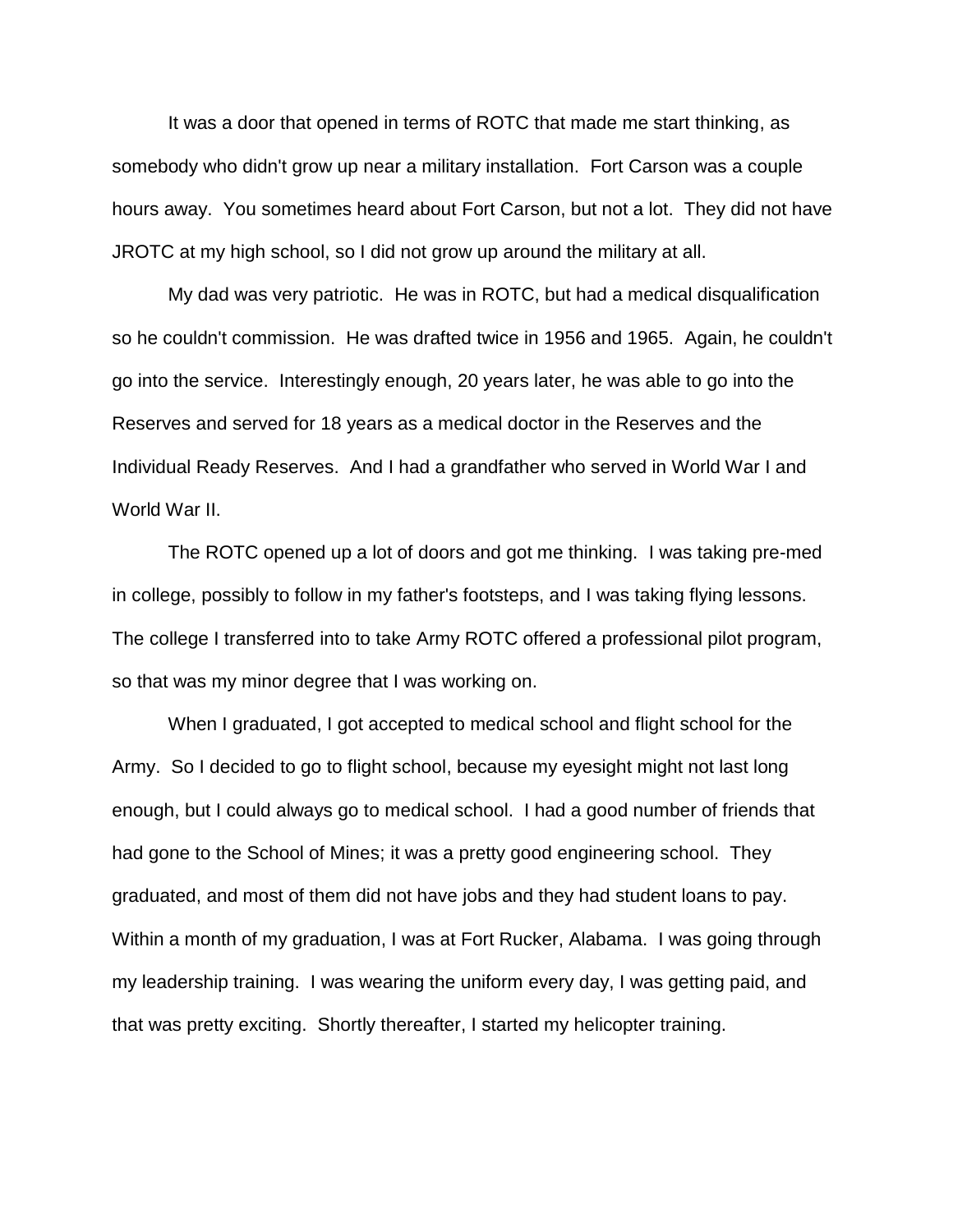I am also married to another service member, Major General Jim Richardson. We have been married for 30 years. We got married very early in our career, so we have served together and we have made a life in the Army. We have one daughter; she is 29. She has her own family now. She is not in the military, but she looks really fondly on her time growing up as a military brat and, I think, would not trade it for the world.

As we talk about a life of service and opportunities, I think that education is really important for what our services offer, and I think that the word doesn't get out enough. Had my parents not said go to this class or go check this out then, like our previous speaker said, mom was getting after him for a couple of weeks. You really have to get the word out, and I think when folks realize how many opportunities are out there, it really makes the difference.

#### **Ambassador Francis Taylor**

My story is pretty simple. I grew up here in Capitol Hill in the 1950s. I had a single mother. Most of you weren't born and wern't living in the 1950s but, in the 1950s, after the Korean War, there was a show called Combat. Vic Morrow was the lead actor, and it was about leadership in combat during the Korean War. I became mesmerized by that show. I watched it every week, and followed Vic Morrow and what he was doing. I decided that I wanted to be a Soldier.

Also, In the 1950s, Jet magazine used to do a summary of African-Americans in the Armed Forces. Every week, I read Jet and followed General Benjamin O. Davis, Jr. And, because Jet covered him as he walked through the ranks in the military following his father, I said that I wanted to be like General Davis. This was at eight years old. I told my mother that I am going to go to West Point and I'm going to be an Army officer.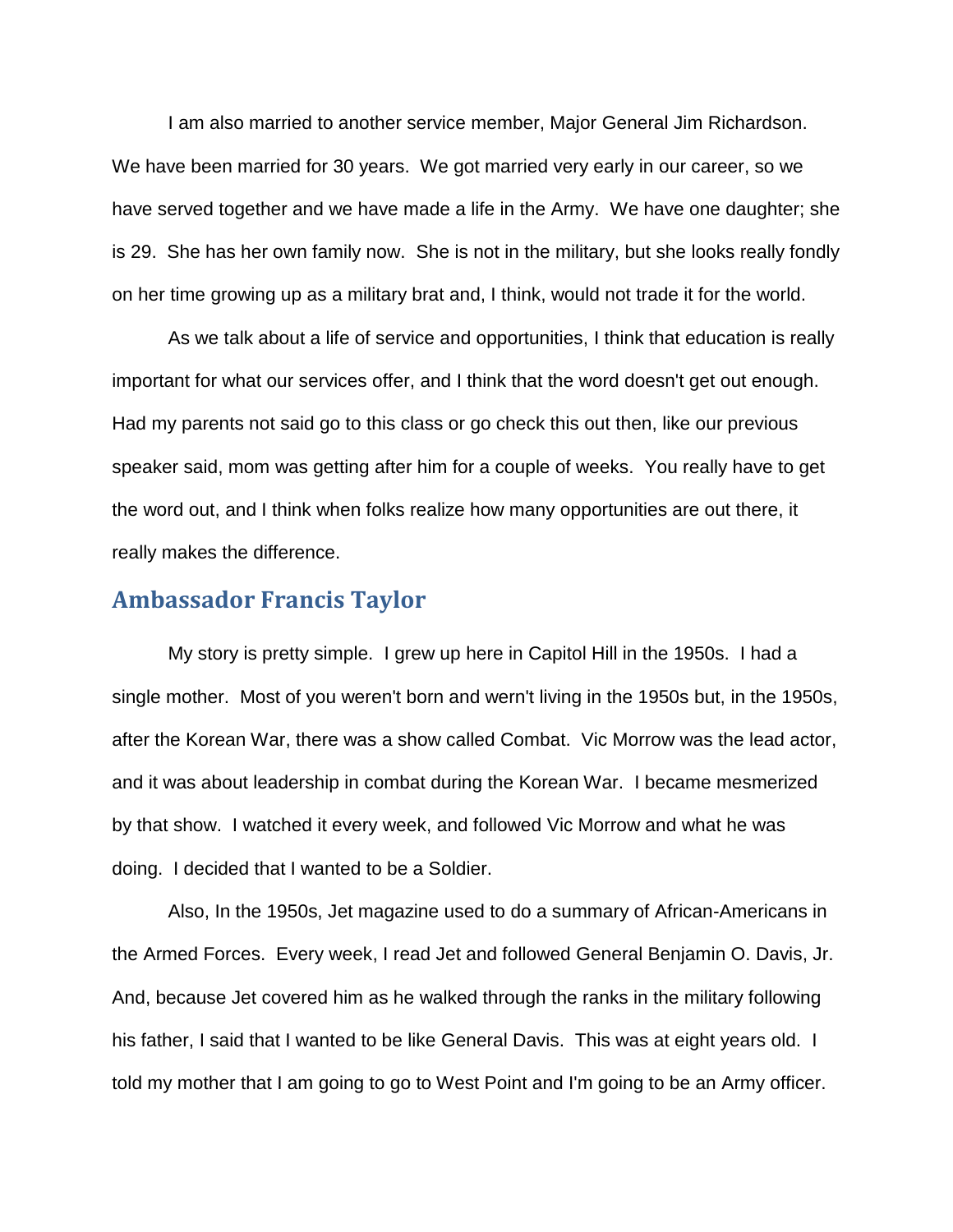Well, it did not quite work that way. The idea of joining the military stayed. I was appointed to the US Naval Academy. I did not pass the physical. I applied to several universities and only one accepted me; the University of Notre Dame. Not too shabby.

I was in high school ROTC here in DC. Every public high school in Washington in the 1960s had a high school ROTC program that was mandatory for all males. It was a great start. I was corps commander for all of the high schools here in Washington when I graduated as a senior. I went to Notre Dame. I had the decision, like General Richardson; I went blue as opposed to green. I joined the Air Force ROTC at Notre Dame. It turned out to be a wonderful experience for me, being one of 26 African-Americans on a campus of 7000 in South Bend in 1966. I found a home in ROTC. Col. Vic Ferrari, who I will remember for the rest of my life as our PAS, was like a father figure to me and the rest is history.

I've always wanted to be in the military since I was eight years old. I realized the dream in graduating from Notre Dame as a second lieutenant, and I never looked back during the course of my career. And somehow, during the course of that career, other opportunities to serve just kept coming, even when my wife said no. And somehow, I just kept saying yes. I have had the opportunity to serve in many different capacities, not only in the military, but in the State Department and the Department of Homeland Security, most recently; and at the General Electric Corporation, where I was a vice president and head of the Veterans Network.

#### **Mr. Mark Gearan**

Ambassador, let us stay with you for some questions. You are in a perfect position to reflect from your experience in the military, state, Homeland Security, and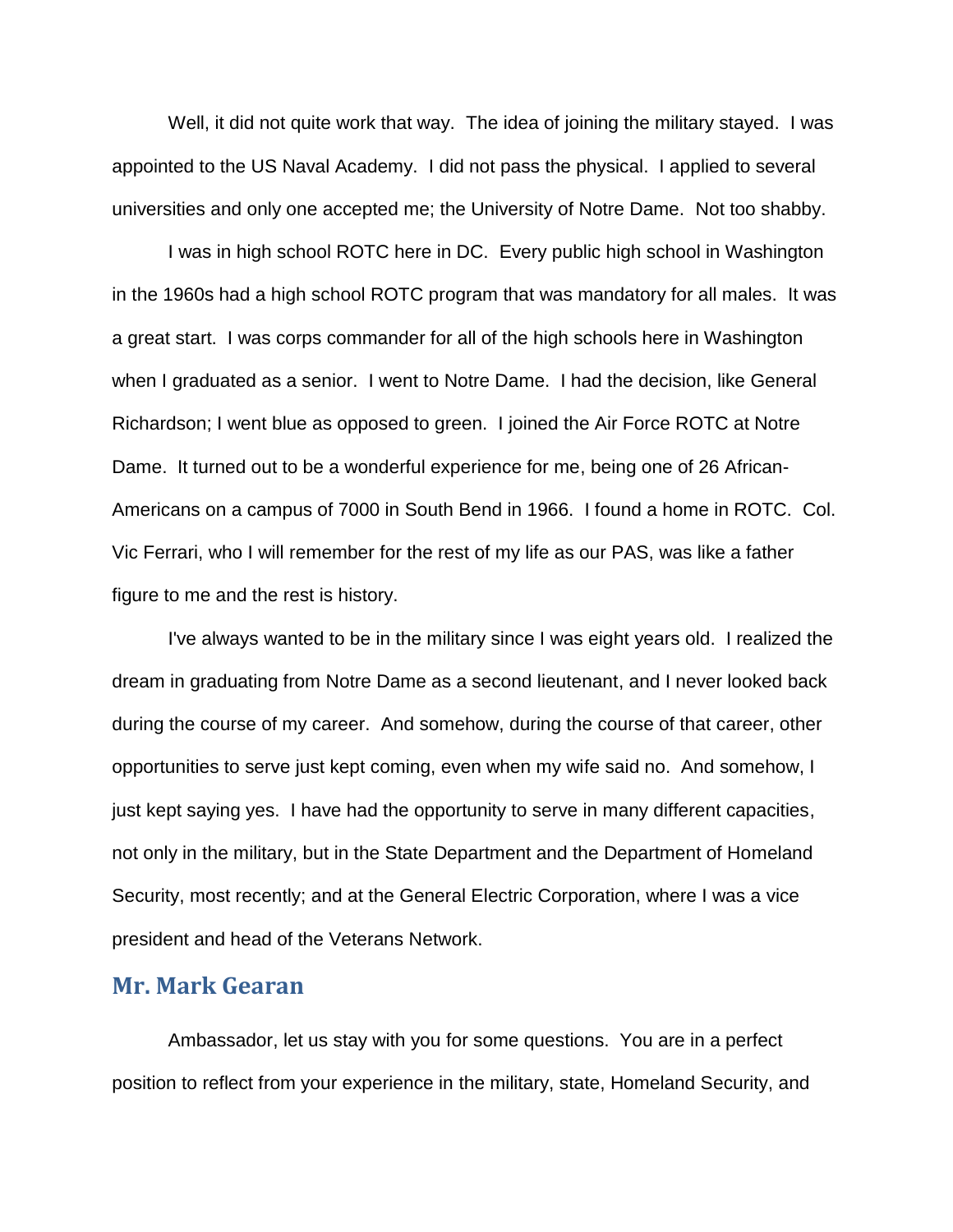the private sector. With Father Hesburgh as the President of Notre Dame when you were there, you were imbued with a sense of service, I suspect, as an undergraduate. What are some of the elements of service that you would commend to us to think about as the Commission? Have you seen the propensity for service change or evolve over the course of time in the various sectors that you have seen; yourself, the military, the state, and others that you've seen in other streams of service?

### **Ambassador Francis Taylor**

My own experience is that service is very personal. Everyone is not going to join the military. Everyone is not going to join government service. But there is an opportunity, as you live, to give back to your community, to give back to your family, to give back to those that are less fortunate. All of these are opportunities to serve. Looking at his leadership at Notre Dame, I have an autographed picture of Father Hesburgh with Dr. King, which was not very popular at the time, in terms of the broader community and his relationship with Dr. King and the civil rights movement. But he said that this is the right thing for America.

So, my sense of service is doing what is right for America, looking for opportunities. I am passionate about education. All of my charitable donations go back into education, either my high school or Notre Dame, because I think that is how you continue to pay forward the opportunity to serve both in the military and government service. I think that there are many opportunities. I think they are all personal as far as how you look at service, and I don't think that there is a one size fits all approach.

I also think that in order for people to understand the opportunities to serve, there needs to be more advertisement and discussion around what those opportunities are.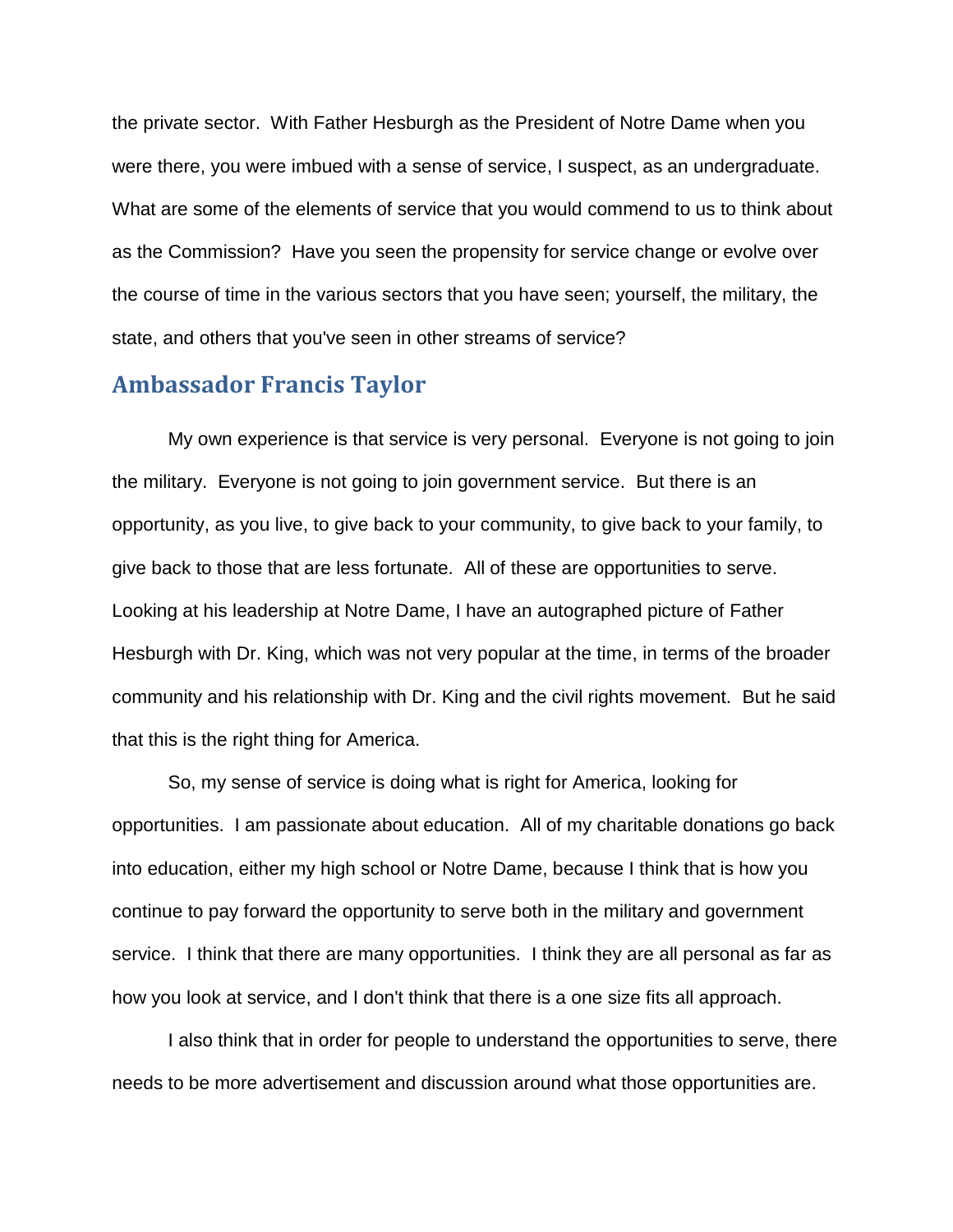They are not so narrowly defined to the military, but AmericaCorps, Teach For America, and all of the other opportunities to give back to this great nation is what drives my thinking about service.

#### **Mr. Mark Gearan**

Shirley, you were literally there at the beginning of this Commission, and with AmeriCorps, and you have written and talked a lot about the importance of service, broadly defined, and how with scale it can go at some of the nation's most vexing problems. You went into this to eradicate poverty as a young Senate staffer. How do you reflect, listening to the Ambassador's comments here in terms of service, and what do you see in the field in your work with General McChrystal?

### **Ms. Shirley Sagawa**

I did want to reflect on what I've heard from both of you and Earl Bowman; that you serve, and then you serve, and then you serve some more; and that is very common. There are a lot of people who come out of the military and they do AmeriCorps, or vice versa. And there is lots of evidence that people who do AmeriCorps continue to serve throughout their lives. They are civically active. They vote. They solve community problems, and their lives are better. Instead of thinking about this as something we sort of impose on people, I'm thinking it is very common for military families to continue the path of younger people serving. You have heard about it. So many people are not asked.

When I was growing up, I didn't know anybody in the military. I didn't know that women wanted to be in the military. It didn't occur to me to think about serving until I was actually in law school, and I remember getting something in the mail about the JAG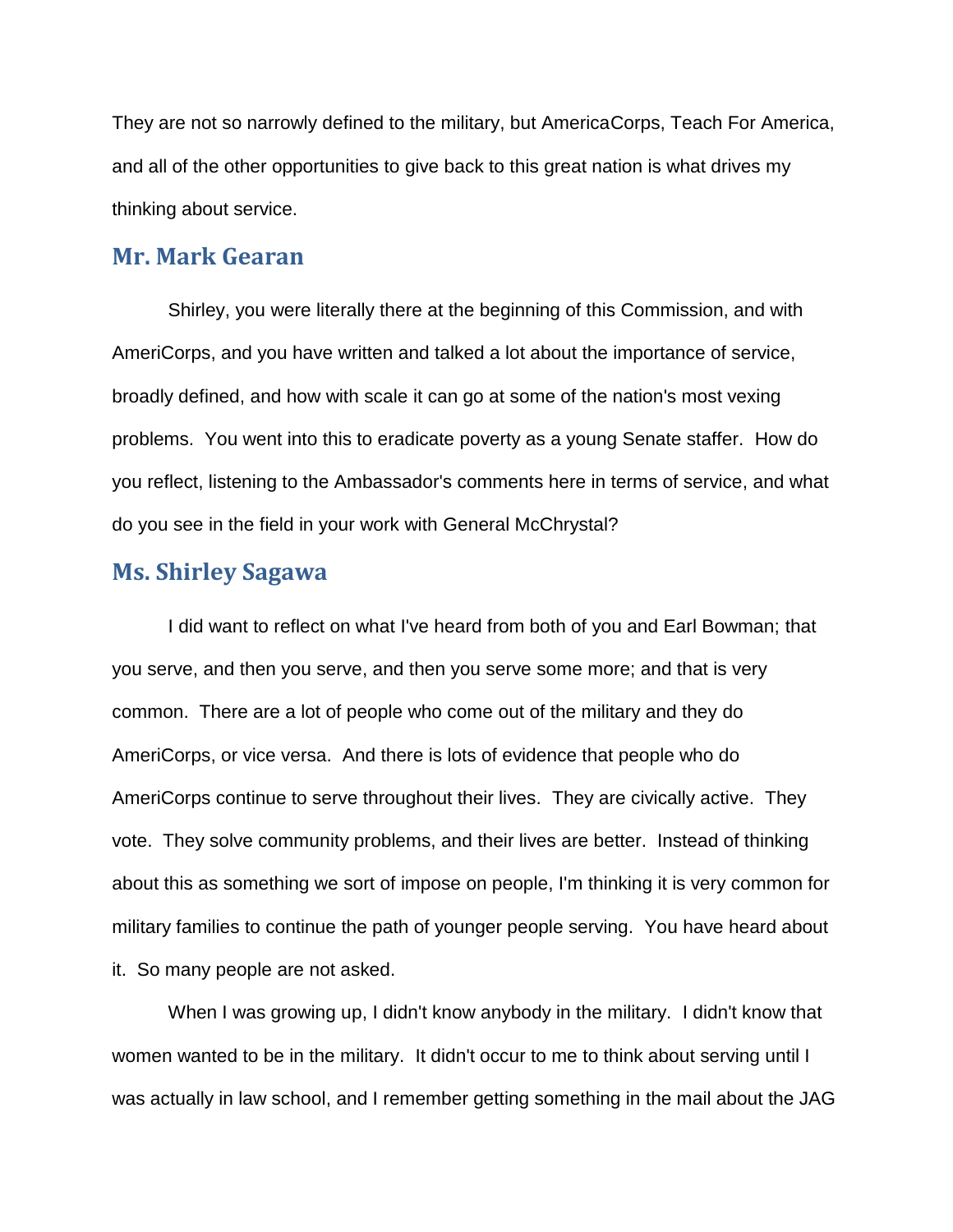Corps. That was the first time that anybody had ever asked me to join the military. I actually thought really hard about doing it, but I had already carved out a different path.

I think that there is very much a need to ask, and people will step up. We have right now about 66,000 people doing a year of civilian service in the Service Year National Service program, like AmeriCorps, Peace Corps, or something privately funded. That's not very many. We have done polling and research. With no armtwisting at all, when people hear about the chance, you easily get one out of every four or five people. And that is without creating the larger expectation in society. So, we are leaving so many people without the opportunity to serve because they do not know. They may be turned away from a military recruiter. They may not ever be asked. They may never have heard of AmeriCorps. We know from polling that most people haven't. So, that to me is the question, more than do we need to force people. People want to do this, they do just don't know about it.

#### **Mr. Mark Gearan**

General Richardson, can you reflect on that in terms of the propensity to serve in the military? Similar to the Ambassador's question, have you seen, over the course of your 30 years of service, that the propensity to serve has evolved when you look at those coming into the military now, and what should we be thinking about to get the word out?

#### **Lieutenant General Laura Richardson**

I think the propensity to serve is declining with our veterans from World War II, Korea, and Vietnam, as they fade away. As I read in Ms. Wada's article, you can't use yesterday's recruiting tools to recruit Generation Z. You have to tap into how do you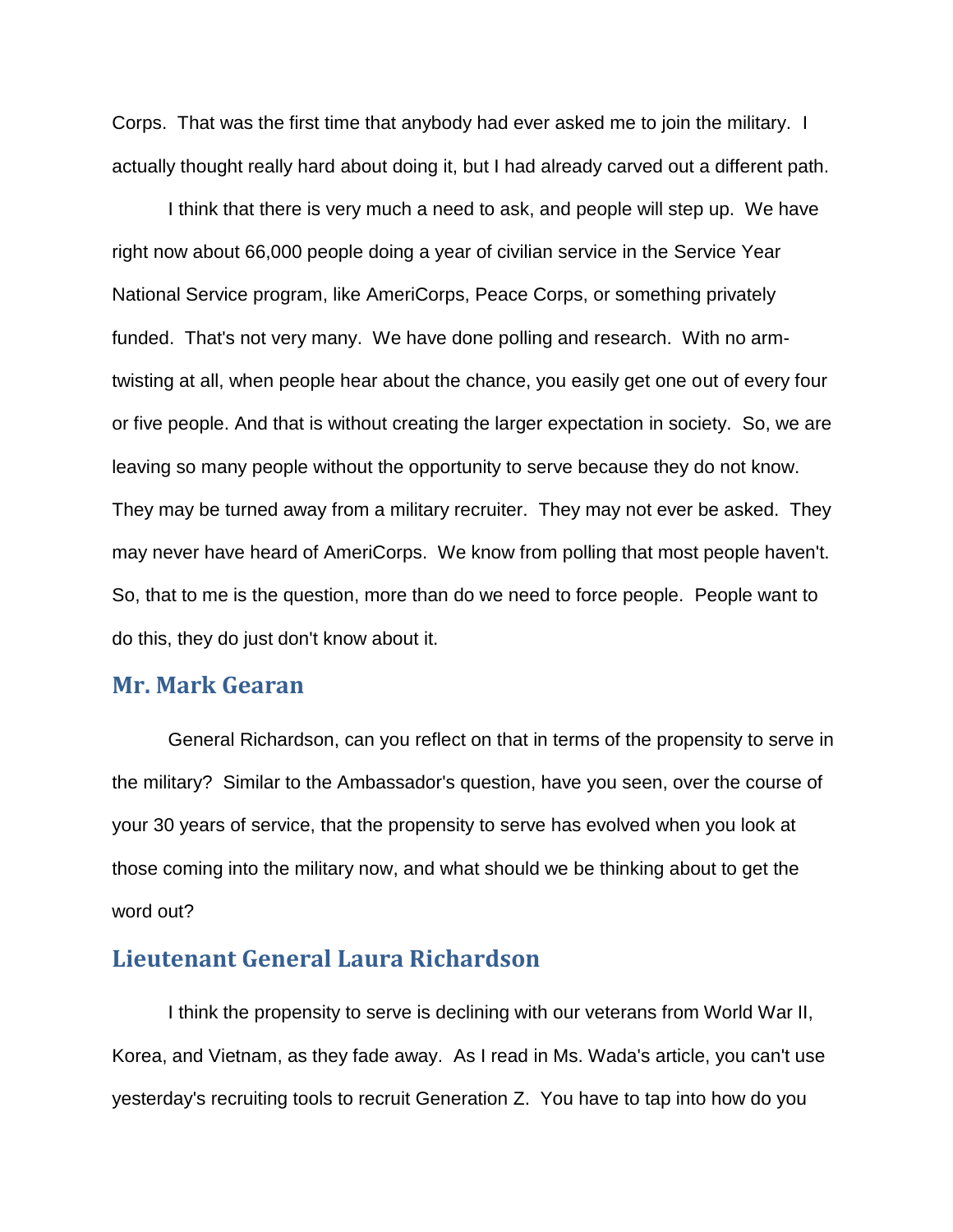reach out to those people and make them aware. I think it's a matter of not knowing and just not being around it. A pretty high percentage of the people that do join the military have a relative in the military, and so it's because they knew someone, they were educated about it, and a lot of our serving folks in the military today have children serving in the military. A lot of them. As our veterans are declining, I think our propensity to serve is declining, unless you have something like 9/11 that happens and spurs on that desire to serve the country.

We are an all voluntary force in the military and it's very important to protect that. We went to that in 1973. Since then, our military force has been made up of all volunteers. That is the difference between the Selective Service and the all volunteer military. A good point that Senator Reed brought up is the folks that are not eligible to serve. We are all competing: the military, the private sector; there are a lot of people competing for the same people. We have a pilot shortage going on not just in our services, but in our airline pilots. The military is competing for the pilots to serve and sometimes the military can't pay the bonuses that the airlines can.

We are all recruiting for that same sliver, and so we do need to have a conversation about standards. We do not want to lower standards. When we were talking about standards before, we have some pretty tough standards, as Representative Coffman was saying, and you don't want to lower standards. But then, when you only have 29 percent or 31 percent who are eligible to serve, what do we do about that?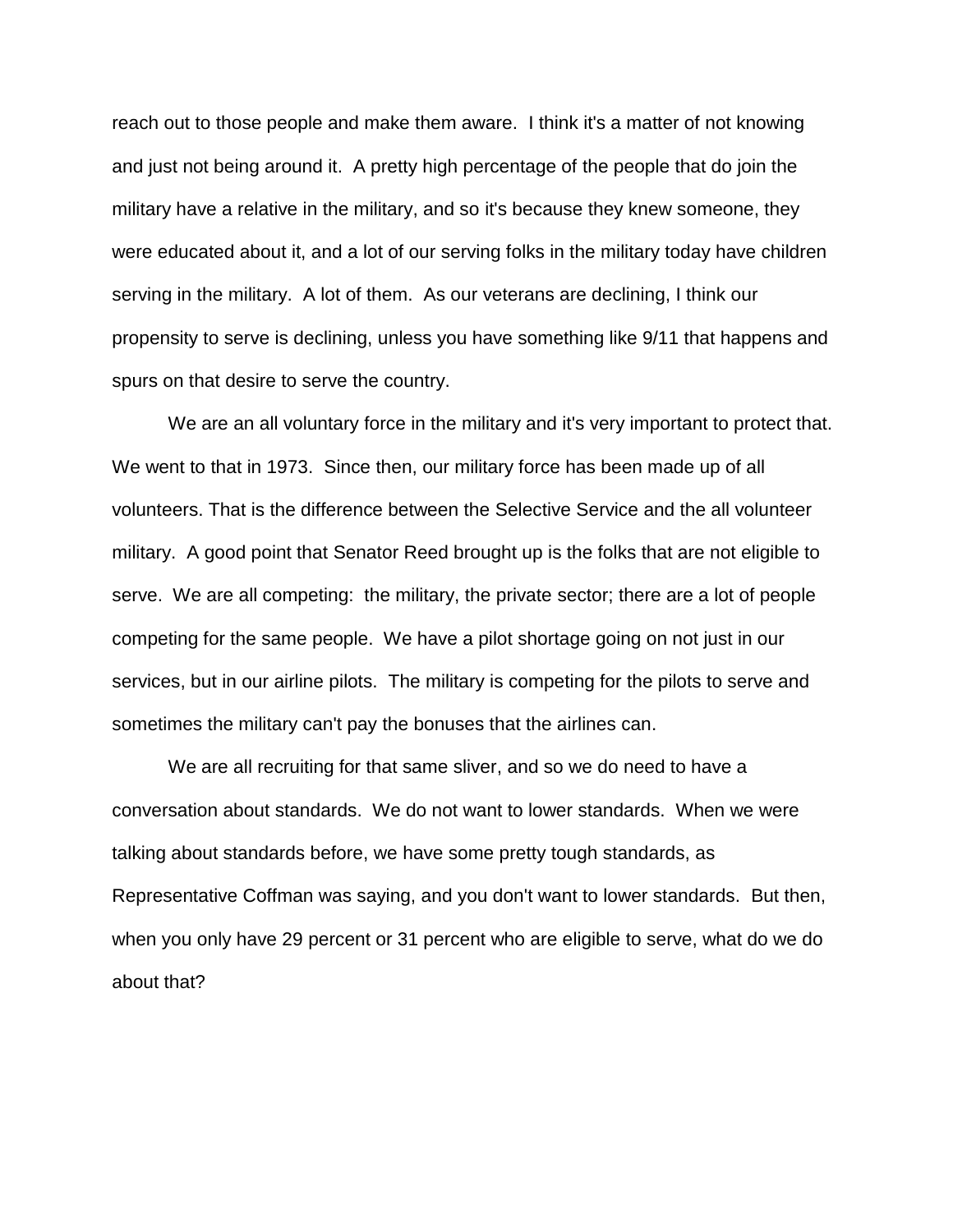# **Ms. Shirley Sagawa**

It is not just the military that is struggling to get people who are qualified to do specific jobs. We hear that in industry as well. I think that part of that is that we as a society haven't figured out a way to help make people healthier and stay out of trouble; so they end up with criminal records, and we need to figure out how to make sure they graduate from high school. And that is part of the problem. We have made the pipeline so small. One thing that national service can do is address all of those things. There are evidence-based programs that work in all of those areas.

If we had even 1 million people serving, we could solve these problems at scale. If we could have 150,000 people working in early literacy, which we all know pays dividends on the other end, it saves money because people will end up in specialized or remedial programs. If we could have 100,000 people filling the capacity and building the capacity of substance abuse treatment centers, then we can make a huge dent, if not eliminate, the problem that we are having now with opioid addiction and many other substance abuse problems.

So, we have really neglected that side and we are leaving an amazing tool on the table of near-peer community, full-time people who will do that service, and make a difference in the areas that demand human capital. I made a huge list. I am not going to read it to you, but we could do this, and that would actually help solve that problem.

# **Mr. Eduardo Martinez**

If I could just jump in on the scarcity of employees. We see that people really want to work for a purpose-driven company. Our inclination to serve and to help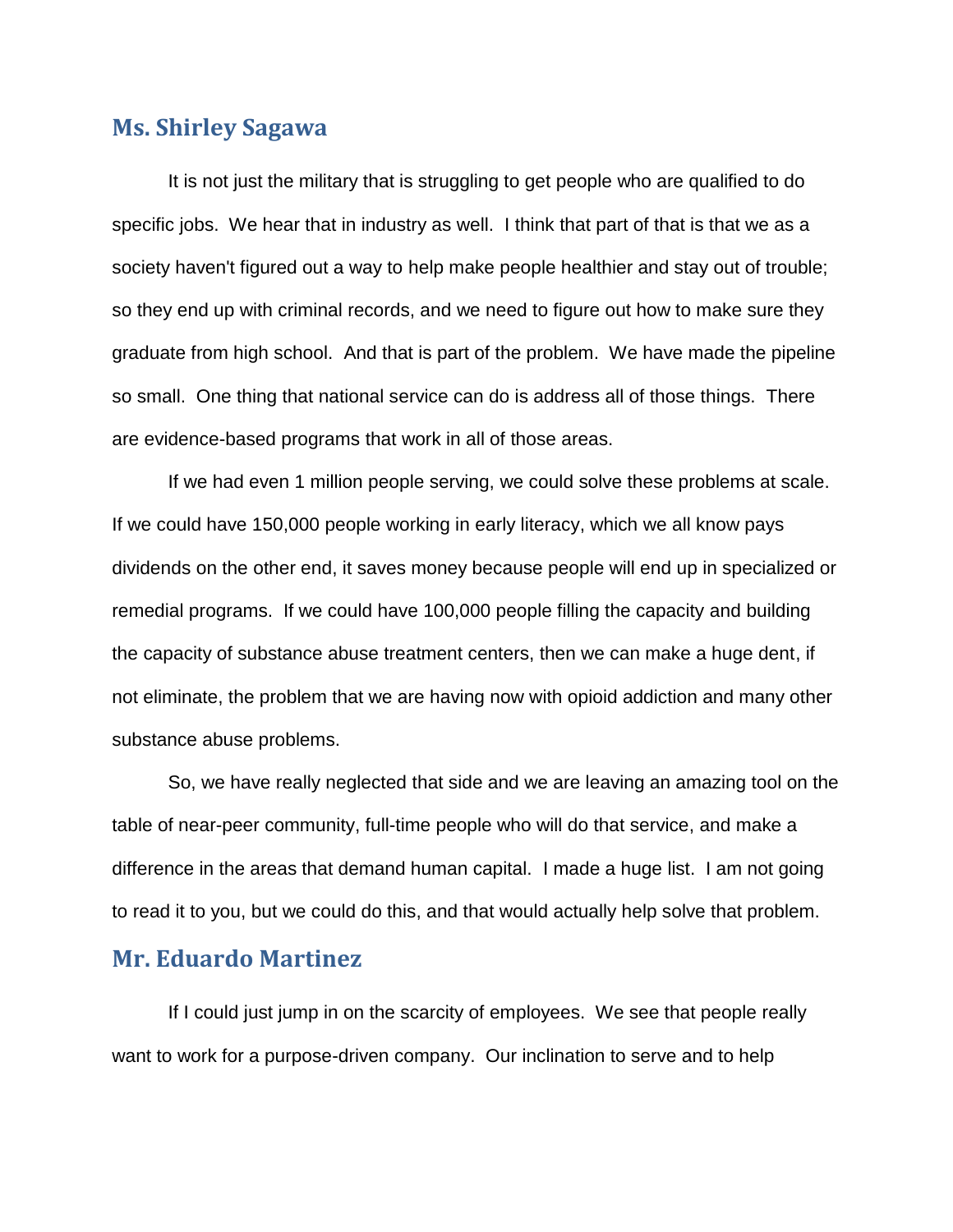communities, we think, is a huge attractor for our employee workforce; to demonstrate that we are purpose-driven company.

### **Mr. Mark Gearan**

When I was Director of the Peace Corps, we had about 10,000 applications for 3500 positions. I don't know that all 6500, at the time, were tan, fit, and ready to be a Peace Corps volunteer, but it always struck me that we were saying no to 6500 Americans who were raising their hands to go to some very needy places across the planet to serve.

If you talk to undergraduates who want to come into the federal government or to different streams of service, they will say that it is so competitive to get into Teach For America; it is so competitive to get into the Peace Corps. That is what you hear back. My question is, is this a communications problem? That we don't have adequate information about all of the various ways to serve? Are there barriers to service that you would commend to us to be thinking about? How do we think about unpacking some of this challenge?

#### **Ms. Shirley Sagawa**

We think about this all the time. This is what we do. We have built a one-stop shop for the civilian service programs, for the full-time, full-year programs. We can now run campaigns. We do a lot of visual advertising. We don't have enough money to do the advertising needs that are out there.

The other thing is, and I hope that this Commission will think about this, is how do you create the expectation from an early age that you will choose some kind of service? If people were learning in middle school and high school about the variety of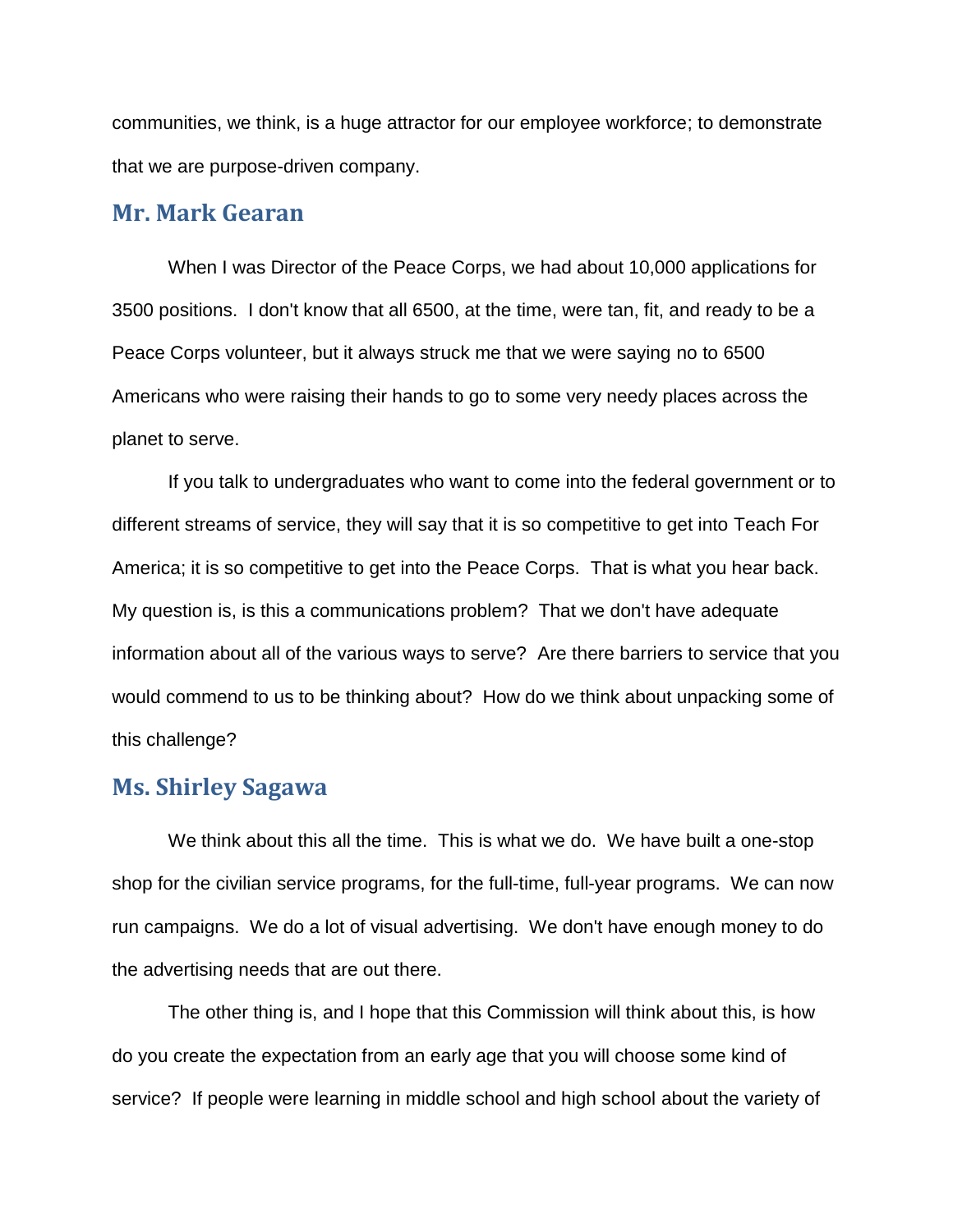options, communicated by their parents and teachers, so that there is an expectation that you are going to pick one; either go into a public service job: a firefighter, police officer, or teacher, or go into the military and do a term of service there. Or if you have a different path you want, there should be a lot more full-time, full-year service options that are what we call "service year" national service. If you had that expectation from when you were young, you would be looking for those opportunities. And having the matching system that we have could be broader; it could include connections with military or public service. We are not doing that now.

# **Mr. Mark Gearan**

Ambassador, you were eight when you said you wanted to be a Soldier. How do you think you got to that point at the age of eight?

# **Ambassador Francis Taylor**

It was cool stuff. Vic Morrow was my hero. He was serving America and doing things that I thought I would be able to do. The 1950's were a difficult time in our country, even with the draft. But I can't tell you how many people I met on active duty who said, "I wouldn't be here, if the judge hadn't sent me here and gave me an alternative." I think part of the challenge of creating a pool of eligible people to serve is are there alternatives to a guy with a nickel bag of marijuana getting a criminal record or going into the military, which was offered in the 1950s and 1960s for juvenile delinquents who just weren't getting it.

The Congressman mentioned that he got his GED coming into the military. Is that something we should be considering as well, because people haven't decided at age 16 or 17 that they really understand how important high school education is. I think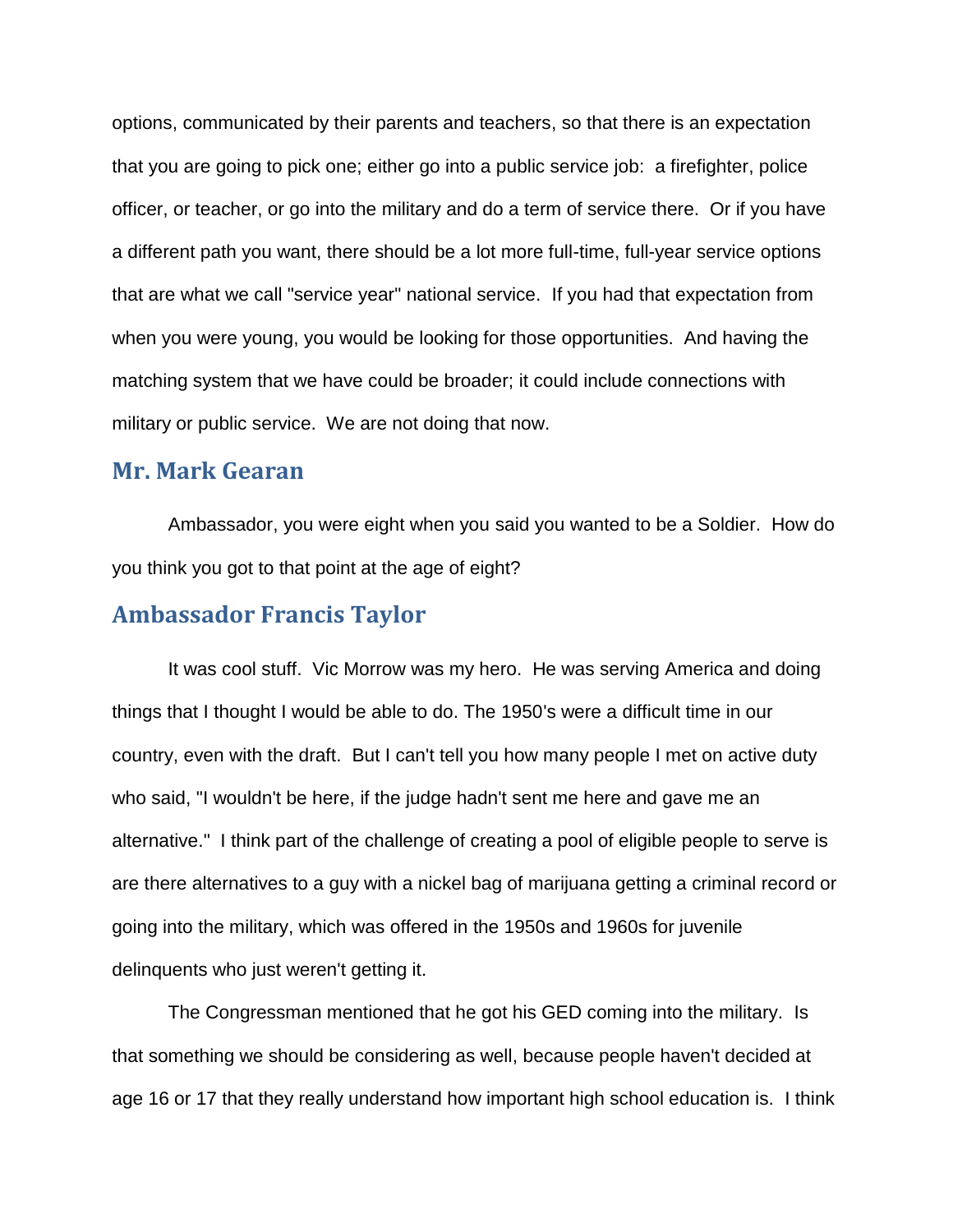we need to be broadening the base of opportunities for service. Not necessarily in AmeriCorps, but in other sorts of institutions to give kids alternatives. An institution makes a decision that you are a good kid, you did something bad, but if we put you into an institution where we think you can grow, you can grow from that.

As we were looking at veterans in the General Electric Company, the statistic I recall is there are 600,000 advanced manufacturing jobs in this country today that cannot be filled, because of the education level of the folks coming out of high school and, in certain cases, college. So I think you get back to the quality of education, and whether the education system is producing the kind of graduates that are going to be needed to both serve and to also fill those advanced manufacturing jobs that are out there. We are at 4.1 percent unemployment, which is almost full employment, yet there are still 600,000 jobs that can't be filled by people who are qualified technically to fill those jobs. So, broadening that base, I think, is very important.

#### **Mr. Eduardo Martinez**

It also takes leadership, as well. You are seeing more and more CEOs today become more active around issues of diversity. It always helps when the leader of the company, when the leader of an institution, rallies the troops. A case for UPS is our CEO, David Abney. The first public announcement he made, as CEO-elect in 2014, was to declare this decade the decade of service for UPS. He did so at the Points of Light annual conference, and he urged the company that, by 2020, we will have 20 million hours of service by UPS employees. Just last year, our people contributed almost 3 million hours of service in their communities, and we are over three quarters of the way there.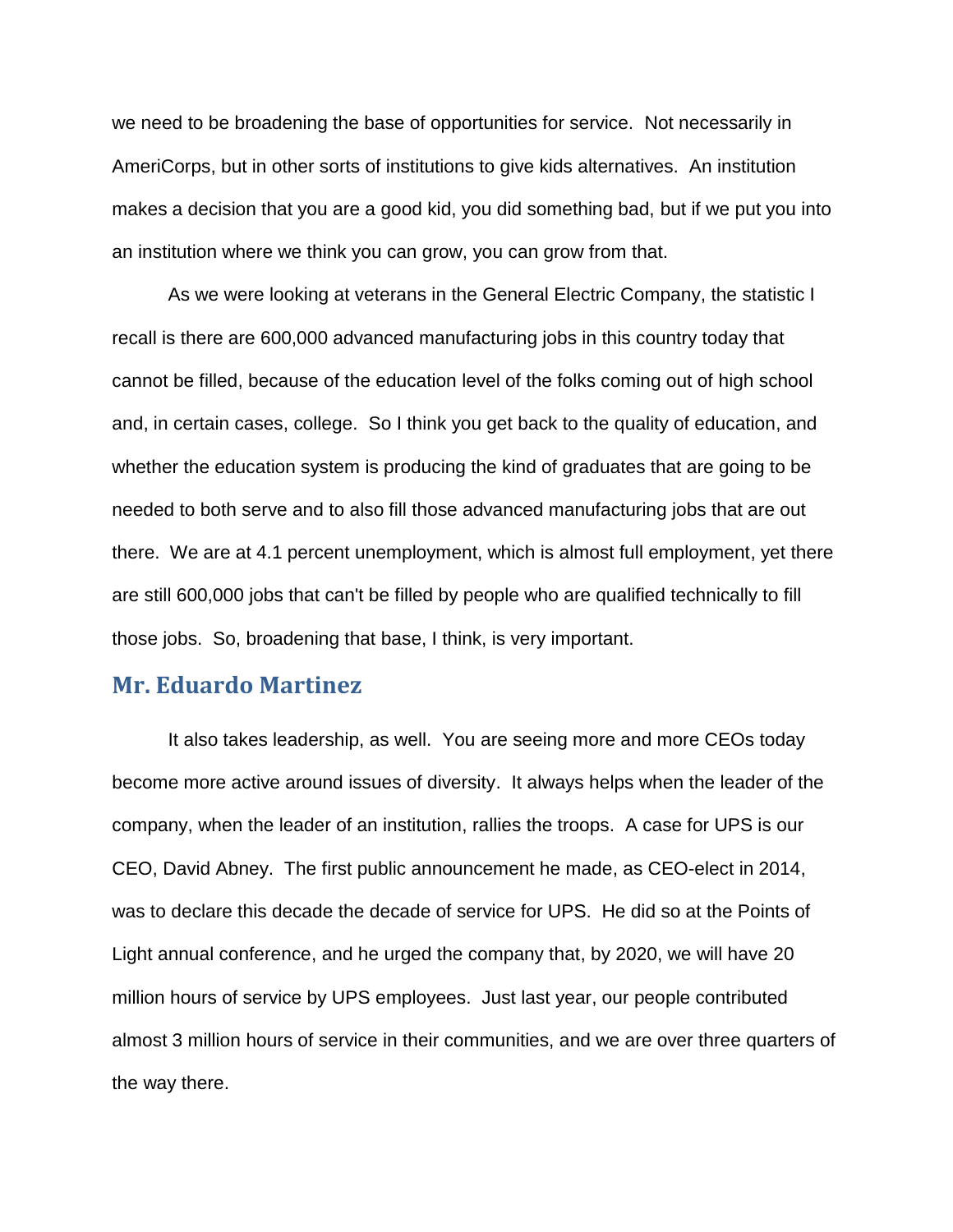I think people are predisposed to serve. I think they have to have an opportunity. I think once they serve, they will go back and serve again. But I think it also takes leadership and I think I see a trend of CEOs becoming more active in trying to fill gaps that they see among leadership.

#### **Mr. Mark Gearan**

Did you see that piece yesterday that the CEO of BlackRock, Lawrence Fink, wrote to 1000 global CEOs, saying that it is not enough to come in with a good financial bottom line, but you have to do good for society? It was pretty direct language. Speaking for corporate America here, are we at an inflection point? Is he reflecting what you are seeing, and many of us have seen, as an evolving private sector commitment in impressive ways?

#### **Mr. Eduardo Martinez**

Yes, that is a perfect example of CEOs stepping in when they see gaps. CEOs are aware that those gaps are going to come inside the four walls of the company. So they need to step up, and they need to demonstrate to their workforce where the company stands on certain issues. With respect to the key position of community for a company, I hearken back to our founder, Jim Casey. He founded the company as a 19 year-old with a bicycle. He felt that in order to have a prosperous and inspired workforce, you needed to have a healthy, safe, and prosperous community. So, there is that shared value. We look at it as a development opportunity for our people and our leaders to be out in the community, to understand the challenges of the community, and to try to make the difference.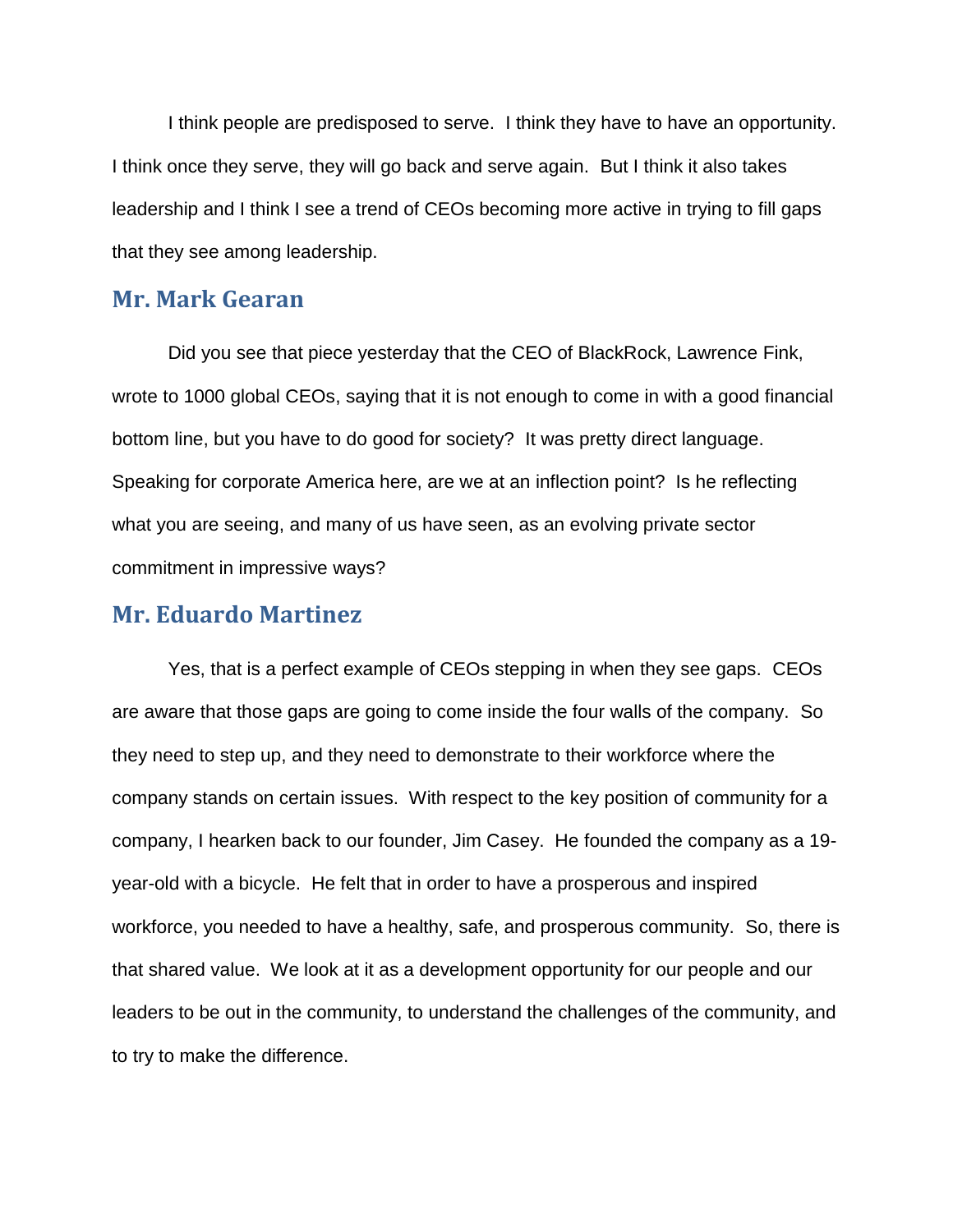# **General Laura Richardson**

I think a way to reach out is our Junior ROTC programs in high school, they can be a really powerful program. It's not a recruiting program, by the way, that is a citizenship program, but it teaches a lot of the service values. Quite honestly, the ones that I've seen flourish greatly are the ones that are close to military posts, so we want to spread that.

I think we have about 1700 JROTC programs in the United States. I think it's important to empower those programs to do the best that they can do. You have to reach young people in high school; that is when they've got to be reached. Earlier would be better, because the opportunities quickly go by once you get out of high school and start working. The opportunities go away.

You get into college and, if you don't take opportunities while you are in college, or think about what's next, you just keep going down the road of "I know I'm not going to have a job when I get out and I'm going to have these loans." I think all of the services just offer some really tremendous programs right now for education. We just had the blended retirement system, which that started up on the 1st of January. We have a matching Thrift Savings Plan, it is the equivalent of a 401(k), they match now. This is the first year that they match. So, if you serve for two years, you are going to get out of the service with some money in your pocket.

We have tuition assistance. We have 199 career fields, just in the Army alone; 99 percent of those you can get credentials, civilian credentials, when you get out of the Army to go into the civilian sector. So, there are a lot of things that are out there that we just need to educate on and the opportunities. All of the things that I have been able to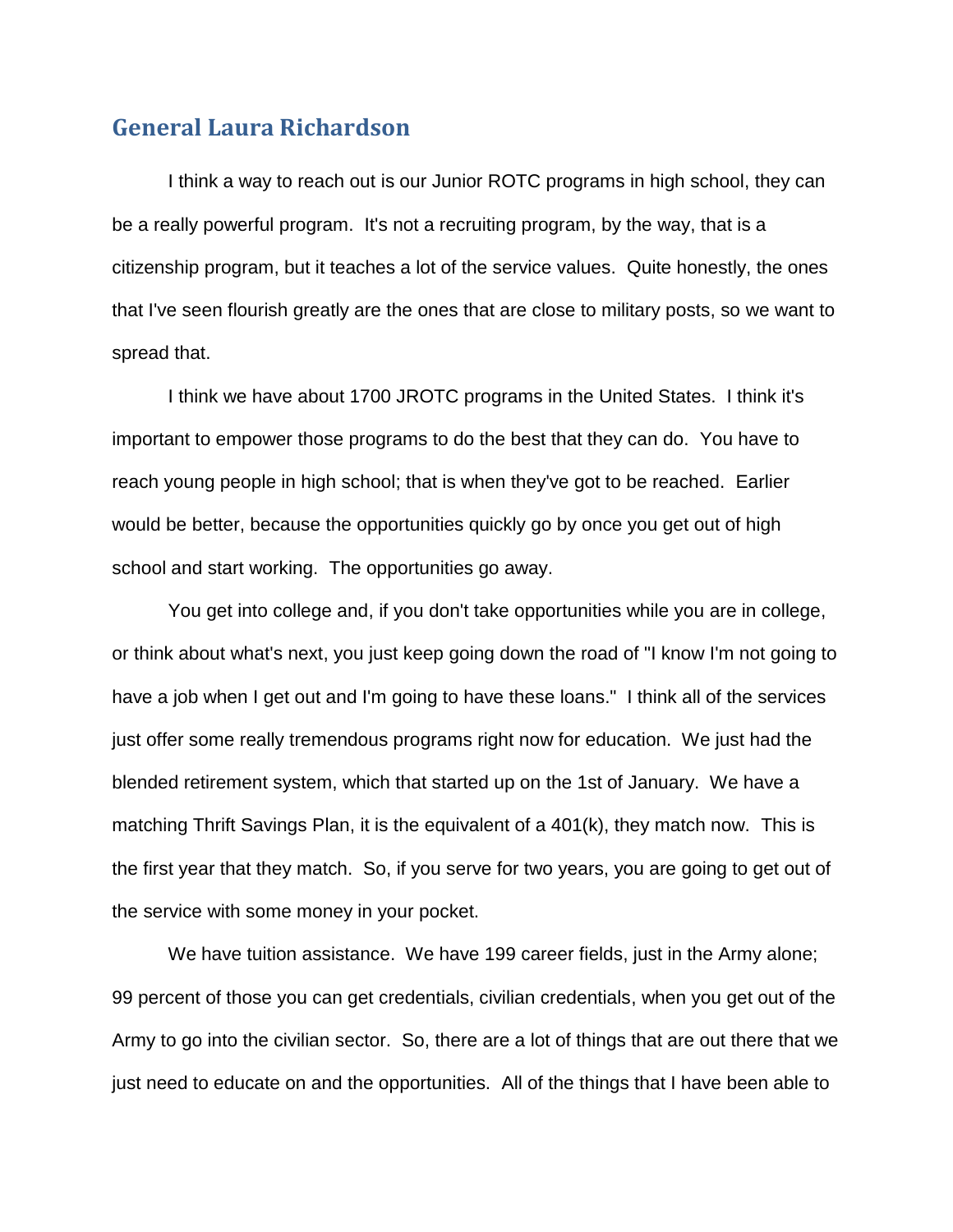do, quite honestly, I could never have done. If I had a wish list, I could not have picked some of the things that I've had the opportunity to do as a result of being in the military.

#### **Mr. Mark Gearan**

You are now second in command of 750,000 folks, in a 30-year, distinguished career. And you just said, you never would have imagined. One of our charges here and questions, as the Senator said, on the military side, is the Selective Service system.

Over the next couple of years we are going to be talking and listening, and we are eager to get all points of view on this, but I would be curious as to your view in terms of the requirement for women in the Selective Service. Should that be something we should be thinking about and listening to? Your reflections on that, I think, would be helpful, General.

## **Lieutenant General Laura Richardson**

My personal opinion is absolutely; absolutely, yes. We have opened up all of the combat positions. By the way, we have been deploying women with our brigade combat teams for the last decade, so it is not new. We opened up the last couple of positions in infantry and armor at the company level for women to integrate into, but I deployed in 2003 and there were women. I was a battalion commander flying in the 101st Airborne Division. I flew a brigade combat team around; my 30 helicopters, and all my folks. So, it is nothing that is new.

One thing I did learn that I did not know, was that President Carter, in his proposal to reinstate the draft, and for the Selective Service registration, put forward that women should also register for the draft. Congress denied that because they said that the starting point for the discussion is that combat roles are not open to women.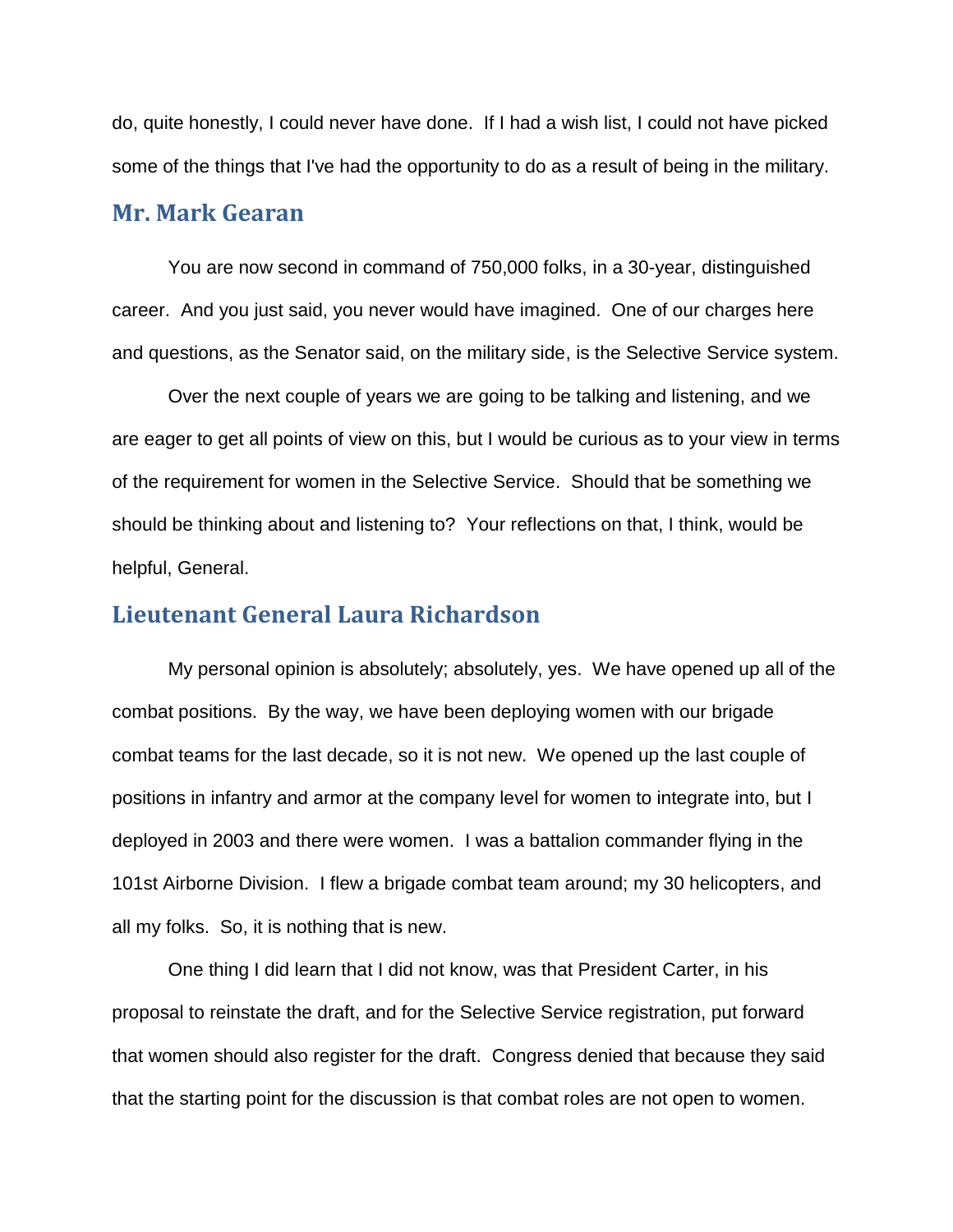That is what Congress viewed as the starting point for that discussion back in 1980, and now they are open.

I just think that you want the best talent pool. When you have an all volunteer force in the military, you want the best and the brightest that you can have in your military and provide the opportunities and the education. Whether they are going to stay, most of the folks that come into the military don't stay the entire career. I am, kind of, an anomaly to stay as long as I have, but as you get higher rank the less positions there are. I think that we have to educate on the opportunities that are available.

### **Mr. Mark Gearan**

As we look to travel to different regions and listening over the course of the next couple of years, are there specific areas of the country, specific pockets, specific demographics, that we really should be hearing from and you would commend us to be especially attentive to as we think about how do we create and enhance a greater ethos of service in our country? What affirmative duty would you commend to us to be listening for?

## **Lieutenant General Laura Richardson**

One statistic that I was surprised about, is that you have 11 states that the majority of the military comes from. That included California, Texas, Florida, North Carolina, Georgia, Illinois. All of the other states, what do they think, when we are getting over 50 percent from very few?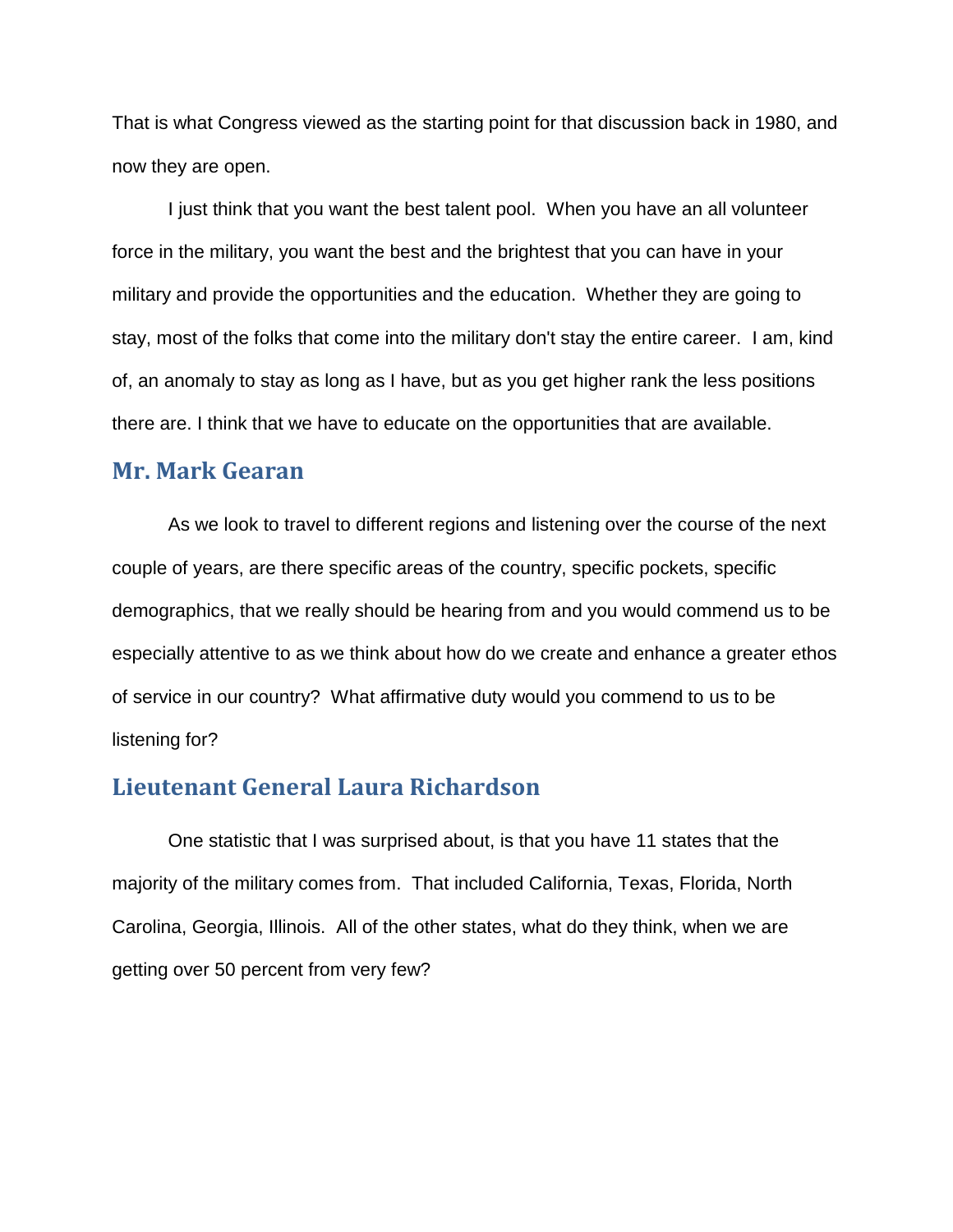# **Ms. Shirley Sagawa**

I assume you will really make an effort to get out into the rural areas and hear from different economic groups as well. I think one of the strengths of national service is that people serve from all backgrounds. Some people have the notion that it is only for privileged people to serve poor people, or this is something you do when you can't do something else.

# **Mr. Eduardo Martinez**

I think you should continue to talk to business leaders in every community, and I think that what you'll find is an eagerness to engage and really talk from the same voice about service. It's a great opportunity. It is a serendipitous that I'm here. I'm sure most of you are familiar with the Points of Light. They have a Corporate Service Council, and I am incoming Chair of the Corporate Service Council. This week we had our launch event for the Service Council, and there are 90 Fortune 500 companies that are part of that Council. These are all high-level executives who speak on behalf of their companies about how much they want to make a difference in their communities all over the world.

# **Ambassador Francis Taylor**

As I think about what I want to be listening for, people have a certain view of what Selective Service means. Is there a sentiment across the country not so much about Selective Service for the military, but national service, and turning the Selective Service system into a registration for national service? Making it not just for military, but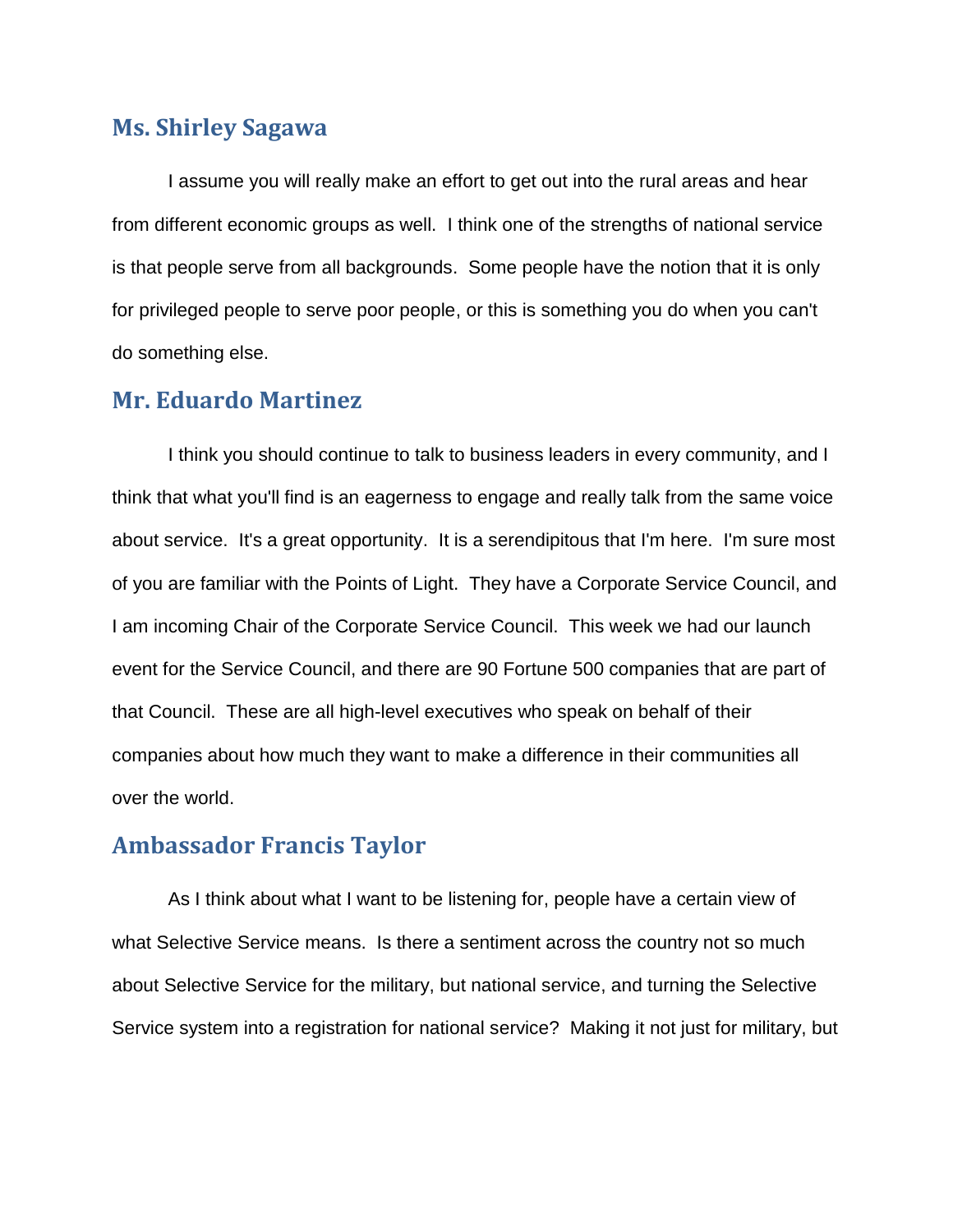to the broader service needs of the country. I think there is sentiment for that. It would take some adjustment to the law.

It would go beyond military service. As an 18-year-old, you would register, go into Job Corps, go into AmeriCorps, you take the two-year mission to go somewhere where there is need. You go serve in the fire jumpers out in California, if that is what you're interested in, to broaden the idea of service within Selective Service to more than just military service.

I think you will find in corporate America there is a very strong view toward community service and giving back to the community. I would be listening for how they see themselves doing that. We had a 24,000-person veteran's network within GE, and that was a tremendous organization for outreach to veterans in terms of opportunities for service. How can corporations help those who do serve continue to serve in the private sector and in transition. I would be listening for that as well.

## **Mr. Mark Gearan**

As a final thing, we want to kick it out to our audience. Let me open up the audience for folks to raise their hand and go to our panel or fellow commissioners with some of these questions.

# **OPEN QUESTIONS FROM THE PUBLIC**

## **Mr. Eduardo Martinez**

In order for UPS to encourage and or incentivize its employees to participate and provide this service, we allow our employees to follow their passion, and most of them do. But we also work with organizations like Points of Light to provide opportunities for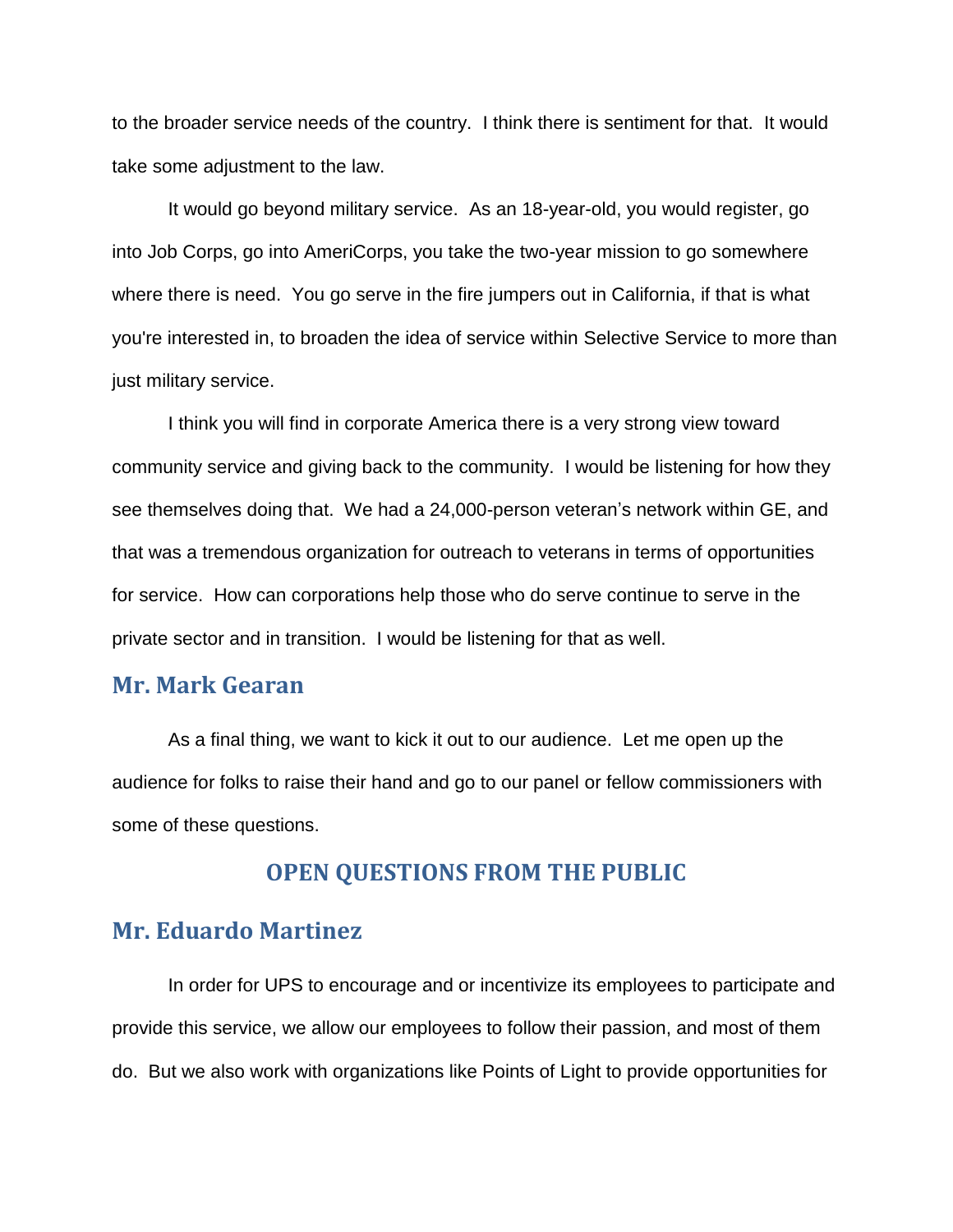them to volunteer. We connect our philanthropy to volunteerism. We have a local branch system all over the world. The UPS foundation supports over 4500 organizations in 107 countries. In order for UPS to make a grant to an organization, that person has to put in 50 hours of community service with that organization.

We also play to our strengths. We do a lot of disaster relief, humanitarian relief, and we basically ask our people, logisticians, to volunteer; to do what they do for a living, but to help our communities, and they love it. Another key area for us is road safety. We have been driving vehicles since they were invented. So we have drivers that teach young drivers their safety techniques, so that encourages volunteerism. From that point forward, we work with the United Way and the Peace Corps, and we work with a number of organizations around the world, because we also see the importance of volunteers in general to civil society.

Civil society depends for 30 percent of the workforce on volunteers. So, the foundation makes investments, and one of our four focus areas is service or volunteerism. We invest in Points of Light, we invest in the Peace Corps, because we know the value and importance of volunteering in our world.

### **Ms. Shirley Sagawa**

With regard to the definition of service, I don't think we have a definition for all service. It is a complicated word. When we were doing our branding, we tried to find a different word. Because service is also people who bring you your dishes in a restaurant, and there are lots of ways that that word is used. For us, we decided to build some boundaries around what we would count as a "service year." So, it has to be paid. You can waive your right to pay if you can afford to, but most people need money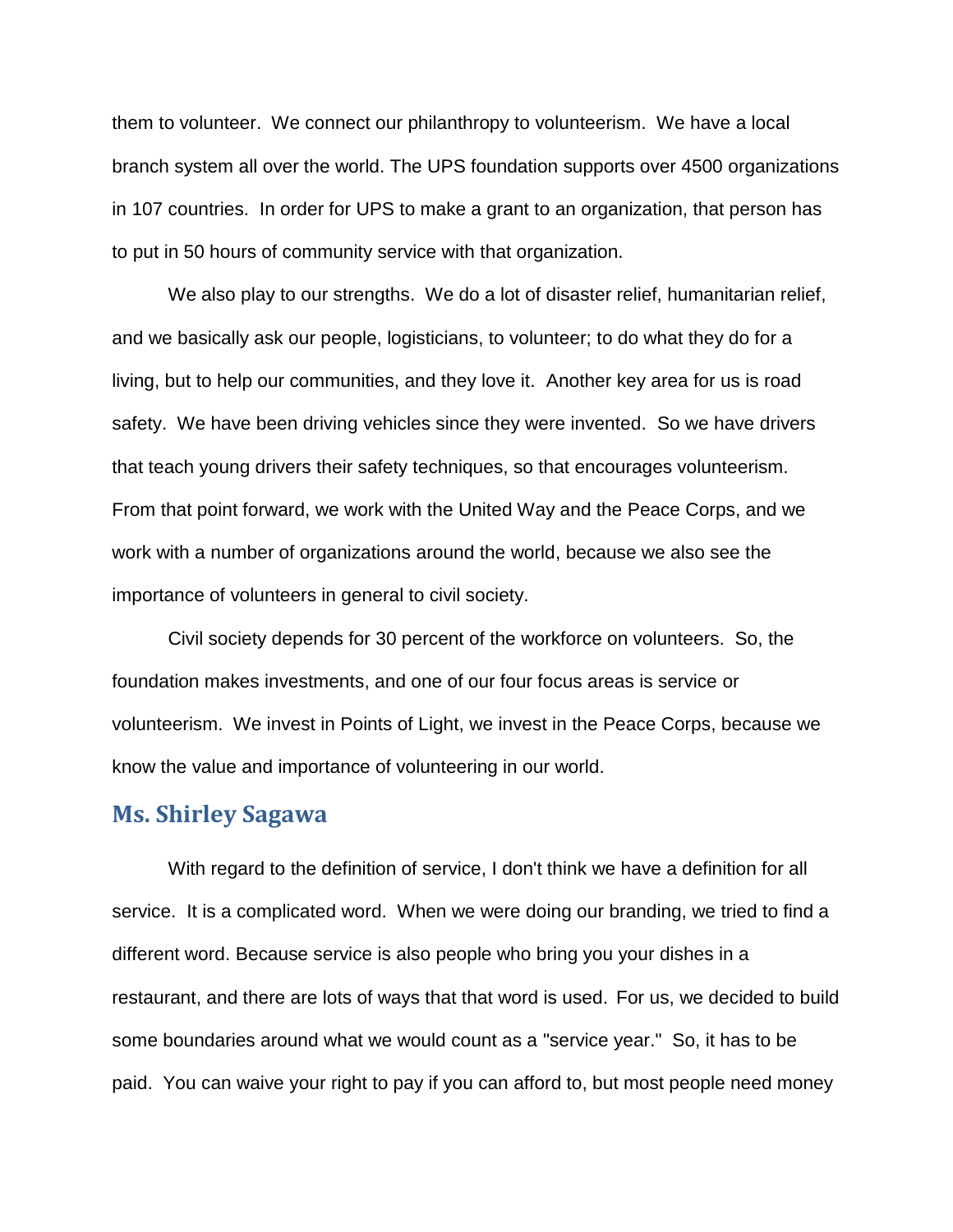to be able to do full time for a year on anything. It has to be making a difference. So, the positions have to be aimed at solving a problem that the community, or country, or nation has. We actually certify positions. We can look and see if this is actually fitting the definition.

The programs that we put on our website, www.serviceyear.org, also have to help build the skills and work experience of the people who are serving, so they do get something from that experience. We have our criteria on our website and we are always looking to add new positions.

In order to define service we put some boundaries around it: The length of time, the amount of hours, that sort of thing. If you can articulate what is going to get done as a result of this person doing this year of service, that is probably good enough. Now, to get money from AmeriCorps, you have to have measurable outcomes. There are a lot of things you have to do to get federal money but, where it is privately funded, we are really looking to make sure that it is not just a bad job packaged up as a service position. We really want to make sure that it isn't. In much the way that higher education institutions have to be accredited, we are trying to play that role for the fields of service year programs.

## **Ambassador Francis Taylor**

Service is intensely personal. Why you serve, where you serve, the opportunities to serve range from soup kitchens across this country that are serving the homeless, and people feel really passionately about helping those who are going through tough times, up to and including military service, and all in the middle. I would strongly be in favor of a broader interpretation of service, rather than a narrow one. The question is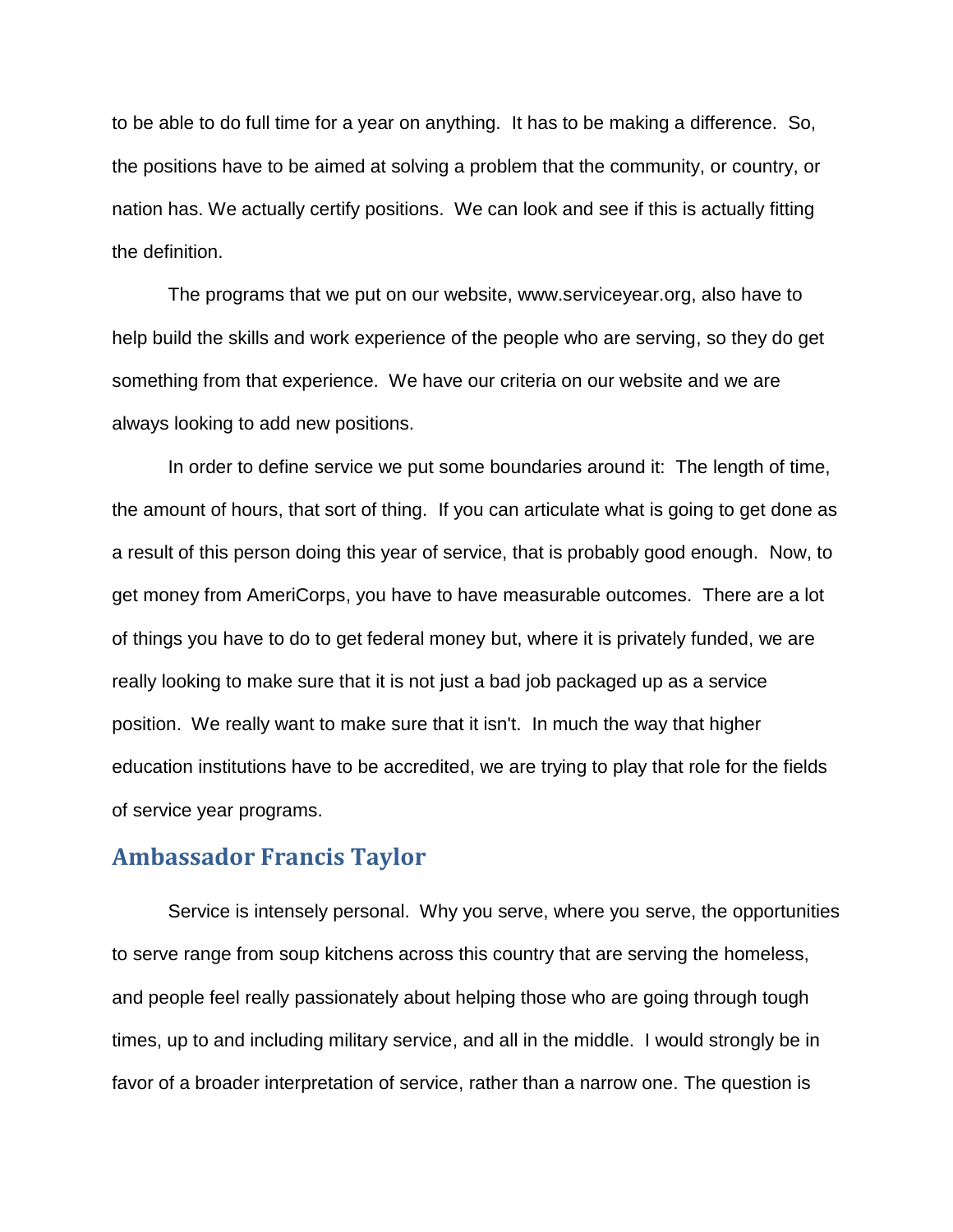how is what you are doing making the community better, the nation better, the world better. I think those are happening. How you define them more broadly and bring them into the circle of what service means in this country, is something I definitely recommend you look at.

With regard to a recommendations on a key issue our Commission should look at, the first for me would be opportunities to serve. Are our standards and rules so strict that people who could be serving don't get the opportunity? Are there opportunities to broaden that group? Not lowering standards, but understanding whether those standards are realistic in light of today's population. Those standards may look a little bit more like the 1950s and 1970s, in terms of inclusiveness.

## **Lieutenant General Laura Richardson**

I would say a key issue needs to be how to connect with society and the opportunities like AmeriCorps, and the Peace Corps, and the military. Considering that over 50 percent come from a very small percentage of the states for the military, through our communities, and our teachers, how do we best get the word out to our young people about the opportunities that are out there for service? Are they hearing, are they seeing, are they getting any information?

I was talking to our folks in Manpower and Reserve Affairs yesterday for the Army, and I said all the commercials I see are for the Wounded Warrior program. I am not seeing any of our Army commercials. I am not seeing any more Marine Corps commercials; there are no Air Force commercials. Where and when are these commercials coming on? They say we are doing these items, but I do not see them. I think all of those are very much needed. It also sends the message too, I think, that if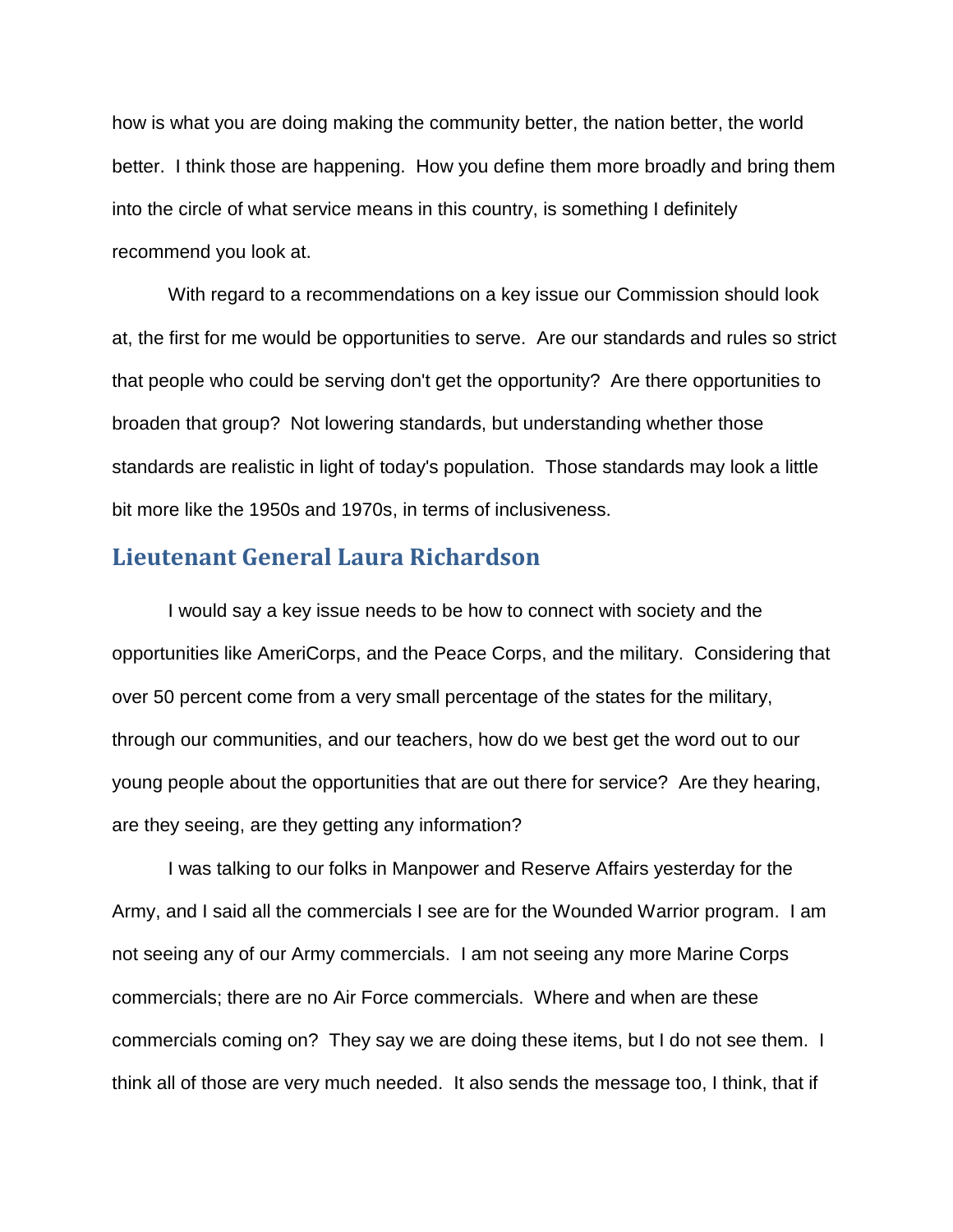you join the military, you will get hurt. With those programs, we don't want to send that message either. There is a place for both of them.

# **Ms. Shirley Sagawa**

Not surprisingly, I think there needs to be more government investment in civilian service programs. You can't have a call for large-scale service unless you dramatically ramp up the positions that aren't in the military, and that needs government money. That can lift private money. Very few positions in AmeriCorps are 100 percent federally funded. Most of them are leveraging an equal amount of other sources. If we did it in a smart way, we could solve some of these problems that are actually leading to a smaller pool of people who are eligible to serve in the military.

I also would urge you to think about how do you give some measure of local control to creating these positions and managing them, even thinking about scaling this up in a local pilot system to see what would happen in Memphis, Tennessee, or Louisiana, or if the Empire State had a chance to do service at scale. What difference would that make?

#### **Mr. Eduardo Martinez**

I think that elevating the importance of service would really energize the sector. We have talked about all of the virtues and benefits that inure to the people who serve, to the communities that receive that service. I do believe, and this is a Points of Light slogan, that service unites. In a world now that seems to be more fractured than ever, service is an area that is great for team building. It's great to get out into the community. It is great to get out into the inner cities. It is great to have multistate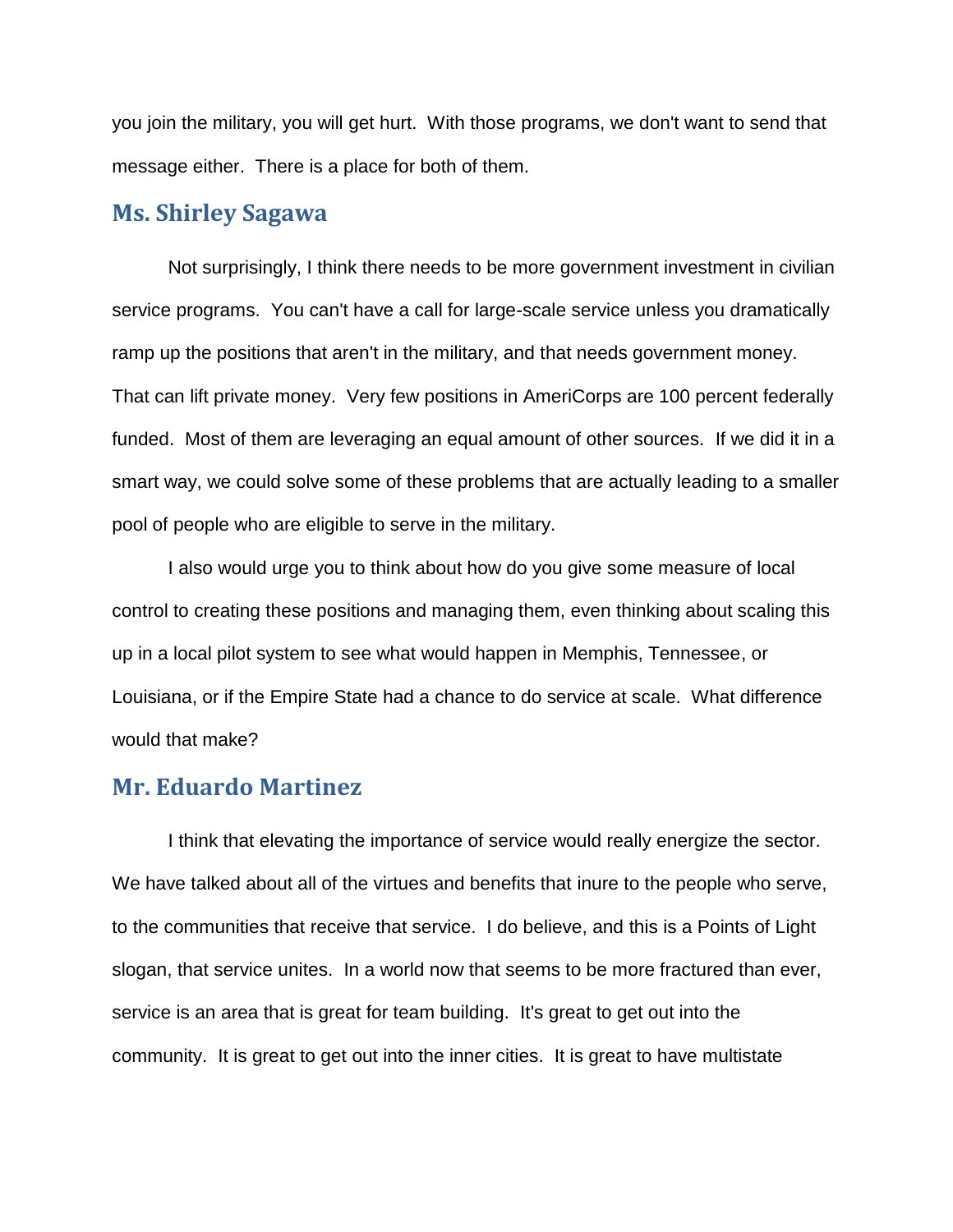engagement. That is the way we look at it in our company. It would bring more harmony to those communities.

# **Ms. Shirley Sagawa**

With regard to a question of whether respondents who said they wanted to serve were responding to service opportunities that were specifically incentivized, as with an education award, we described a program in which you would spend a year serving fulltime in exchange for money for college. So, it was very much dependent upon having a structure that was focused that way.

We have had over 70,000 profiles created and about 20,000 people have answered a question on our platform that asks, "Why do you want to serve?" The number one answer, at 64 percent, is making a difference. By far, that is the main thing. Second, at 32 percent, is career advancement. 22 percent, giving back. 9 percent, finding purpose in their lives, and 6 percent travel and exploration. It is an interesting spectrum. People are very altruistically motivated, but making it not a bad detour in your life is important too, so that is where the education award is important.

#### **Mr. Mark Gearan**

With regard to a question about whether the Commission will be engaging faithbased organizations for insight and ideas about service, there is no question. Every commissioner has a personal appreciation for what the faith community has done in terms of service, whether that is a great university, in the case of Notre Dame, to individual experience. Faith traditions factor very significantly into it and there is no question. While this narrow conversation may not fully elucidate that, don't be under any misconception in terms of the importance in which we place it, and the energy we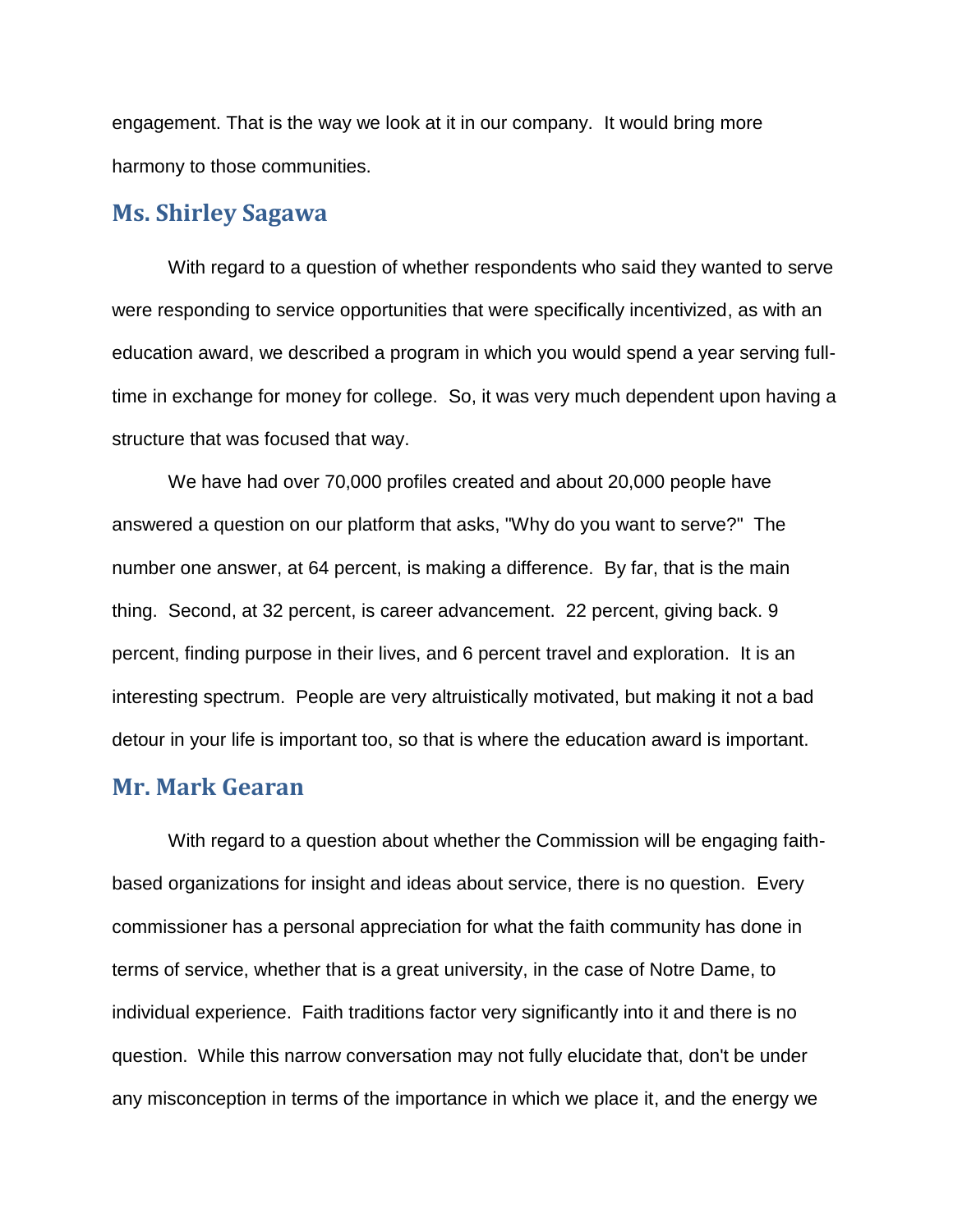bring to engaging faith leaders because of their engagement in the service sector and our key interests.

In response to a question regarding how the public will be made aware of the Commission traveling throughout the nation in order to participate in the conversation about service, we need to appreciate that this is a start up operation. The small, but extraordinary, staff we have has been promoting the Commission's activities in interesting and important ways. The website is one of those, inviting public comment. Social media will be added. Certainly, the website in terms of federal notice, all of the federal requirements from registration for convocations, as the Chair announced in Harrisburg.

The website will be the key opportunity both for the public facing announcement piece of this, like the first convocation that we will have in Harrisburg, but also importantly the listening, the input; both individually in cases like this, and through social media and the website. We are engaging every tool that is before us, and you will see it ramped up. We have launched this well since September 19th, but it will be even better in the months ahead in terms of seeing the elements of that.

# **Ambassador Francis Taylor**

In response to a question of whether there would be a review of a compulsory nonmilitary service requirement, I think there is always a place for compulsory service in society. The question is, how broadly do you want to define where people can go to serve. Not everyone is going to join the military. Not everyone is going to join AmeriCorps. But I think this notion that a member of society has a compulsory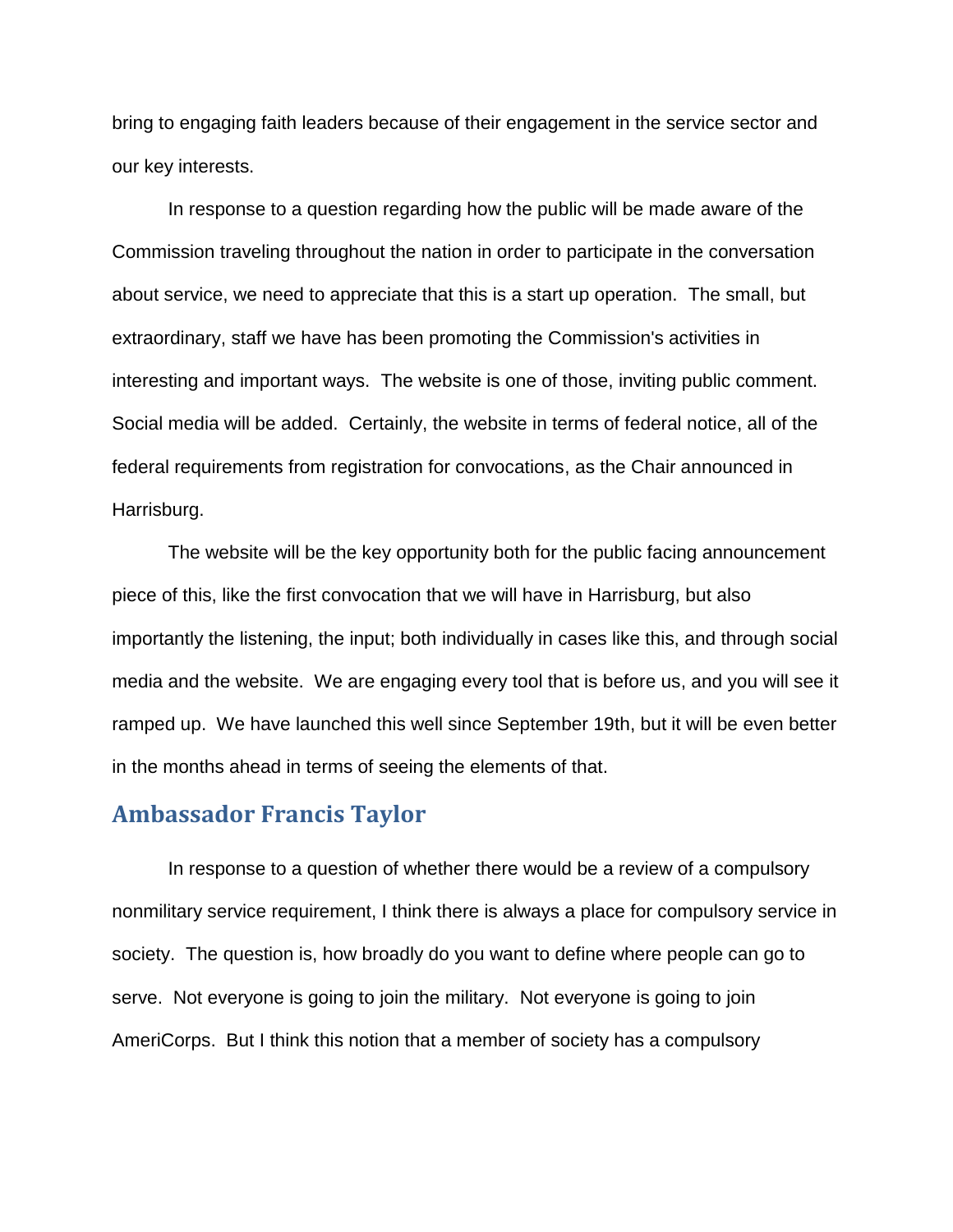obligation to give back your time to society is a very strong principle and one that I think, in certain ways, our nation has lost.

# **Lieutenant General Laura Richardson**

I think some examples showing what possibilities and opportunities for service are important. I think it is important that parents, teachers, and everyone in the community that work with youth are educated about what is out there in terms of all of the different type of service.

# **Ms. Shirley Sagawa**

I'm not sure you would get a good outcome if it is compulsory, in the sense that you would go to jail if you don't serve. The way we thought about it is, how can we make it such an inevitability that you are going to do it or you're not looked well upon. We have 500 employers in national service who are saying that they are going to give a leg up to those who serve. What if that became a much bigger thing? What if higher education made a much bigger deal out of the connection to service? What if we recognized a broader kind of service in a bigger way? I think you would get more people wanting to serve. This is a country that values freedom, and so that kind of tension is going to make it really hard to get there. I think you will get more cooperation and people will come to their service with the right spirit, if you think about it in a universal sense rather than a mandatory sense.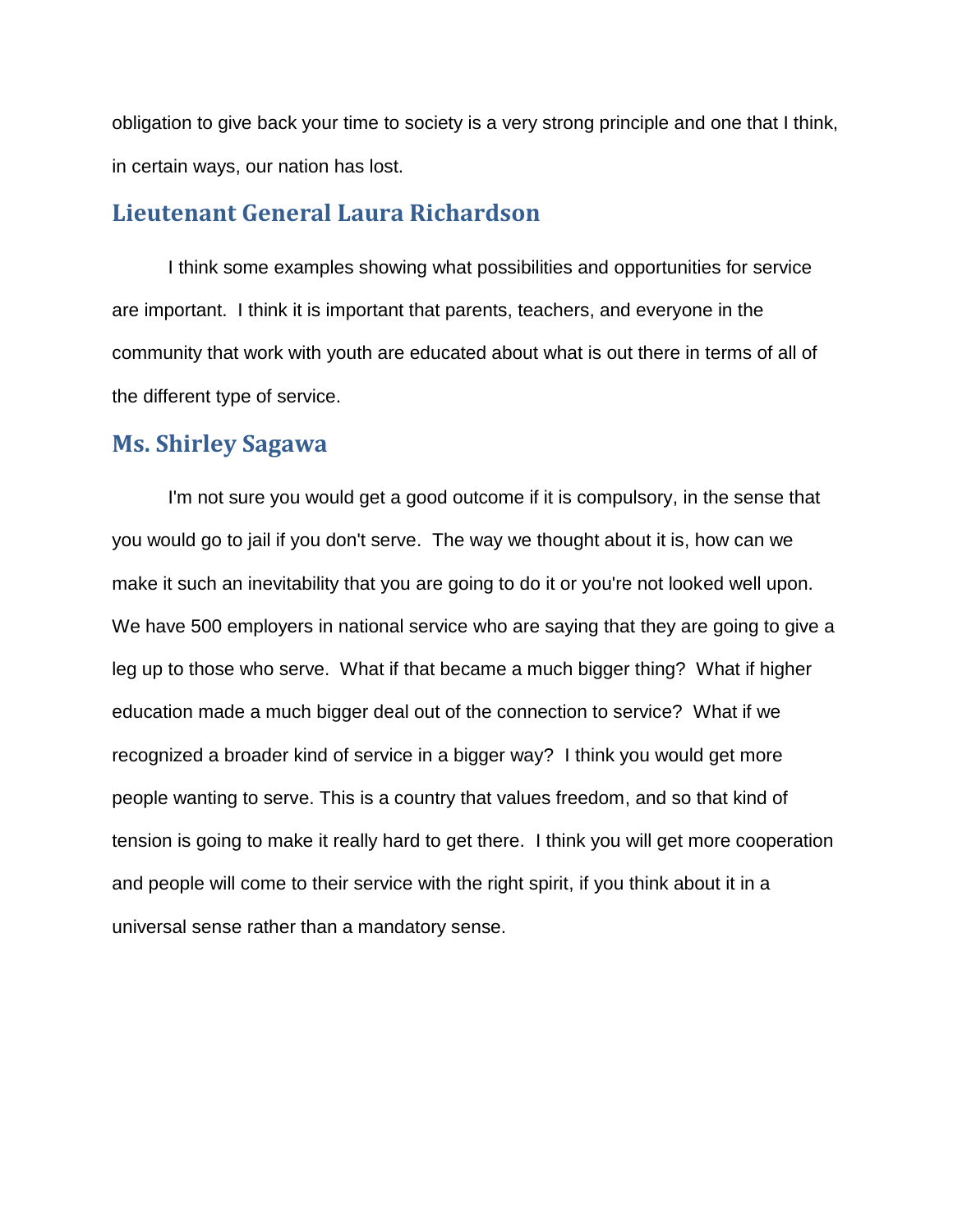# **Mr. Eduardo Martinez**

I would agree. I don't think that it would be beneficial to force community service on our people. I think it is almost self-evident that you would garner more participation, more impact, just by making it what it is, voluntary.

# **Lieutenant General Laura Richardson**

In the military, I think we have moved beyond that with the standards now. I would say that we would need to look at that, if it were going to lower our standards. We have had this standards discussion before. Most of the disqualifications, as Representative Coffman was saying, with 75 percent ineligible to serve, a lot of that, I think, is just from obesity. And so what is the national movement? Do we put health classes back into the high schools and that sort of thing, in terms of going back to the eligible population or pool. It also goes to medical care too, a healthy lifestyle. So, how do you put that back in? But I like what Shirley said about positive things to look at and have positive reinforcement versus the negative.

# **Mr. Mark Gearan**

In response to a question concerning how to raise civil service in public esteem and maintain the highest quality civil service sector in the 21st century, the Commission was fortunate to hear from Max Stier, who is the President of the Partnership for Public Service, where we placed some of these very important issues about the federal workforce, the looming demographics that exist, and the barriers to better federal service. Informally, as a Commission, we have talked about that.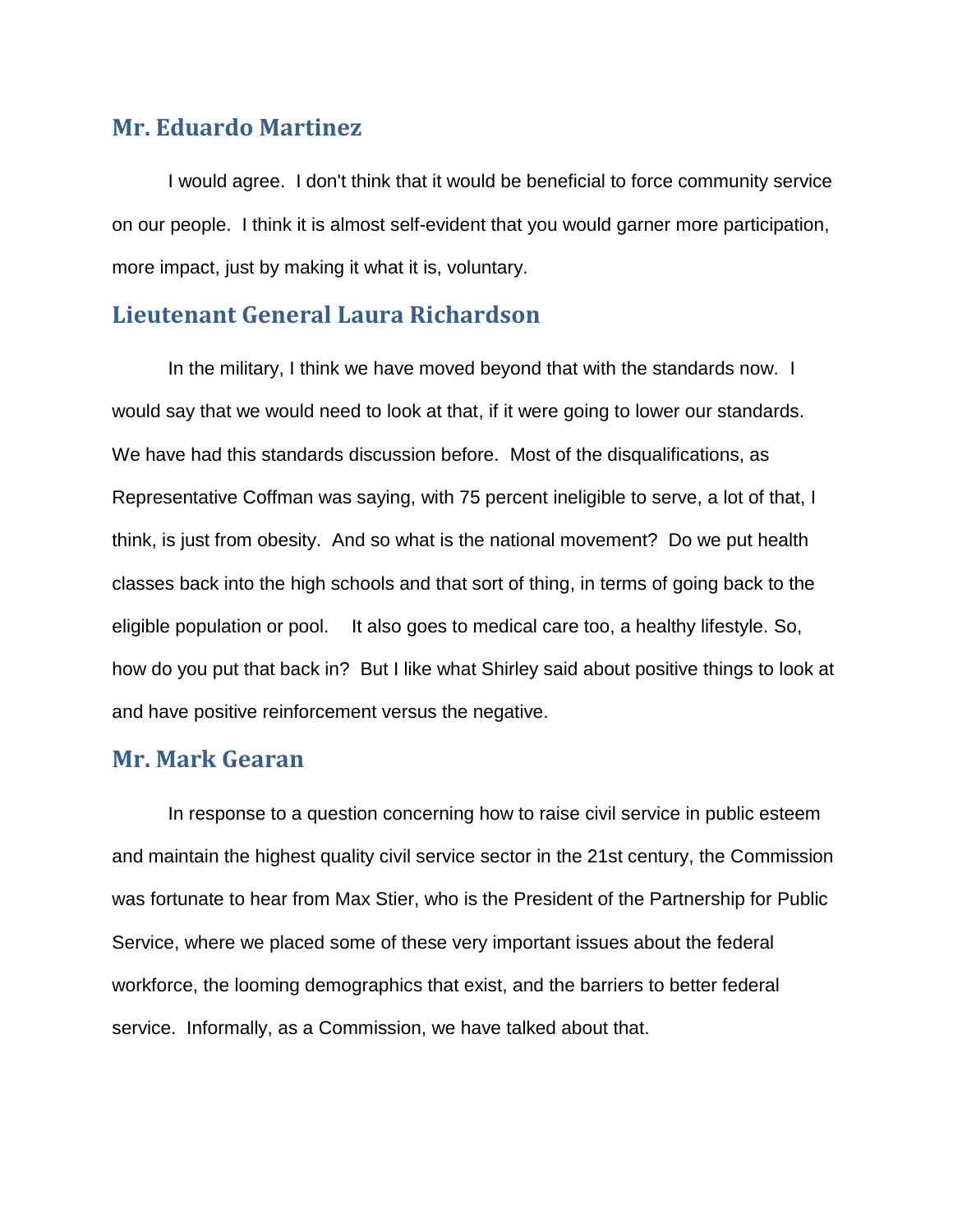While this panel may not have the capacity to reflect every aspect of our definition, as in the terms of the faith-based element, it is certainly an intended part of our work plan. And we would invite your perspective on that, because the barriers to service, I think, are a thread we have heard here from the military, to public service, to national service. And those are some of the issues the Commission is very much looking to unpack. While we may not be able to solve each and every one of them, we very much want to put it front and center before the Congress and the President with our recommendations.

# **Dr. Joseph Heck**

The enabling statute defines military, national, and public service for the purposes of the Commission. The military is self-explanatory. The national service piece includes elected office and governmental service, at both the federal, and state, and local level. So it is part of our mandate and we will be pursuing it.

### **Mr. Mark Gearan**

As an obvious footnote, we attached it in an important way because our first speaker, Earl Bowman, is a state colleague and employee, and so his evidence of that part of it supports my saying that he is the perfect poster boy here for us in all sorts of ways, that does include important public service that he renders to the State of Delaware.

In response to a question about mid-career service opportunities, when I was at the Peace Corps, 8 or 9 percent of Peace Corps volunteers were over 50. So there are opportunities for service.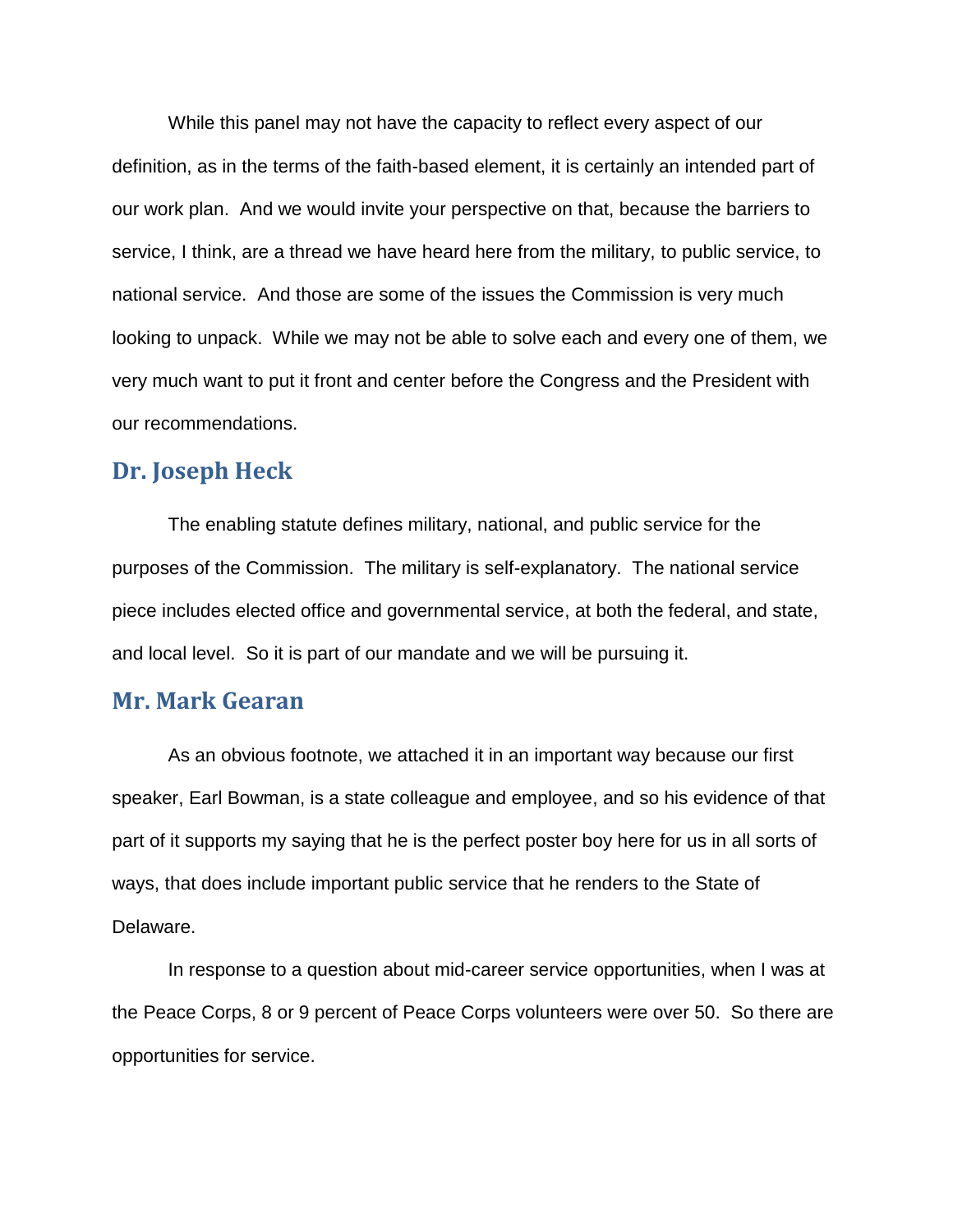# **Lieutenant General Laura Richardson**

I don't know where we are on that or if we are looking at mid-career service opportunities in the military for older Americans. I would say that the bulk of our population in the military is the 17 to 24-year-olds, as we know. As I talked about earlier, the higher you go the less positions there are. There are opportunities. I think the age limit for entry in the military is around 28; maybe that is something that we do look at. The Reserves and the National Guard tend to have an older population in some cases, and so that is another part of service outside of the active component that can be considered as well.

# **Mr. Eduardo Martinez**

Absolutely, the private sector is looking at mid-career service opportunities. I think over the years we have not done as good a job as we could in reaching out for our retirees, but certainly in the last five to ten years, particularly around volunteerism, we bring them back. They want to teach young drivers their techniques, and they want to mentor, and they want to do the things that they did when they were our employees. I think our retiree community is strong and very, very inclined to help.

## **Ms. Shirley Sagawa**

This speaks to the transition point, a lot of people do AmeriCorps as a transition year. A study showed that for people who are unemployed, if you volunteer, your odds of finding a job are much higher than people who don't volunteer. So there is really something in that to speak to that transition experience.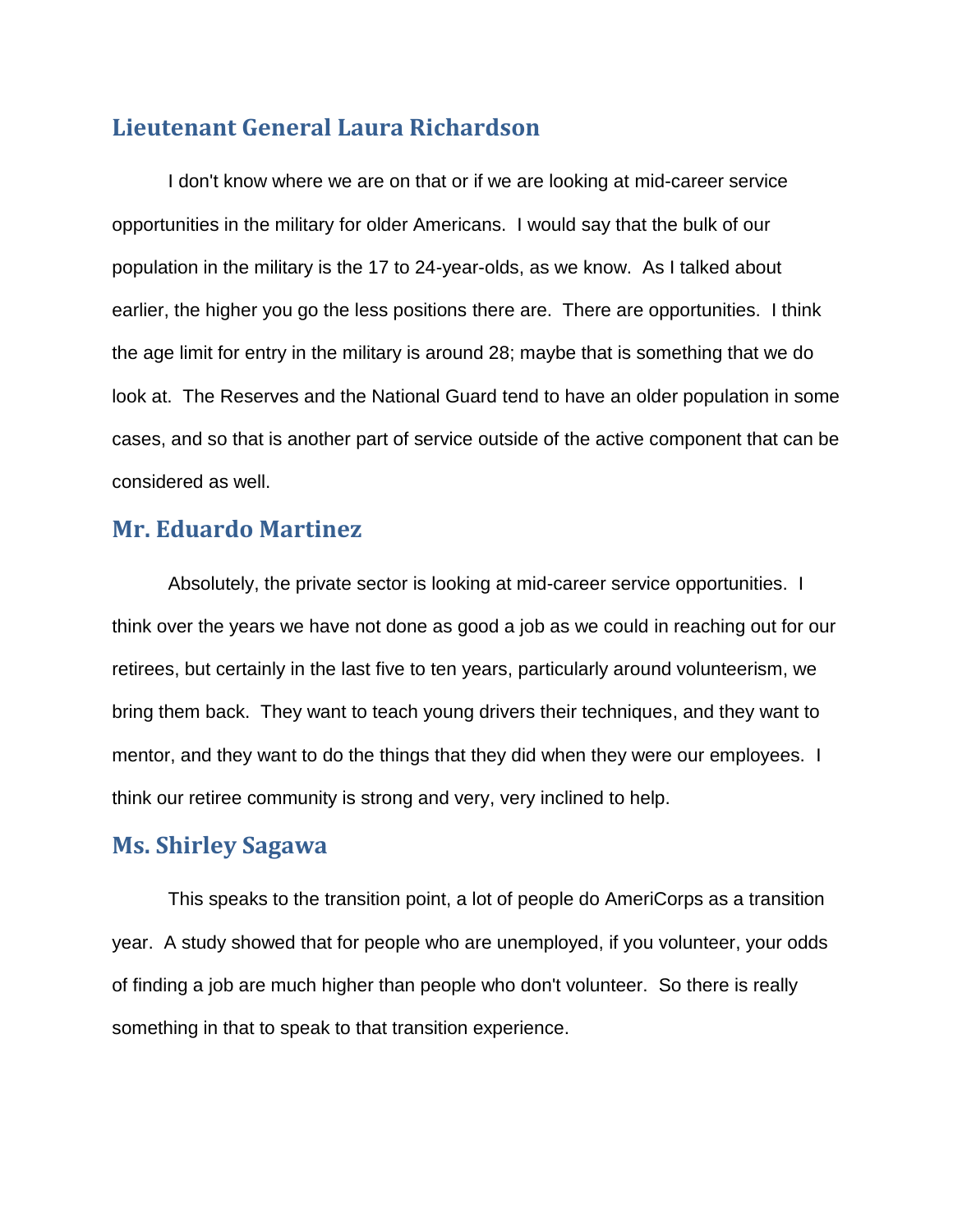# **Lieutenant General Laura Richardson**

As a result of the Post-9/11 G.I. Bill, since 2009, 340,000 veterans have gotten a degree or secondary degree as a result of the G.I. Bill. And so, speaking to the older demographic, those who have come in and served, and gotten out and gotten their education, what we have found is that veterans are more likely to volunteer; they are more likely to vote; they are more likely to be involved in the community; they generally have a higher GPA. In terms of the other population, being a little bit older, they have done their military service, they have gone out and gotten a degree, and now they are ready for the next step.

# **Mr. Mark Gearan**

The question about a declining propensity to serve and obstacles to service is a question that is very central to our work.

# **Lieutenant General Laura Richardson**

Those who serve in the military generally have a relative who has served. That connection is dwindling down, I think, as our older veterans are retiring and fewer have relatives that have served. We have fewer members of Congress that have military service as compared to the past, and so you have less of a connection for folks that are out there to serve. So, how do you increase that propensity? I think that getting after how you go about recruiting is key. Just a little while ago I said, I don't see any commercials on TV. Well, most of our young people don't watch TV. So recruiting efforts have to be geared towards what they are watching and what they are looking at in terms of the education piece.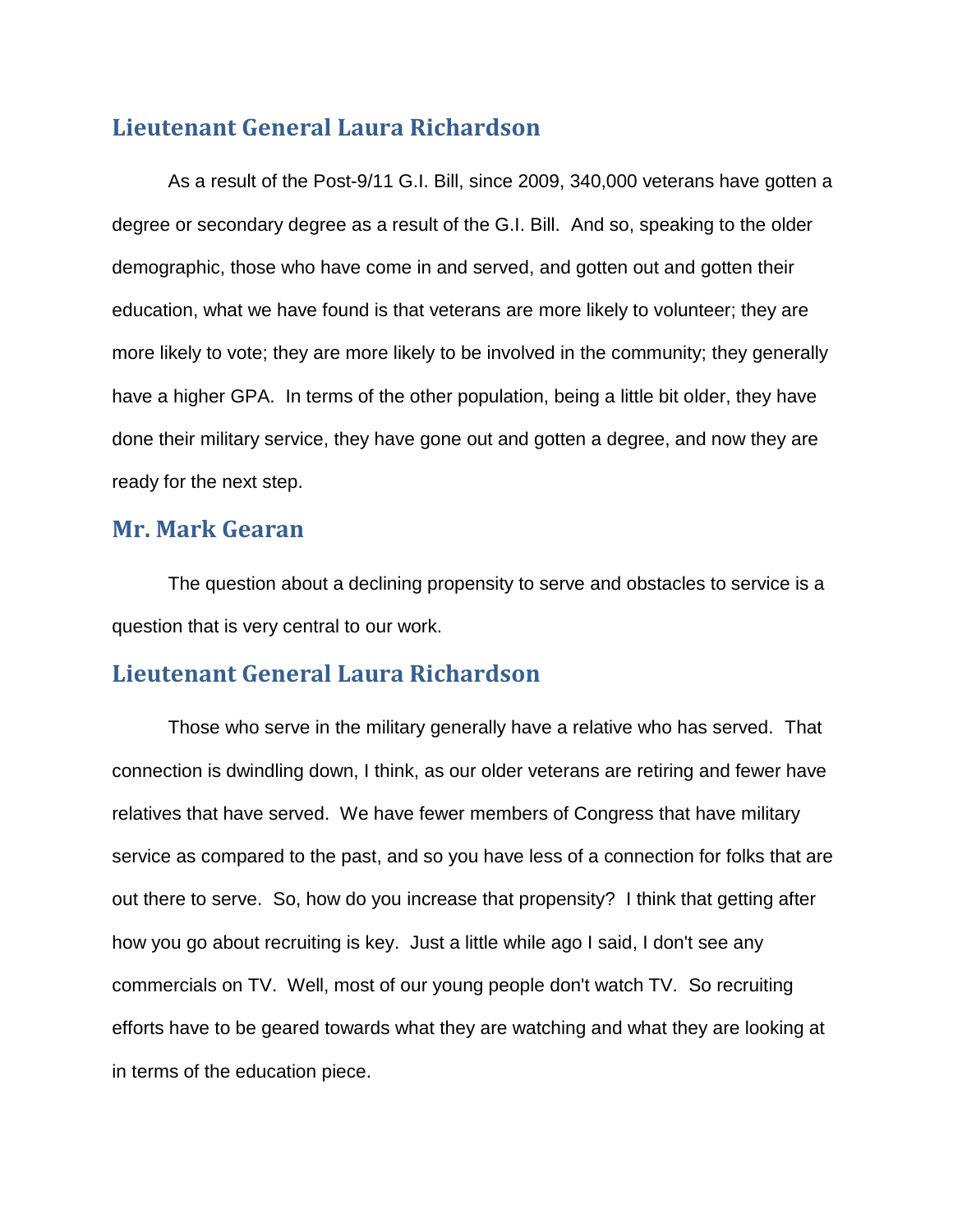# **Ms. Shirley Sagawa**

In civilian service, there are barriers. There are a lot of people who want to serve, but there are a couple things that can get in the way. First, awareness is a huge barrier. If you don't know to look, then you don't find it. Second, it is expensive. You don't get paid very much doing a year of service. The AmeriCorps living allowance is around \$12,500. If you don't have any resources to fall back on, that is kind of a hard package. So there is that barrier. We hear a lot of cries for differential living allowances and things, and that costs more money.

And we hear a lot about the problem that there are so many young people who have massive student loans. So even though they get an award and they can defer payments, they still feel the need to take a more lucrative job because they need to get going on their life, and these loans will get in the way of their being able to buy a house and support children, etc. Those are some of the barriers we hear a lot.

# **Mr. Mark Gearan**

In response to a question about the participation of millennials in the Commission's inquiry on service, I would say that it was quite intentional to start with Earl Bowman as our speaker today. It has been quite intentional every month, since we've been meeting in September, to begin with some reflections by a returned Peace Corps volunteer, a young man who is here in Washington teaching, and by others in the active-duty military, to make sure that we are listening. That thread will very much be consistent throughout the hearing process that we will have all around the country, trying to employ the kinds of social media and communication streams that resonate with millennials and, recently, Gen Z, so that we are certainly taking stock of these.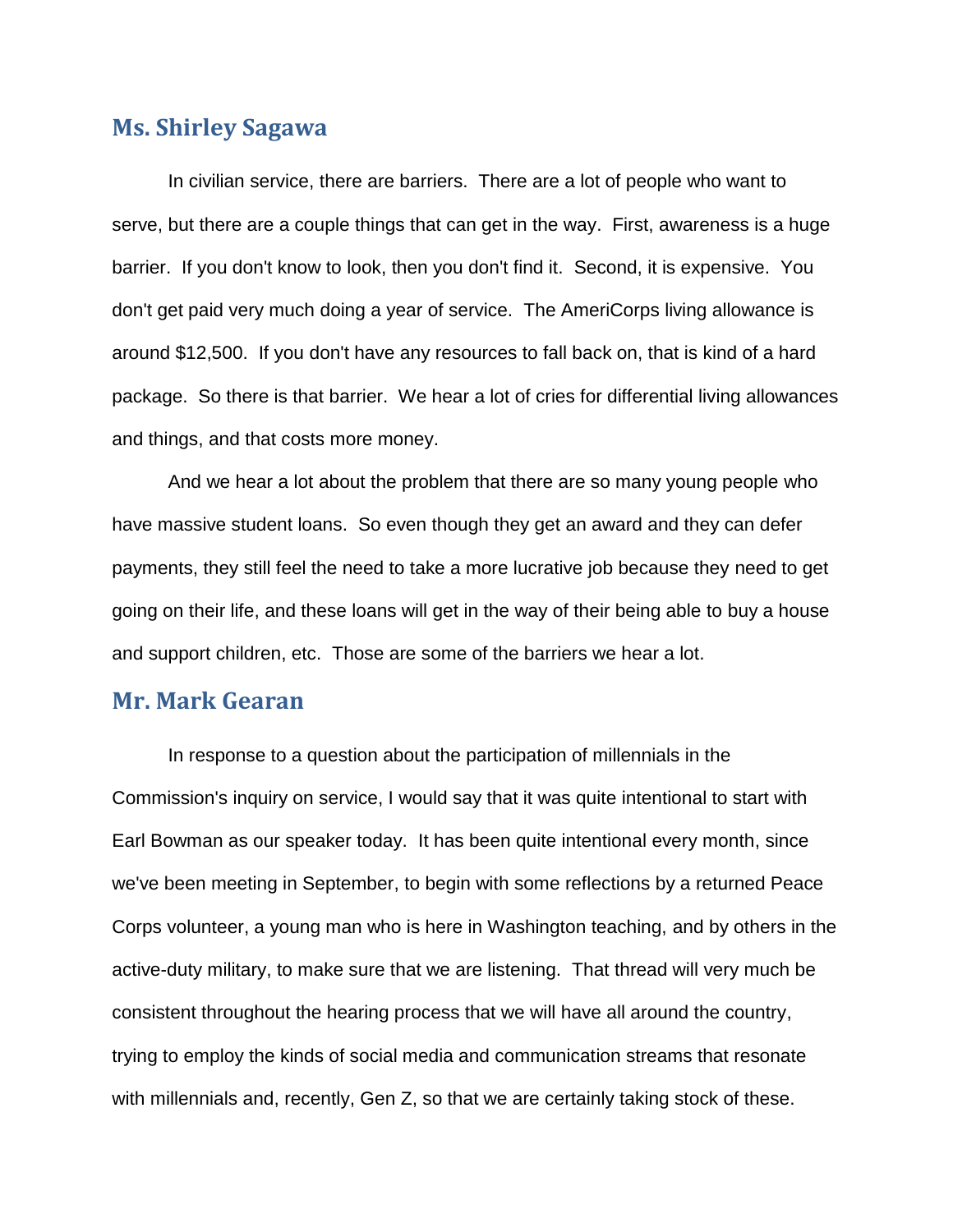We are very much anxious to employ any suggestions as to reaching a wider and younger demographic with our efforts. We know well the importance of that because, in many ways, our charge is beyond millennials; it is increasingly Generation Z, and that is very different. Every demographer looking at this cohort indicates it is very different. It is well acknowledged that we need to be very much in that space to ensure that our recommendations to the Congress and the President are appropriate, apt, and resonant with the generation and fulfilling the mission that the Congress has given to us. That was a great question and a perfect place for us to wrap up here.

## **CLOSING REMARKS**

### **Mr. Mark Gearan**

On behalf of our fellow commissioners, we extend our thanks first to our panel. They have given us so much to think about in terms of spanning opportunities to serve; some of the barriers that exist; the role of the private sector; the opportunities going to scale; and how that could confront some of the nation's most vexing problems and challenges. We thank, especially, Earl Bowman, for leading us off. We thank you for your service.

I said, at the outset, that this is a startup, and our Chair made that point at the very beginning; startups have challenges and complexities. So, to the staff that are here, they have done an extraordinary job in a very, very limited time. Those of you who put together events can fully appreciate that, and so we thank our staff.

We were assisted by the fellowship of the service organizations, from the Pentagon to CNCS, and Sandy Scott's expertise, to the Peace Corps, and all of our partners in the government that certainly added to this.